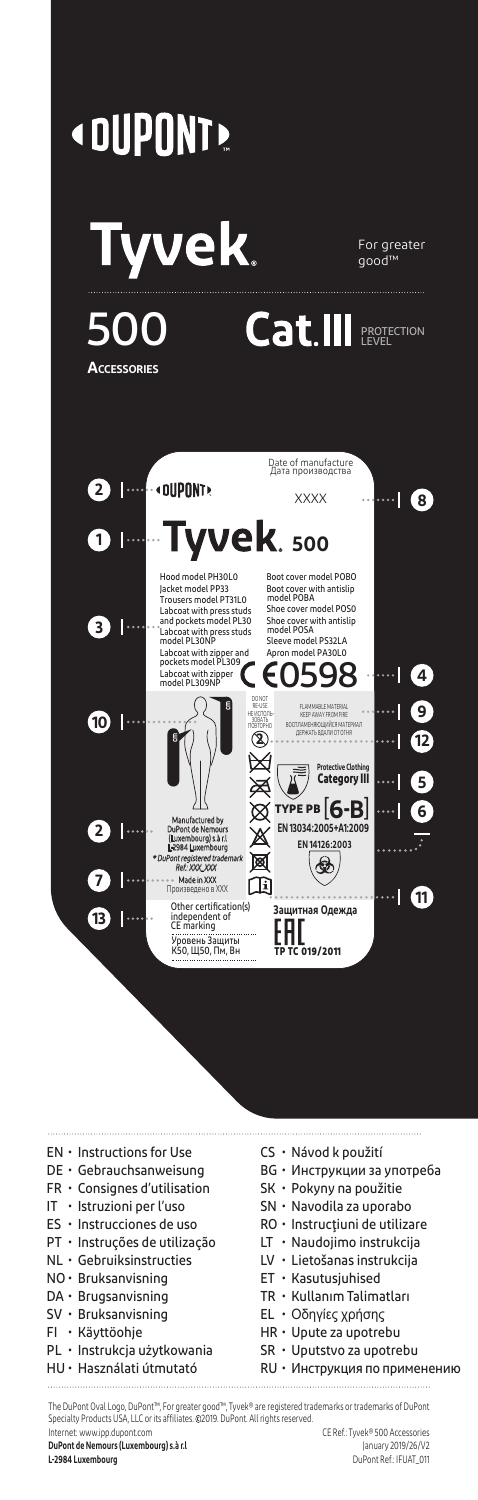# **Overview of the accessories**

## **Tyvek**®  **500 Hood** model PH30L0

| • Hood with flange<br>• Elasticated face and neck |               |                            |                         |
|---------------------------------------------------|---------------|----------------------------|-------------------------|
| <b>Seams: Stitched internal seams</b>             |               |                            |                         |
| Fabric: Tyvek <sup>®</sup> 500                    |               | Article measurements in cm |                         |
|                                                   | Size          | <b>Hood width</b>          | <b>Hood length side</b> |
|                                                   | <b>Single</b> | 60                         | 57                      |
|                                                   |               |                            |                         |

| Tyvek <sup>®</sup> 500 Jacket model PP33 |                                     |           |  |  |
|------------------------------------------|-------------------------------------|-----------|--|--|
| • Hooded jacket<br>• Zipper closure      |                                     |           |  |  |
| <b>Seams: Stitched internal seams</b>    |                                     |           |  |  |
| Fabric: Tyvek <sup>®</sup> 500           | Body measurements in cm (see table) |           |  |  |
|                                          | <b>Sizes</b>                        | $M - 2XL$ |  |  |

| Tyvek® 500 Trousers model PT31L0                                   |                                     |           |  |  |
|--------------------------------------------------------------------|-------------------------------------|-----------|--|--|
| • Elasticated waist<br>• No elastic at ankles<br>• Without pockets | ssama                               |           |  |  |
| <b>Seams: Stitched internal seams</b>                              |                                     |           |  |  |
| Fabric: Tyvek <sup>®</sup> 500                                     | Body measurements in cm (see table) |           |  |  |
|                                                                    | <b>Sizes</b>                        | $M - 2XL$ |  |  |

| Tyvek <sup>®</sup> 500 Labcoat with press studs and pockets model PL30 |                                     |           |  |
|------------------------------------------------------------------------|-------------------------------------|-----------|--|
| • Labcoat with collar<br>• 5 press studs<br>• 3 pockets                |                                     |           |  |
| <b>Seams: Stitched internal seams</b>                                  |                                     |           |  |
| Fabric: Tyvek <sup>®</sup> 500                                         | Body measurements in cm (see table) |           |  |
|                                                                        | <b>Sizes</b>                        | $M - 2XL$ |  |

| Tyvek <sup>®</sup> 500 Labcoat with press studs model PL30NP                                                |              |                                     |  |
|-------------------------------------------------------------------------------------------------------------|--------------|-------------------------------------|--|
| • Labcoat with collar<br>• 5 press stud closures<br>• Without pockets<br>• Elasticated cuffs (not tunneled) |              |                                     |  |
| <b>Seams: Stitched internal seams</b>                                                                       |              |                                     |  |
| Fabric: Tyvek <sup>®</sup> 500                                                                              |              | Body measurements in cm (see table) |  |
|                                                                                                             | <b>Sizes</b> | $M - 2XL$                           |  |

| Tyvek <sup>®</sup> 500 Labcoat with zipper and pockets model PL309                        |              |                                     |  |
|-------------------------------------------------------------------------------------------|--------------|-------------------------------------|--|
| • Labcoat with collar<br>• Zipper closure<br>•2 pockets<br>• Elasticated cuffs (tunneled) |              |                                     |  |
| <b>Seams: Stitched internal seams</b>                                                     |              |                                     |  |
| Fabric: Tyvek <sup>®</sup> 500                                                            |              | Body measurements in cm (see table) |  |
|                                                                                           | <b>Sizes</b> | $S - 2XL$                           |  |
|                                                                                           |              |                                     |  |
| Tyvek® 500 Labcoat with zipper model PL309NP                                              |              |                                     |  |
| $\bullet$ Labcoat with collar                                                             |              |                                     |  |

|                                       | <b>Sizes</b> | $S - 2XL$                           |
|---------------------------------------|--------------|-------------------------------------|
| Fabric: Tyvek <sup>®</sup> 500        |              | Body measurements in cm (see table) |
| <b>Seams:</b> Stitched internal seams |              |                                     |
| • Elasticated cuffs (tunneled)        |              |                                     |
| • Without pockets                     |              |                                     |
| • Zipper closure                      |              |                                     |
| • Labcoat with collar                 |              |                                     |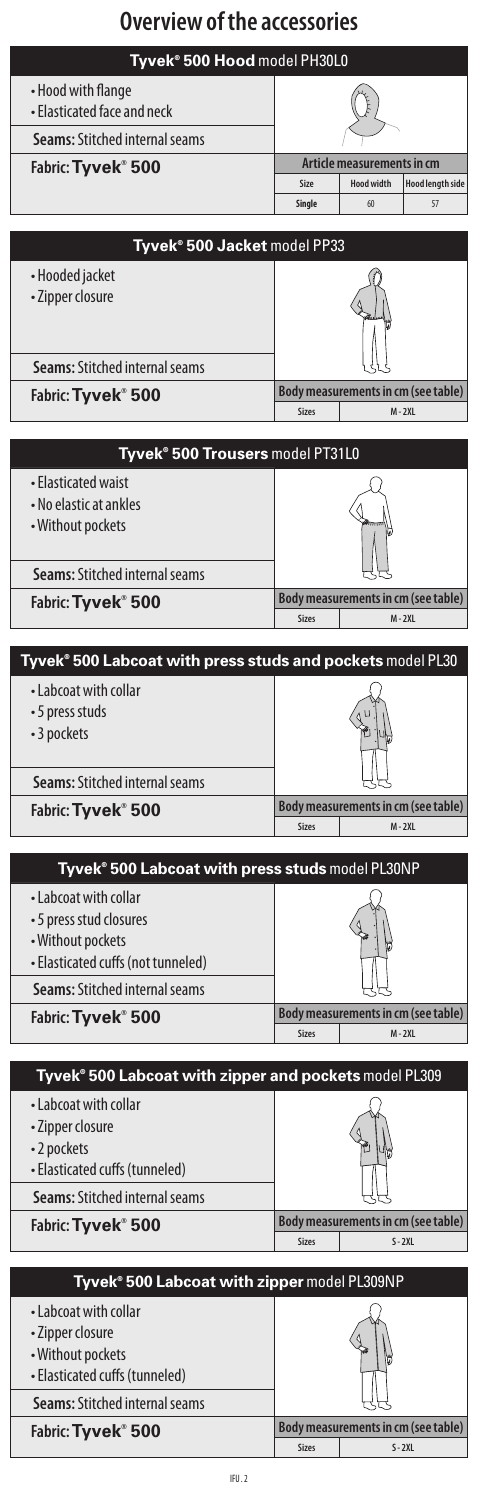| Tyvek® 500 Boot cover model POBO                               |        |                            |                    |
|----------------------------------------------------------------|--------|----------------------------|--------------------|
| • Knee-length overboot<br>• Elasticated top<br>• Fixation ties |        |                            |                    |
| <b>Seams: Stitched internal seams</b>                          |        |                            |                    |
| Fabric: Tyvek <sup>®</sup> 500                                 |        | Article measurements in cm |                    |
|                                                                | Size   | <b>Boot length</b>         | <b>Boot height</b> |
|                                                                | Single | 35                         | 48                 |
|                                                                |        |                            |                    |

| Tyvek <sup>®</sup> 500 Boot cover with antislip model POBA                              |        |                            |                    |
|-----------------------------------------------------------------------------------------|--------|----------------------------|--------------------|
| • Knee-length overboot<br>• Elasticated top<br>• Fixation ties<br>• Slip-retardant sole |        |                            |                    |
| <b>Seams: Stitched internal seams</b>                                                   |        |                            |                    |
| Fabric: Tyvek® 500                                                                      |        | Article measurements in cm |                    |
|                                                                                         | Size   | <b>Boot length</b>         | <b>Boot height</b> |
|                                                                                         | Single | 35                         | 48                 |
|                                                                                         |        |                            |                    |

| Tyvek® 500 Shoe cover model POS0      |                            |                    |             |  |
|---------------------------------------|----------------------------|--------------------|-------------|--|
| • Overshoe<br>• Flasticated ankle     |                            |                    |             |  |
| <b>Seams: Stitched internal seams</b> |                            |                    |             |  |
| Fabric: Tyvek <sup>®</sup> 500        | Article measurements in cm |                    |             |  |
|                                       | Size                       | <b>Shoe length</b> | Shoe height |  |
|                                       | Single                     | 38                 | 22          |  |

| Tyvek <sup>®</sup> 500 Shoe cover with antislip model POSA |                          |               |           |
|------------------------------------------------------------|--------------------------|---------------|-----------|
| • Overshoe<br>• Flasticated ankle<br>• Slip-retardant sole |                          |               |           |
| <b>Seams: Stitched internal seams</b>                      |                          |               |           |
| Fabric: Tyvek <sup>®</sup> 500                             | <b>Body measurements</b> |               |           |
|                                                            |                          | UK            | EU        |
|                                                            | Shoe size                | $31/2 - 71/2$ | $36 - 42$ |
|                                                            | Shoe size                | $71/2 - 11$   | $42 - 46$ |

| Tyvek® 500 Sleeve model PS32LA                                                                 |                            |        |                                         |                              |
|------------------------------------------------------------------------------------------------|----------------------------|--------|-----------------------------------------|------------------------------|
| • Adjustable arm opening<br>• Upper-arm in blue-coloured thread<br>for identification purposes |                            |        |                                         |                              |
| <b>Seams: Stitched internal seams</b>                                                          |                            |        |                                         |                              |
| Fabric: Tyvek <sup>®</sup> 500                                                                 | Article measurements in cm |        |                                         |                              |
|                                                                                                | Size                       | Length | <b>Upper</b> arm<br>opening<br>diameter | Wrist<br>opening<br>diameter |
|                                                                                                | Single                     | 50     | $13 - 24$<br>(elasticated)              | $8 - 15$<br>(elasticated)    |

| Tyvek <sup>®</sup> 500 Apron model PA30L0    |                            |        |  |
|----------------------------------------------|----------------------------|--------|--|
| • Shin-length apron<br>• Neck and waist ties |                            |        |  |
| Seams: No seams                              |                            |        |  |
| Fabric: Tyvek <sup>®</sup> 500               | Article measurements in cm |        |  |
|                                              | Size                       | Length |  |
|                                              | Single                     | 108    |  |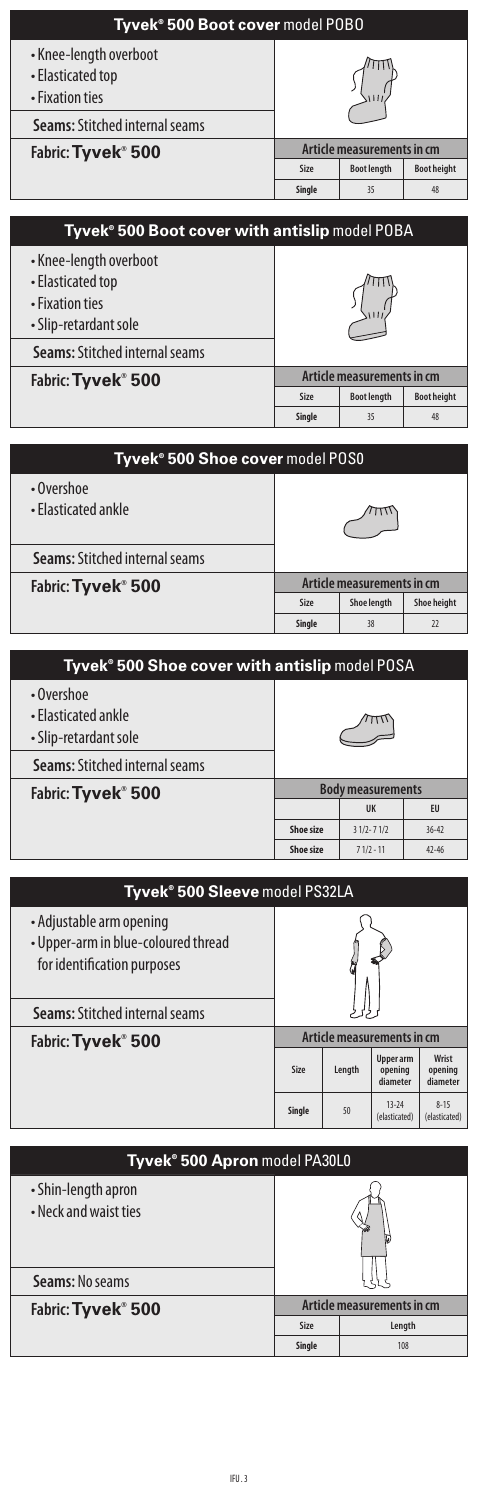### **THE FIVE CARE PICTOGRAMS INDICATE**

Do not wash. Laundering impacts upon protective performance (e.g., antistat will be washed off). • Nicht washen, and the Schutzeler end and alter less performance (e.g., antistatively and the schutz energy in the station m

Do notiron. - Nichtbügeln. - Ne pas repasser. - Non stirare. - No planchar. - Não passar a ferro. - Niet strijken. - Skal ikke<br>strykes. - Mã ikke stryges. - Fār ej strykas. - Ei saa silittää. - Nie prasować. - Ne vasalja.  $\triangle$ 

 $\Box$ 





Do not dry dean. - Nicht chemisch reinigen. - Ne pas nettoyer à sec. - Non lavare a secco. - No limpiar en seco. - Não<br>limpar a seco. -Niet chemisch reinigen. - Mã ikke renses. - Mã ikke kemisk renses. - Făre jkemtvättas.

Do not machine dry. • Nicht im Wäschetrockner trocknen. • Ne pas sécher en machine. • Non asciugare nell'asciugatrice.<br>• No usar secadora. • Não colocar na máquina de secar. • Niet machinaal drogen. • Mã ikke tørkes i trom v sušičce. • Не суши машинно. • Nesušiť v sušičke. • Ne sušiti v stroju • Nu puneți în mașina de uscat rufe. • Nedžiovinti<br>džiovyklėje. • Neveikt automātisko žavēšanu. • Arge masinkuivatage. • Kurutma makinesinde kurutmay

Do not bleach. - Nicht bleichen. - Ne pas utiliser de javel.- Non candeggiare. - No utilizar blanqueador. - Não<br>alvejante. - Niet bleken. - Mã ikke blekes. - Mã ikke bleges. - Făr ej blekas. - Ei saa valkaista. - Nie wybi

**BODY MEASUREMENTS CM**

| Chest girth<br>$\leftrightarrow$ | Size      | Chest girth | <b>Body height</b> |
|----------------------------------|-----------|-------------|--------------------|
|                                  | s         | $84 - 92$   | $162 - 170$        |
|                                  | M         | $92 - 100$  | $168 - 176$        |
| υ                                | ı         | $100 - 108$ | $174 - 182$        |
| height                           | <b>XL</b> | $108 - 116$ | $180 - 188$        |
|                                  | 2XL       | $116 - 124$ | $186 - 194$        |
| Bod                              |           |             |                    |

### ENGLISH **INSTRUCTIONS FOR USE**

INSIDE LABEL MARKINGS 1 Trademark. <sup>1</sup> PPE manufacturer. 1 Model identification for accessories made of Tyvek® 500 fabric. This instruction for use provides information on these accessories.  $\bullet$  CE marking - The Partial Body (PB) accessories comply with the requirements for category III personal protective equipment according to European legislation, Regulation (EU) 2016/425. Type-examination and quality assurance certificates were issued by SGS Fimko Oy, P.O. Box 30 (Särkiniementie 3), 00211 HELSINKI, Finland, identified by the EC Notified Body number 0598. @Indicates compliance with European standards for chemical protective clothing. © Partial body protection "types" achieved by these accessories defined by the European<br>standards for chemical protective dothing: EN 1920:2005 + A1:2009 (Type BIG) should not be used around heat, open flame, sparks or in potentially flammable environments. **(D** Sizing pictogram indicates body or article measurements (cm) & correlation to letter code. Check your body, arm or foot measurements and select the correct size. W Wearer should read these instructions for use.<br>@ Do not re-use. ③ @ Other certification(s) information independent TYVEK® 500 ACCESSORIES:

| I I VEN DUU ALLEDDUNIED.                                  |                     |                  |           |  |
|-----------------------------------------------------------|---------------------|------------------|-----------|--|
| <b>FABRIC PHYSICAL PROPERTIES</b>                         |                     |                  |           |  |
| Test                                                      | <b>Test method</b>  | Result           | EN Class* |  |
| Abrasion resistance                                       | FN 530 Method 2     | $>100$ cycles    | $2/6***$  |  |
| Flex cracking resistance                                  | FNISO 7854 Method B | $>100000$ cycles | $6/6**$   |  |
| Trapezoidal tear resistance                               | EN ISO 9073-4       | >10N             | 1/6       |  |
| Tensile strenath                                          | FNISO 13934-1       | > 30 N           | 1/6       |  |
| Puncture resistance                                       | FN 863              | >10N             | 2/6       |  |
| * According to EN 14325:2004 ** Visual end point          |                     |                  |           |  |
| FABRIC RESISTANCE TO PENETRATION BY LIOUIDS (EN ISO 6530) |                     |                  |           |  |

| Chemical                                                                           | Penetration index - EN Class* | Repellency index - EN Class* |
|------------------------------------------------------------------------------------|-------------------------------|------------------------------|
| Sulphuric acid (30%)                                                               | 3/3                           | 3/3                          |
| Sodium hvdroxide (10%)                                                             | 3/3                           | 3/3                          |
|                                                                                    | * According to EN 14325:2004  |                              |
| FABRIC RESISTANCE TO PENETRATION OF INFECTIVE AGENTS                               |                               |                              |
| Test                                                                               | <b>Test method</b>            | EN Class*                    |
| Resistance to penetration by blood and body fluids using synthetic blood           | ISO 16603                     | 3/6                          |
| Resistance to penetration by blood-borne pathogens using<br>bacteriophage Phi-X174 | ISO 16604 Procedure C         | no classification            |
| Resistance to penetration by contaminated liquids                                  | EN ISO 22610                  | 1/6                          |
| Resistance to penetration by biologically contaminated aerosols                    | ISO/DIS 22611                 | 1/3                          |
| Resistance to penetration by biologically contaminated dust                        | ISO 22612                     | 1/3                          |
|                                                                                    | * According to EN 14126:2003  |                              |
| <b>SEAM PROPERTIES</b>                                                             |                               |                              |
| Test method                                                                        | <b>Test result</b>            | EN Class*                    |
| Seam strength (EN ISO 13935-2)                                                     | >50N                          | 2/6                          |

\*According to EN 14325:2004

For further information about the barrier performance, please contact your supplier or DuPont: www.ipp.dupont.com

RISKS AGAINST WHICH THE PRODUCT IS DESIGNED TO PROTECT: These accessories only provide partial body protection<br>and are intended to protect those parts of the body exposed to risk. They are designed to help protect sensitiv by people and to protect workers from some hazardous substances. They may be used separately or in combination with other Personal Protective Equipment to increase the protection level needed. Fabric used for these accessories has been tested according to EN 14126:2003 (protective clothing against infective agents) with the conclusion that the material offers a limited barrier against infective agents (see above table).

LIMITATIONS OF USE: These accessories and/or fabric are not flame resistant and should not be used around heat, open flame, sparks or in potentially flammable environments. Tyvek®melts at 135℃. It is possible that a type of exposure to bio hazards not corresponding to the tightness level of these accessories<br>may lead to a bio-contamination of the user. Stitched seams o (EN 13034:2005 + A1:2009 (Type PB[6-B]) for chemical protective clothing Category III: these accessories offer partial body protection and have not been tested according to the whole suit low level spray test (EN ISO 17491-4, Method A). Exposure to certain very fine particles, intensive liquid sprays and splashes<br>of hazardous substances may require full body personal profe whole suit chemical protective garments underneath with taping of cuffs, ankles, separate hood and zipper flap will be necessary. The user shall verify that tight taping is possible in case the application would require doing so. For best results in taping, the pieces of tape should overlap themselves. Care shall be taken when applying the tape, that no creases appear in the fabric or tape since those could act as channels. Ensure, that the ties on the overboots, made of these fabrics are securely tied and do not constitute a tripping hazard. Despite the slip retardant sole on the overboots, care should be taken to avoid slipping<br>especially on wet surfaces. Ensure the overboots provide ade .<br>Ical resistance for the surface to be walked upon and that the sole is not dan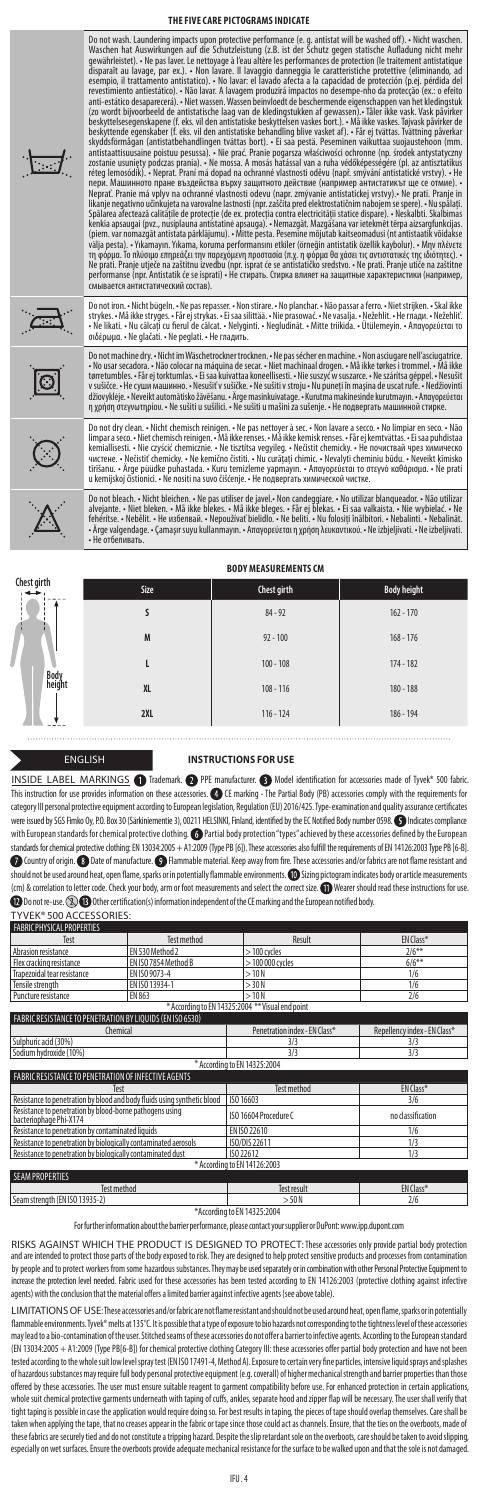The sole of the overboots is not liquid tight. The overboots, offering limited protection in spray form (Type PB [6]), are unsuitable for walking or sta in liquid spills and must be wom in conjunction with appropriate chemical resistant footwear. These accessories do not comply with standard EN 1149-5<br>(surface resistance) and are unsuitable for use in explosive zones. Plea contact your supplier or DuPont. The user shall perform a risk analysis upon which he shall back hoster in the<br>combination of the partial body protective accessories and andlary equipment (gloves, respiratory protective eq whatsoever for improper use of these accessories.

PREPARING FOR USE: In the unlikely event of defects, do not wear the accessory.

STORAGE AND TRANSPORT: These accessories may be stored between 15°C and 25°C in the dark (cardboard box) with no UV light expos DuPont has performed naturally and accelerated ageing tests with the conclusion that this fabric retains adequate physical strength over a period of 10 years. Product shall be transported and stored in its original packaging.

DISPOSAL:These accessories can be incinerated or buried in a controlled landfill without harming the environment. Disposal of contaminated garments is regulated by national or local laws.

DECLARATION OF CONFORMITY: Declaration of conformity can be downloaded at: www.safespec.dupont.co.uk.

### DEUTSCH **GEBRAUCHSANWEISUNG**

KENNZEICHNUNGEN IM INNENETIKETT **O** Marke. <sup>9</sup> Hersteller persönlicher Schutzausrichtung. <sup>9</sup> Modellbezeichnung<br>für aus dem Material Tyvek® 500 hergestelltes Zubehör. Diese Gebrauchsanweisung enthält Informationen über die  $\begin{minipage}[c]{0.7\linewidth} \textbf{Gebrauchsanweis} & \textbf{on} \\\textbf{informationen} \end{minipage}$  CE-Kennzeichnung – Diese Teilkörperschutzartikel entsprechen den europäischen Richtlinien für persönliche Schutzausrüstungen, Kategorie III, gemäß Verordnung (EU) 2016/425. Die Vergabe der Typen- und Qualitätssicherungszertifikate erfolgte durch SGS Fimko Oy, P.O. Box 30<br>(Särkiniementie 3), 00211 HELSINKI, Finland. Code der Zertifizierungsstelle: 0598. ۞ W Standards für Chemikaliensicherheitsschutzkleidung hin. @Teilkörperschutztypen, die von diesen Zubehörartikeln erreicht wurden, gemäß den europäischen Standards für Chemikaliensicherheitsschutzkleidung: EN 13034:2005 + A1:2009 (Typ PB [6]). Diese Zubehörartikel erfüllen außerdem die Anforderungen von EN 14126:2003 Typ PB [6-B]. 1 Herstellerland. @ Herstellungsdatum. @ Entflammbares Material. Von Flammen fernhalten. Dieses Zubehör und/oder diese Materialien sind nicht flammhemmend und dürfen nicht in Gegenwart von großer Hitze, offenem Feuer, Funkenbildung oder in potentiell brandgefährdeten Umgebungen eingesetzt werden. WD Das Größenpiktogramm zeigt Körpermaße<br>oder Artikelmaße (cm) und ordnet sie den traditionellen Größenbezeichnungen zu. Bitte wählen S entsprechende Größe aus.  $\bf0$  Anwender sollten diese Hinweise zum Tragen von Chemikalienschutzkleidung lesen.  $\bf0$ Nicht wiederverwenden.  $\Bbbk$ Weitere Zertifizierungsinformationen, unabhängig von der CE-Kennzeichnung und der europäischen Zertifizierungsstelle.

### TYVEK® 500 ZUBEHÖR:

| PHYSIKALISCHE FIGENSCHAFTEN DES MATERIALS                                                                                                                                                                                                                                            |                       |                     |            |
|--------------------------------------------------------------------------------------------------------------------------------------------------------------------------------------------------------------------------------------------------------------------------------------|-----------------------|---------------------|------------|
| Test                                                                                                                                                                                                                                                                                 | Testmethode           | <b>Testergebnis</b> | FN-Klasse* |
| Abriebfestiakeit                                                                                                                                                                                                                                                                     | FN 530 Methode 2      | $>100$ Zvklen       | $2/6**$    |
| Biegerissfestigkeit                                                                                                                                                                                                                                                                  | EN ISO 7854 Methode B | > 100 000 7 vklen   | $6/6**$    |
| Weiterreißfestigkeit                                                                                                                                                                                                                                                                 | FNISO 9073-4          | >10N                | 1/6        |
| Zuafestiakeit                                                                                                                                                                                                                                                                        | FNISO 13934-1         | > 30 N              | 1/6        |
| <b>Durchstoßfestiakeit</b>                                                                                                                                                                                                                                                           | <b>FN863</b>          | >10N                | 2/6        |
| $X \subset \mathbb{R}$ . The state of $\mathbb{R}$ and $X \subset \mathbb{R}$ is the state of $\mathbb{R}$ . The state of $\mathbb{R}$ is the state of $\mathbb{R}$ is the state of $\mathbb{R}$ is the state of $\mathbb{R}$ is the state of $\mathbb{R}$ is the state of $\mathbb$ |                       |                     |            |

| $\pi$ Gemals EN 14325:2004 $\pi\pi$ Visueller Endpunkt                       |     |     |  |  |
|------------------------------------------------------------------------------|-----|-----|--|--|
| WIDERSTAND DES MATERIALS GEGEN PENETRATION VON FLÜSSIGKEITEN (EN ISO 6530)   |     |     |  |  |
| Penetrationsindex - FN-Klasse*<br>Abweisungsindex - EN-Klasse*<br>Chemikalie |     |     |  |  |
| Schwefelsäure (30 %)                                                         | 3/3 | 3/3 |  |  |
| Natriumhydroxid (10 %)<br>3/3<br>3/3                                         |     |     |  |  |
| * Gemäß EN 14325:2004                                                        |     |     |  |  |

| I WIDERSTAND DES MATERIALS GEGEN PENETRATION VON INFEKTIONSERREGERN                                                            |                       |                  |  |
|--------------------------------------------------------------------------------------------------------------------------------|-----------------------|------------------|--|
| Test                                                                                                                           | <b>Testmethode</b>    | EN-Klasse*       |  |
| Widerstand gegen Penetration von Blut und Körperflüssigkeiten<br>(unter Verwendung von synthetischem Blut)                     | ISO 16603             | 3/6              |  |
| Widerstand gegen Penetration von Krankheitserregern, die durch Blut<br>übertragen werden (unter Verwendung des Virus Phi-X174) | ISO 16604 Verfahren C | keine Einstufung |  |
| Widerstand gegen Penetration von kontaminierten Flüssigkeiten                                                                  | EN ISO 22610          | 1/6              |  |
| Widerstand gegen Penetration von biologisch kontaminierten Aerosolen                                                           | ISO/DIS 22611         | 1/3              |  |
| Widerstand gegen Penetration von biologisch kontaminierten Stäuben                                                             | ISO 22612             | 1/3              |  |
| * Gemäß EN 14126:2003                                                                                                          |                       |                  |  |
| <b>EIGENSCHAFTEN DER NÄHTE</b>                                                                                                 |                       |                  |  |
| <b>Testmethode</b>                                                                                                             | <b>Testergebnis</b>   | FN-Klasse*       |  |
| Nahtfestigkeit (EN ISO 13935-2)                                                                                                | >50N                  | 2/6              |  |

\* Gemäß EN 14325:2004

Für weitere Informationen zur Barriereleistung wenden Sie sich bitte an Ihren Lieferanten oder an DuPont: www.ipp.dupont.com

DAS PRODUKT WURDE ZUM SCHUTZ GEGEN FOLGENDE RISIKEN ENTWICKELT: Dieses Zubehör bietet nur einen Teilkörperschutz und ist dafür vorgesehen, Risiken ausgesetzte Körperbereiche zu schützen. Es soll den Schutz empfindlicher Produkte und Prozesse<br>gegen Kontamination durch den Menschen unterstützen sowie den Schutz von Mit oder in Kombination muter der intersecten unterstütztung verwendet werden, um eine höhere Schutzwirkung zu erzielen. Tests des für dieses<br>Er in Kombination mit anderer persönlicher Schutzausrüstung verwendet werden, um ein Zubehör verwendeten Materials nach EN 14126:2003 (Schutzkleidung gegen Infektionserreger) haben gezeigt, dass das Material eine begrenzte

Barriere gegen Infektionserreger darstellt (siehe oben stehende Tabelle).<br>EINSATZEINSCHRÄNKUNGEN: Dieses Zubehör und/oder diese Materialien sind nicht flammhemmend und dürfen nicht in Gegenwart von großer Hitze, offenem Feuer, Funkenbildung oder in potentiell brandgefährdeten Umgebungen eingesetzt werden. Tyvek® schmilzt bei 135 °C.<br>Es ist möglich, dass eine Exposition gegenüber biologischen Gefahrstoffen, die ni Biokontamination des Trägers führt. Die Nähte dieses Zubehörs bieten keine Barriere gegen Infektionserreger. Nach europäischem Standard<br>(EN 13034:2005 + A1:2009; Typ PB [6-B]) für Chemikaliensicherheitsschutzkleidung Kateg und wurde nicht nach dem Spray-Test mit geringer Intensität für Ganzkörperschutzanzüge (EN ISO 17491-4 Methode A) geprüft. Die Exposition<br>gegenüber bestimmten sehr feinen Partikeln, intensiven Sprühnebeln oder Spritzern ge sie bietet. Der Träger muss vor dem Gebrauch sicherstellen, dass die Kleidung für die jeweilige Substanz geeignet ist. Für besseren Schutz ist in<br>bestimmten Einsatzbereichen die Benutzung eines Ganzkörper-Chemikalienschutz an der separaten Kapuze und der Reißverschlussabdeckung erforderlich. Der Träger hat sicherzustellen, dass — soweit erforderlich — ein dichtes<br>Abkleben möglich ist. Optimale Ergebnisse erhalten Sie bei überlappender Platzi darauf, dass sich keine Falten im Material oder Tape bilden, die als Kanäle für Kontaminationen dienen Schellen Sie sicher, dass die Bänder<br>der Überziehstiefel aus diesen Materialien sicher befestigt sind und keine Stolper der Uberziehstiefel sollte vor allem auf nassen Oberflächen auf die Vermeidung von Rutschgefahren geachtet werden. Stellen Sie sicher, dass die<br>Überziehstiefel eine angemessene mechanische Festigkeit für die zu betretenden sind jedoch nicht geeignet für das Laufen oder Stehen in verschütteten Flüssigkeiten und müssen in Kombination mit geeignetem chemisch<br>widerstandsfähigen Schuhwerk getragen werden. Dieses Zubehör entspricht nich dem Standa Beratung bei der Auswahl erhalten Sie bei Ihrem Lieferanten oder bei DuPont. Zur Auswahl der geeigneten persönlichen Schutzausrüstung ist durch den Anwender eine Risikoanalyse durchzuführen. Nur der Träger selbst ist verantwortlich für die korrekte Kombination des Teilkörperschutz-Zubehörs<br>mit ergänzenden Ausrüstungen (Handschuhe, Stiefel, Atemschutzmaske usw.) so den unsachgemäßen Einsatz dieses Zubehörs.

VORBEREITUNG: Legen Sie das Zubehör nicht an, wenn es wider Erwarten Schäden aufweist.

. . . . . .

LAGERUNG UND TRANSPORT: Lagern Sie dieses Zubehör dunkel (im Karton) und ohne UV-Einstrahlung bei 15 bis 25 °C. Von DuPont<br>durchgeführte Tests sowohl mit natürlicher als auch beschleunigter Alterung haben gezeigt, dass das Festigkeit über eine Dauer von 10 Jahren behält. Das Produkt muss in seiner Originalverpackung gelagert und transportiert werden.<br>ENTSORGUNG: Dieses Zubehör kann umweltgerecht thermisch oder auf kontrollierten Deponien ent

Entsorgung kontaminierter Kleidung geltenden nationalen bzw. regionalen Vorschriften.

KONFORMITÄTSERKLÄRUNG: Die Konformitätserklärung kann hier heruntergeladen werden: www.safespec.dupont.co.uk.

. . . . . . .

### FRANÇAIS **CONSIGNES D'UTILISATION**

. . . . . .

MARQUAGES DE L'ÉTIQUETTE INTÉRIEURE <sup>1</sup>Marque déposée. 2 Le fabricant de l'EPI. <sup>2</sup> Identification du modèle pour les accessoires fabriqués en matériau Tyvek\* SOO. Les présentes instructions d'utilisation formations selatives à ces accessoires. **«D** Marquage<br>CE - Ces accessoires de protection partielle ut comparent les exigences des équip 30 (Särkiniementie 3), 00211 HELSINKI, Finland, identifié par le numéro d'organisme notifié CE 0598. ● Indique la conformité aux normes européennes<br>en matière de vêtements de protection chimique. ● Ty Types » de protection Prenez vos mensurations, complètes, des bras ou des pieds, et choisissez la taille adaptée. ۞ Il est recommandé à l'utilisateur de lire les présentes<br>instructions d'utilisation. ۞ Ne pas réutiliser. ۞ ۞ Informations relati notifié européen.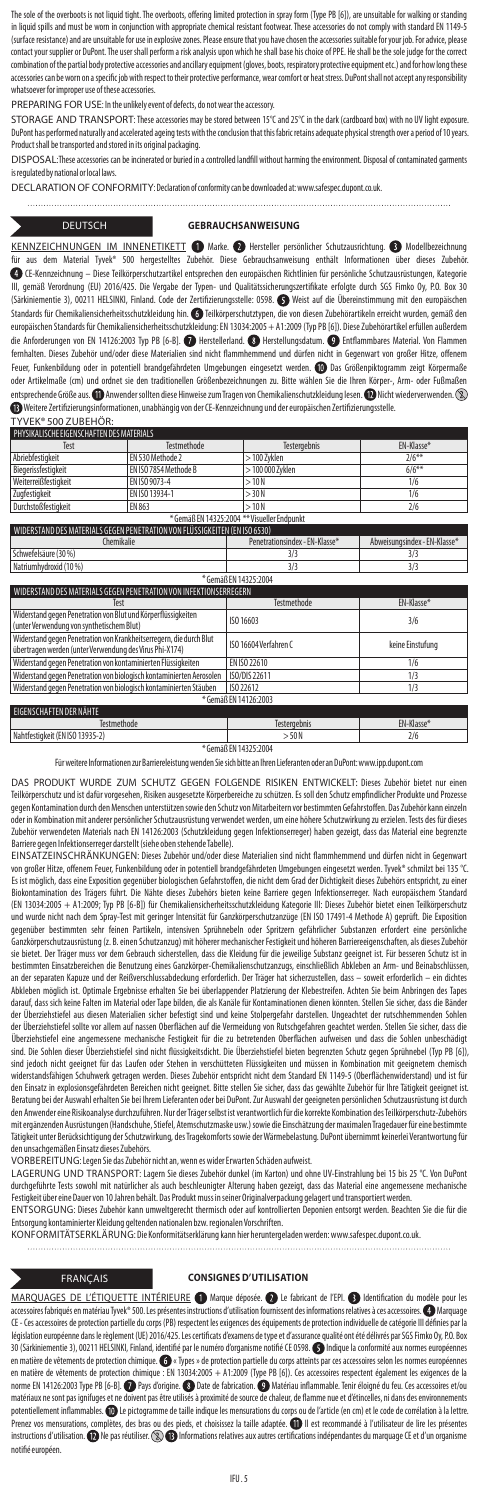# ACCESSOIRES TYVEK® 500 : PROPRIÉTÉS PHYSIQUES DU MATÉRIAU

| Essai                                                                                                      | Méthode d'essai        | Résultat                                              | Classe EN*                        |
|------------------------------------------------------------------------------------------------------------|------------------------|-------------------------------------------------------|-----------------------------------|
| Résistance à l'abrasion                                                                                    | EN 530. Méthode 2      | $>100$ cycles                                         | $2/6***$                          |
| Résistance à la flexion                                                                                    | EN ISO 7854, Méthode B | $>100000$ cycles                                      | $6/6***$                          |
| Résistance à la déchirure trapézoïdale                                                                     | FN ISO 9073-4          | >10N                                                  | 1/6                               |
| Résistance à l'étirement                                                                                   | EN ISO 13934-1         | $>$ 30 N                                              | 1/6                               |
| Résistance à la perforation                                                                                | FN 863                 | >10N                                                  | 2/6                               |
|                                                                                                            |                        | * Selon la norme EN 14325:2004 ** Point limite visuel |                                   |
| RÉSISTANCE DU MATÉRIAU À LA PÉNÉTRATION PAR DES LIQUIDES (EN ISO 6530)                                     |                        |                                                       |                                   |
| Substance chimique                                                                                         |                        | Indice de pénétration - Classe EN*                    | Indice de déperlance - Classe EN* |
| Acide sulfurique (30 %)                                                                                    |                        | 3/3                                                   | 3/3                               |
| Hydroxyde de sodium (10 %)                                                                                 |                        | 3/3                                                   | 3/3                               |
| * Selon la norme EN 14325:2004                                                                             |                        |                                                       |                                   |
| RÉSISTANCE DU MATÉRIAU À LA PÉNÉTRATION PAR DES AGENTS INFECTIEUX                                          |                        |                                                       |                                   |
| Essai                                                                                                      |                        | Méthode d'essai                                       | Classe EN*                        |
| Résistance à la pénétration du sang et des fluides corporels<br>en utilisant du sang synthétique           |                        | ISO 16603                                             | 3/6                               |
| Résistance à la pénétration des pathogènes véhiculés par<br>le sang en utilisant le bactériophage Phi-X174 |                        | ISO 16604 Procédure C                                 | aucune classification             |
| Résistance à la pénétration par des liquides contaminés                                                    |                        | FN ISO 22610                                          | 1/6                               |
| Résistance à la pénétration par des aérosols biologiquement contaminés                                     |                        | ISO/DIS 22611                                         | 1/3                               |
| Résistance à la pénétration par des poussières<br>biologiquement contaminées                               |                        | ISO 22612                                             | 1/3                               |
|                                                                                                            |                        | * Selon la norme EN 14126:2003                        |                                   |
| PROPRIÉTÉS DES COUTURES                                                                                    |                        |                                                       |                                   |

Méthode d'essai **Résultat** Résultat **Classe EN\*** rce des coutures (EN ISO 13935-2)  $>$  50 N \*Selon la norme EN14325:2004

Pour plus d'informations au sujet des performances de barrière, contactez votre fournisseur ou DuPont: www.ipp.dupont.com

RISQUES CONTRE LESQUELS LE PRODUIT EST CONÇU : Ces accessoires n'assurent qu'une protection partielle du corps et sont conçus pour protéger ces parties du corps exposées aux risques. Ils sont conçus pour participer à protéger les produits et procédés sensibles de la contamination par les personnes, et à protéger les utilisateurs contre certaines substances dangereuses. Ils peuvent être utilisés séparément ou en association avec d'autres équipements de protection individuelle afin d'atteindre le niveau de protection requis. Le matériau utilisé pour la confection de ces accessoires a été testé conformément à la norme EN 14126:2003 (vêtements de protection contre les agents infectieux), concluant au fait que ce matériau constitue une barrière limitée contre les agents infectieux (voir tableau ci-dessus).

LIMITES D'UTILISATION : Ces accessoires et/ou ce matériau ne sont pas ignifuges et ne doivent pas être utilisés à proximité de source de<br>chaleur, de flamme nue et d'étincelles, ni dans des environnements potentiellement in exposition à des dangers biologiques qui ne correspondent pas au niveau d'étanchéité de ces accessoires puisse induire une contamination biologique de l'utilisateur. Les coutures cousues de ces accessoires ne constituent pas une barrière contre les agents infectieux. Selon la norme européenne (EN 13034:2005 + A1:2009 (Type PB [6-B]) pour les vêtements de protection chimique de catégorie III : ces accessoires assurent une protection partielle du corps et n'ont pas fait l'objet de l'essai au brouillard de faible intensité sur habillage complet (EN ISO 17491-4, méthode A). L'exposition à certaines particules très fines, à des jets pulvérisés intensifs de liquides ou à des éclaboussures de substances dangereuses peut nécessiter le port d'un équipement de protection individuelle pour le corps entier (p. ex. une combinaison) présentant une plus grande résistance mécanique et des propriétés de barrière supérieures à celles de ces accessoires. L'utilisateur doit s'assurer de la compatibilité de tout réactif avec le vêtement avant son .<br>utilisation. Pour une meilleure protection dans certaines applications, il est nécessaire de porter en-dessous des vêtements de protection contre les produits chimiques pour le corps entier, avec application de ruban adhésif sur les poignets, les chevilles, la capuche distincte et le rabat de fermeture .<br>à glissière. Il incombe à l'utilisateur de vérifier qu'il est possible d'appliquer de façon étanche un ruban adhésif dans le cadre des applications qui le nécessitent. Pour de meilleurs résultats, les morceaux de ruban adhésif doivent se recouvrir. L'application du ruban adhésif nécessite du soin afin de pas former de faux-pli dans le matériau ou le ruban adhésif, car ceux-ci peuvent faire office de canaux. Vérifiez que les liens des couvre-bottes, qui sont fabriqués dans ce matériau, sont correctement noués et ne présentent pas de risque de trébuchement. Malgré les semelles antidérapantes des couvre-bottes, il convient de faire attention à ne pas glisser, en particulier sur les surfaces mouillées. Vérifiez que les couvre-bottes offrent une résistance mécanique adéquate à la surface de marche ; vérifiez également que la semelle n'est pas endommagée. La semelle des couvre-bottes n'est pas étanche aux liquides. Les couvre-bottes, qui offrent une protection limitée contre les jets pulvérisés (TypePB [6]), ne sont pas adaptés à la marche ou à la station debout dans des flaques de liquides et doivent être portés avec des chaussures offrant la résistance appropriée aux produits chimiques. Ces accessoires ne respectent pas les exigences de la norme EN 1149-5 (résistance de surface) et ne sont pas adaptés à l'utilisation en zone explosive. Vérifiez que vous avez choisi les accessoires adaptés à votre travail. Si vous avez besoin de conseils, contactez votre fournisseur ou DuPont. L'utilisateur doit réaliser une analyse des risques sur laquelle fonder son choix d'équipement de protection individuelle. Il est le seul juge de la bonne compatibilité de ses accessoires de protection partielle du corps et de ses équipements auxiliaires (gants, bottes, équipement respiratoire, etc.) et de la durée pendant laquelle il peut porter ces accessoires pendant un travail particulier, en considération de leurs performances de protection, du confort et du stress. DuPont décline toute responsabilité quant à une utilisation inappropriée de ces accessoires.<br>et du stress. DuPont décline toute responsabilité quant à une utilisation inappropriée de ces accessoires.

PRÉPARATION À L'UTILISATION: Dans l'éventualité peu probable de la présence d'un défaut, ne portez pas l'accessoire.

STOCKAGE ET TRANSPORT : Ces accessoires peuvent être entreposés à des températures comprises entre 15 °C et 25 °C dans l'obscurité (boîte en carton) et sans exposition au rayonnement ultra-violet. DuPont a effectué des essais de vieillissement naturel et accéléré, concluant au fait que ce matériau conserve une résistance mécanique adéquate pendant 10ans. Le produit doit être transporté et conservé dans son emballage d'origine.

...<br>ÉLIMINATION : ces accessoires peuvent être incinérés ou enterrés dans un site d'enfouissement contrôlé sans nuire à l'environnement.<br>L'élimination des vêtements contaminés est réglementée par les législations nationale .<br>és est réglementée par les législations nationales et locale

DÉCLARATION DE CONFORMITÉ : La déclaration de conformité est téléchargeable à l'adresse: www.safespec.dupont.co.uk.

. . . . . . . . . . . . . . . . . . . . . . . . . . . . . . . . . . . . . . . . . . . . . . . . . . . . . . . .

### ITALIANO **ISTRUZIONI PER L'USO**

INFORMAZIONI SULL'ETICHETTA INTERNA ( Marchio. 2 Produttore del DPI. @ Identificazione del modello per gli accessori Ilizzati in tessuto Tyvek® 500. Le presenti istruzioni per l'uso forniscono informazioni su questi accessori. ● Marchio CE: gli accessori per protezione di una parte del corpo soddisfano i requisiti dei dispositivi di protezione individuale di categoria III conformemente alla legislazione europea, regolamento (UE) 2016/425. I certificati relativi all'esame del tipo e alla garanzia di qualità sono stati rilasciati da SGS Fimko Oy, P.O. Box 30 (Särkiniementie 3), 00211 HELSINKI, Finland, identificata dal numero di organismo CE notificato 0598. Indica la conformità alle norme europee in materia di indumenti per la protezione dagli agenti chimici. @Le "tipologie" di protezione per una parte del corpo ottenute con questi accessori sono definite dagli standard europei in materia di indumenti per la protezione dagli agenti chimici: EN 13034:2005 + A1:2009 (tipo PB [6]). Questi accessori soddisfano inoltre i requisiti di cui allo standard EN 14126:2003 per i tipi PB [6-B]. @ Paese di origine. @ Data di produzione. @ Materiale infiammabile. Tenere lontano dal fuoco. Questi accessori e/o tessuti non sono ignifughi e non devono essere usati in prossimità di fonti di calore, fiamme libere, scintille o in ambienti potenzialmente infiammabili. @ Il pittogramma delle misure indica le misure del corpo o dell'articolo (cm)<br>La correlazione con il codice formato da lettere. Verificare le misure del p e la correlazione con il codice formato da lettere. Verificare le misure del proprio corp deve essere a conoscenza delle presenti istruzioni per l'uso. (D) Non riutilizzare. (S) B) Altre informazioni relative alle certificazioni indipendenti dal marchio CE e dall'organismo europeo notificato.

ACCESSORI TYVEK® 500:

| <b>PROPRIFTA FISICHE DEL TESSUTO</b>  |                        |                  |            |
|---------------------------------------|------------------------|------------------|------------|
| Prova                                 | Metodo di prova        | Risultato        | Classe FN* |
| Resistenza all'abrasione              | EN 530 (metodo 2)      | $>100$ cicli     | $2/6***$   |
| Resistenza alla rottura per flessione | EN ISO 7854 (metodo B) | $>100.000$ cicli | $6/6**$    |
| Resistenza allo strappo trapezoidale  | FN ISO 9073-4          | >10N             | 1/6        |
| Resistenza alla trazione              | FN ISO 13934-1         | $>$ 30 N         | 1/6        |
| Resistenza alla perforazione          | EN 863                 | >10N             | 2/6        |
| .                                     |                        |                  |            |

\* In conformità allo standard EN 14325:2004 \*\* Punto di osservazione finale RESISTENZA DEL TESSUTO ALLA PENETRAZIONE DI LIQUIDI (EN ISO 6530)

| chimico                  | Indice di penetrazione - Classe EN*      | Indice di repellenza - Classe EN* |
|--------------------------|------------------------------------------|-----------------------------------|
| Acido solforico (30%)    |                                          |                                   |
| Idrossido di sodio (10%) |                                          |                                   |
|                          | 1 conformità allo standard EN 14325:2004 |                                   |

| RESISTENZA DEL TESSUTO ALLA PENETRAZIONE DI AGENTI INFETTIVI                          |                         |                         |
|---------------------------------------------------------------------------------------|-------------------------|-------------------------|
| Prova                                                                                 | Metodo di prova         | Classe EN*              |
| Resistenza alla penetrazione di sangue e fluidi corporei<br>usando sanque sintetico   | ISO 16603               | 3/6                     |
| Resistenza alla penetrazione di patogeni ematogeni usando<br>il batteriofago Phi-X174 | ISO 16604 (procedura C) | Nessuna classificazione |
| Resistenza alla penetrazione di liquidi contaminati                                   | FN ISO 22610            | 1/6                     |
| Resistenza alla penetrazione di aerosol biologicamente contaminati                    | ISO/DIS 22611           | 1/3                     |
| Resistenza alla penetrazione di polvere biologicamente contaminata                    | ISO 22612               | 1/3                     |
| * In conformità allo standard EN 14126:2003                                           |                         |                         |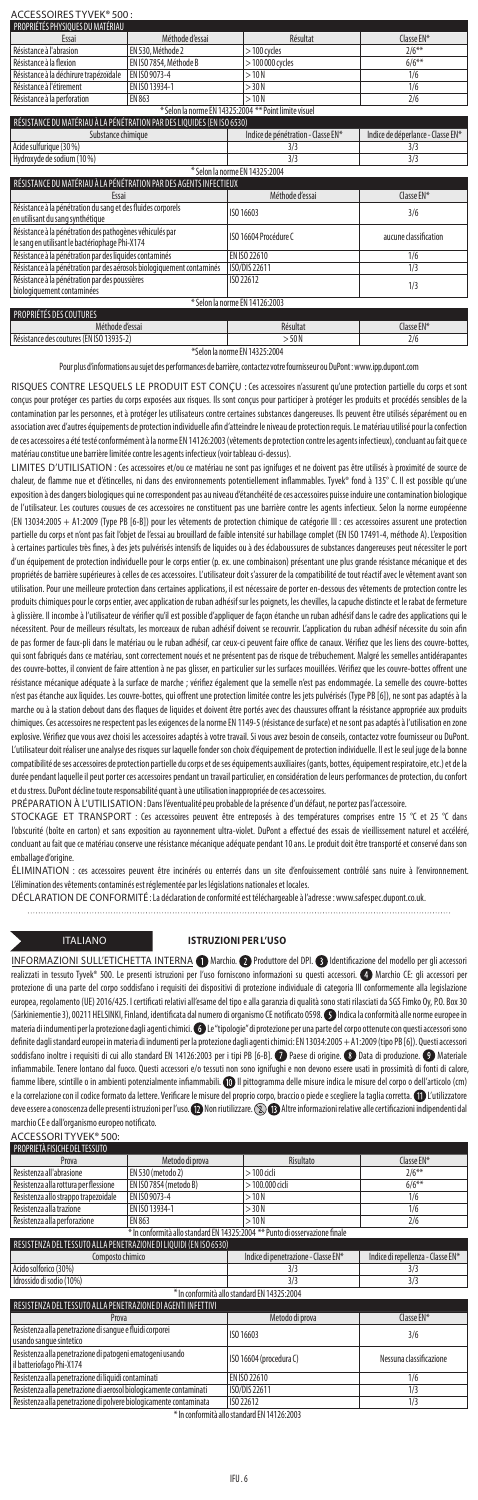| PROPRIETÀ DELLE CUCITURE                   |                       |            |
|--------------------------------------------|-----------------------|------------|
| Metodo di prova                            | Risultato della prova | Classe EN* |
| Resistenza delle cuciture (EN ISO 13935-2) | .50N                  | 2/6        |

\* In conformità allo standard EN 14325:2004 Per ulteriori informazioni sulle prestazioni di barriera, contattare il proprio fornitore o DuPont: www.ipp.dupont.com

RISCHI CONTRO CUI IL PRODOTTO OFFRE UNA PROTEZIONE: questi accessori forniscono una protezione solo per una parte del .<br>Corpo e sono concepiti per proteggere tali parti esposte al rischio. Sono progettati per fornire un'ulteriore protezione per i prodotti e i processi ser dalla contaminazione da parte delle persone e per proteggere o lavoratori da alcune sostanze nocive. Possono essere usati a parte o assieme ad altri dispositivi di protezione individuale per aumentare il livello di protezione richiesto. Il tessuto usato per questi accessori è stato testato in conformità allo standard EN 14126:2003 (indumenti di protezione contro gli agenti infettivi), giungendo alla conclusione che il materiale fornisce una barriera limitata contro gli agenti infettivi (vedere tabella precedente).

LIMITAZIONI D'USO: Questi accessori e/o tessuti non sono ignifughi e non devono essere usati in prossimità di fonti di calore, fiamme libere,<br>scintille o in ambienti potenzialmente infiammabili. Il Tyvek® fonde a 135 °C. È al livello di tenuta di questi accessori provochi una biocontaminazione dell'utilizzatore. Le cuciture di questi accessori non offrono una barriera contro gli agenti infettivi. In conformità allo standard europeo (EN 13034:2005 + A1:2009 (tipo PB [6-B])) in materia di indumenti per la protezione dagli agenti chimici di categoria III: questi accessori offrono protezione per una parte del corpo e non sono stati sottoposti alla prova allo spruzzo di basso livello dell'intera tuta (EN ISO 17491-4, metodo A). L'esposizione ad alcune particelle molto fini, a spruzzi e schizzi liquidi intensi di sostanze nocive potrebbe richiedere dispositivi di protezione personale integrali (es. tute) con resistenza meccanica e proprietà di barriera più elevate di quelle offerte da questi accessori. L'utilizzatore deve accertarsi della compatibilità dei reagenti con l'indumento prima dell'uso. Per maggiore sicurezza in determinate applicazioni, sarà necessario sottoporre gli indumenti per la protezione dagli agenti chimici (tuta intera) al nastraggio di polsi, caviglie, cappuccio separato e patta con cerniera. L'utilizzatore deve accertarsi che queste parti si possano nastrare saldamente, se l'applicazione lo richiede. Per risultati ottimali, i vari pezzi di nastro devono sovrapporsi. Applicare accuratamente il nastro per evitare che si formino pieghe sul tessuto o sul nastro poiché potrebbero agire come canali. Assicurarsi che i laccetti delle soprascarpe realizzati con questi tessuti siano ben allacciati e non pongano un rischio di inciampo. Anche se le soprascarpe sono dotate di suola antisdrucciolo, occorre prestare attenzione per evitare di scivolare, specialmente sulle superfici bagnate. Assicurarsi che le soprascarpe offrano una resistenza meccanica adeguata rispetto alla superficie di camminamento e che la suola non sia danneggiata. La suola delle soprascarpe non è a prova di liquidi. Le soprascarpe, che offrono una protezione limitata agli spruzzi<br>(tipo PB [6]), non sono adatte per camminare o stare in oiedi nei liquidi (tipo PB [6]), non sono adatte per camminare o stare in piedi nei liquidi fuoriusciti e devono essere usate insieme a calzature resistenti agli agenti chimici appropriate. Questi accessori non sono conformi allo standard EN 1149-5 (resistività superficiale) e non sono indicati per l'uso in zone esplosive. Assicurarsi di avere scelto accessori idonei all'attività da svolgere. Per ottenere assistenza, contattare il proprio fornitore o DuPont. L'utilizzatore deve effettuare un'analisi dei rischi su cui basare la scelta del DPI. Sarà l'unico a stabilire qual è la combinazione corretta di accessori per la protezione di una parte del corpo e dispositivi ausiliari (guanti, scarpe, apparecchi di protezione delle vie respiratorie, ecc.) e per quanto tempo tali accessori possono<br>essere indossati per un lavoro specifico, tenuto conto delle loro pr qualsiasi responsabilità per l'uso non corretto di questi accessori.

PREPARAZIONE ALL'USO:nell'eventualità poco probabile che siano presenti dei difetti, non indossare l'accessorio.<br>CONSERVAZIONE E TRASPORTO: questi accessori possono essere conservati tra i 15 °C e i 25 °C al riparo da font cartone) e di raggi UV. DuPont ha effettuato prove in condizioni di invecchiamento naturale e accelerato traendo la conclusione che questo tessuto mantiene una resistenza fisica adeguata per un periodo di 10 anni. Il prodotto deve essere trasportato e conservato nella sua confezione originale. SMALTIMENTO: questi accessori possono essere inceneriti o seppelliti in discariche controllate senza che vi sia alcun rischio per l'ambiente. Losmaltimento di indumenti contaminati è disciplinato dalla normativa nazionale o locale.

DICHIARAZIONE DI CONFORMITÀ: la dichiarazione di conformità può essere scaricata all'indirizzo www.safespec.dupont.co.uk.

 $\cdots$ 

### ESPAÑOL **INSTRUCCIONES DE USO**

MARCAS DE LA ETIQUETA INTERIOR © Marca registrada. © Fabricante de equipos de protección personal. © Identificación del<br>modelo para accesorios fabricados con el tejido Tyvek® 500. Esta instrucción de uso proporciona inform ® 500. Esta instrucción de uso proporciona información sobre estos accesorios. <a>
Marcado CE: los accesorios de Cuerpo parcial (Partial Body, PB) cumplen con los requisitos de equipo de protección personal de categoría III de acuerdo a la legislación europea, Reglamento (UE) 2016/425. Los certificados de examen de tipo y de aseguramiento de la calidad han sido emitidos por SGS<br>Fimko Oy, P.O. Box 30 (Särkiniementie 3), 00211 HELSINKI, Finland, e identificado cumplimiento de las normas europeas para las Prendas de Protección Química. <sup>"</sup>Tipos" de protección completa de cuerpo parcial que consiguen estos accesorios definidos por las normas europeas para las Prendas de Protección Química: EN 13034:2005 + A1:2009 (Tipo PB [6]). Estos accesorios también cumplen los requisitos de EN 14126:2003 Tipo PB [6-B]. País de origen. Fecha de fabricación. Material inflamable. Mantener alejado de las fuentes de ignición. Estos accesorios y/o tejidos no son ignífugos y no deben utilizarse cerca del calor, llamas abiertas, chispas o en entornos de trabajo que puedan inflamarse. **D** El pictograma de tallas indica las medidas corporales o de los artículos (en cm) y su correlación con un código alfabético. Compruebe sus medidas corporales, de brazos o pies y seleccione la talla correcta. 1 El usuario debe leer estas instrucciones de uso No reutilizar. Otra información de certificaciones independiente del marcado CE y del organismo europeo notificado.

| ACCESORIOS TYVEK® 500:                                            |                      |                                                   |                                  |  |  |
|-------------------------------------------------------------------|----------------------|---------------------------------------------------|----------------------------------|--|--|
| PROPIEDADES FÍSICAS DEL TEJIDO                                    |                      |                                                   |                                  |  |  |
| Ensavo                                                            | Método de ensavo     | Resultado                                         | Clase FN*                        |  |  |
| Resistencia a la abrasión                                         | EN 530 Método 2      | $>100$ ciclos                                     | $2/6***$                         |  |  |
| Resistencia al agrietado por flexión                              | EN ISO 7854 Método B | $>100000$ ciclos                                  | $6/6**$                          |  |  |
| Resistencia a las rasgaduras<br>trapezoidales                     | FN ISO 9073-4        | >10N                                              | 1/6                              |  |  |
| Resistencia a la tracción                                         | EN ISO 13934-1       | > 30 N                                            | 1/6                              |  |  |
| Resistencia a las perforaciones                                   | EN 863               | >10N                                              | 2/6                              |  |  |
|                                                                   |                      | * Conforme a EN 14325:2004 ** Punto final visible |                                  |  |  |
| RESISTENCIA DEL TEJIDO A LA PENETRACIÓN DE LÍOUIDOS (EN ISO 6530) |                      |                                                   |                                  |  |  |
| <b>Ouímica</b>                                                    |                      | Índice de penetración - Clase EN*                 | Índice de repelencia - Clase EN* |  |  |
| Ácido sulfúrico (30 %)                                            |                      | 3/3                                               | 3/3                              |  |  |
| Hidróxido de sodio (10 %)                                         |                      | 3/3                                               | 3/3                              |  |  |

\* Conforme a EN 14325:2004

| RESISTENCIA DEL TEJIDO A LA PENETRACIÓN DE AGENTES INFECCIOSOS                                                 |                            |                   |  |  |
|----------------------------------------------------------------------------------------------------------------|----------------------------|-------------------|--|--|
| Ensavo                                                                                                         | Método de ensavo           | Clase EN*         |  |  |
| Resistencia a la penetración de sangre y fluidos corporales<br>mediante el uso de sangre sintética             | ISO 16603                  | 3/6               |  |  |
| Resistencia a la penetración de patógenos transmitidos por<br>sangre mediante el uso del bacteriófago Phi-X174 | ISO 16604 Procedimiento C  | sin clasificación |  |  |
| Resistencia a la penetración de líquidos contaminados                                                          | FN ISO 22610               | 1/6               |  |  |
| Resistencia a la penetración de aerosoles biológicamente contaminados                                          | <b>ISO/DIS 22611</b>       | 1/3               |  |  |
| Resistencia a la penetración de polvo biológicamente contaminado                                               | ISO 22612                  | 1/3               |  |  |
|                                                                                                                | * Conforme a EN 14126:2003 |                   |  |  |

### PIEDADES DE LAS COSTURAS<br>Método de ensavo Resultado del ensayo Clase EN\* ncia de costura (EN ISO 13935-2

\*Conforme a EN 14325:2004

Para más información sobre la capacidad de barrera, póngase en contacto con su proveedor o con DuPont: www.ipp.dupont.com

EL PRODUCTO SE HA DISEÑADO PARA OFRECER PROTECCIÓN CONTRA ESTOS RIESGOS: Estos accesorios solo proporcionan una protección corporal parcial y están previstos para la protección de aquellas partes del cuerpo expuestas a riesgos. Están diseñados .<br><sub>P</sub>ara ayudar a proteger a los productos y procesos sensibles contra la contaminación de las personas y a los trabajadores contra algunas sustancias peligrosas. Pueden utilizarse por separado o combinados con otros equipos de protección individual para aumentar el nivel de protección necesario.<br>El tejido utilizado para estos accesorios e ha sometido a ensayos conformes ltados concluyen que el material ofrece una barrera limitada contra los agentes infecciosos (véase la tabla anterior).

LIMITACIONES DE USO: Estos accesorios y/o tejido no son ignífugos y no deben utilizarse cerca del calor, llamas abiertas, chispas o en entornos de trabajo que puedan inflamarse. Tyvek® se funde a 135 °C. Es posible que algún tipo de exposición a peligros biológicos no correspondiente al nivel de estanqueidad de estos accesorios pueda dar lugar a una biocontaminación del usuario. Las costuras cosidas de estos accesorios no impiden la entrada de agentes infecciosos. Conforme a la norma europea (EN 13034:2005 + A1:2009 (Tipo PB [6-B]) de prendas de protección contra productos químicos Categoría III: estos accesorios ofrecen protección corporal parcial y no se han sometido a ensayos conformes a la prueba de pulverización de bajo nivel en traje completo (EN ISO 17491-4, Método A). La exposición a algunas partículas muy finas, aerosoles líquidos intensivos y salpicaduras<br>de sustancias peligrosas puede exigir el uso de un equipo de protección in de sustancias peligrosas puede exigir el uso de un equipo de protección individual (por ejemplo, un mono) de una fuerza mecánica y pr barrera superiores a las ofrecidas por estos accesorios. El usuario debe asegurarse de que existe una compatibilidad adecuada entre el reactivo y la prenda antes de utilizarla. Para aumentar la protección en determinadas aplicaciones, será necesario el uso de una vestimenta interior de protección ntra productos químicos de traje completo con sellado de puños, tobillos, capucha separada y solapa de la cremallera. El usuario deberá verificar si el sellado hermético es posible en el caso de que la aplicación así lo exija. Para obtener resultados óptimos de sellado, los trozos de cinta deben superponerse. La cinta deberá aplicarse con cuidado para que no aparezcan pliegues en ella o en el tejido, dado que estos podrían actuar como canales. Debe garantizarse que los cordones de los cubrebotas, fabricados con estos tejidos, estén perfectamente atados y no produzcan tropiezos peligrosos. A pesar de la suela antideslizante de los cubrebotas, debe tenerse cuidado de no resbalarse, especialmente en superficies húmedas. Asegúrese de que los cubrebotas proporcionen una resistencia mecánica adecuada para la superficie sobre la que se va caminar y que la suela no esté dañada. Lasuela de los cubrebotas no evita la penetración de líquidos. Los cubrebotas que ofrecen protección limitada contra aerosoles (Tipo PB [6]) no son adecuados para andar o estar de pie sobre líquidos derramados y deben utilizarse junto con calzado adecuado y resistente a los productos .<br>químicos. Estos accesorios no cumplen la norma EN 1149-5 (resistencia superficial) y no son aptos para usos en zonas explosivas. Asegúrese de elegir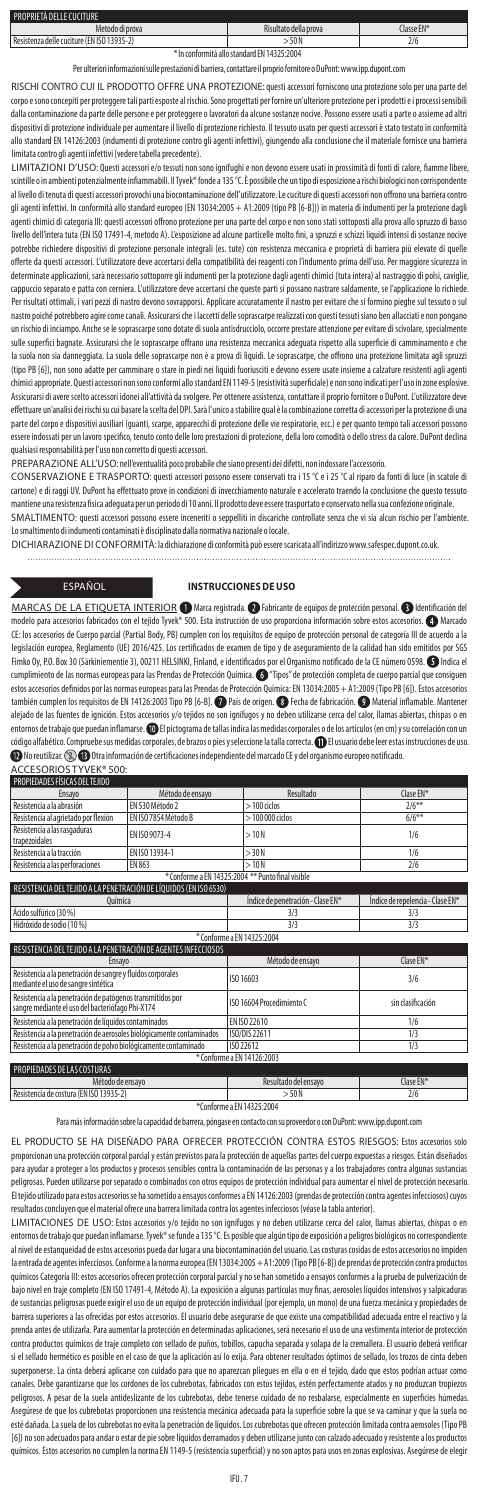los accesorios adecuados para su trabajo. Si necesita asesoramiento, póngase en contacto con su proveedor o con DuPont. El usu el riesgo a partir del cual basará su elección del equipo de protección personal. Será el único que pueda determinar la combinación correcta de los accesorios de protección corporal parcial y del equipo auxiliar (guantes, botas, equipo de protección respiratoria, etc.) y durante cuánto tiempo podrá utilizar estos accesorios para un trabajo específico en relación con su capacidad de protección, comodidad de uso o estrés por calor. DuPont no aceptará na responsabilidad por el uso incorrecto de estos accesorios

PREPARACIÓN PARA EL USO: En el caso poco probable de que existan defectos, no utilice el accesorio.

ALMACENAMIENTO Y TRANSPORTE: Estos accesorios pueden guardarse a una temperatura de 15 a 25 °C en la oscuridad (caja de cartón) sin exposición a la luz ultravioleta. DuPont ha realizado pruebas de desgaste natural y acelerado cuyos resultados indican que este tejido conserva una calidad física adecuada durante un período de 10 años. El producto deberá transportarse y almacenarse en su embalaje original.

ELIMINACIÓN: Estos accesorios pueden incinerarse o enterrarse en un vertedero controlado sin dañar el medioambiente. La eliminación de menta contaminada está regulada por las leyes nacionales o locales.

DECLARACIÓN DE CONFORMIDAD: La Declaración de conformidad puede descargarse en: www.safespec.dupont.co.uk.

### PORTUGUÊS **INSTRUÇÕES DE UTILIZAÇÃO**

<u>MARCAÇOES NA ETIQUETA INTERIOR</u> ● Marca comercial. ● Fabricante do EPI. ● Identificação do modelo para acessórios feitos<br>de tecido Tyvek® 500. Estas instruções de utilização contêm informações sobre estes acessórios. ● M (Partial Body - PB) satisfazem os requisitos referentes a equipamento de proteção individual da categoria III, nos termos da legislação europeia, regulamento (UE) 2016/425. Os certificados de tipo e de garantia de qualidade foram emitidos pela SGS Fimko Oy, P.O. Box 30 (Särkiniementie 3), 00211 HELSINKI, Finland, identificada pelo organismo notificado CE com o número 0598. **Indica a conformidade com as normas europeias** relativas a vestuário de proteção contra produtos químicos. "Tipos" de proteção do corpo parcial obtidos por estes acessórios definidos pelas normas europeias para vestuário de proteção contra produtos químicos: EN 13034:2005 + A1:2009 (Tipo PB [6]). Estes acessórios também satisfazem os requisitos da norma EN 14126:2003, Tipo PB [6-B].  $\bullet$  País de origem.  $\bullet$  Data de fabricação.  $\bullet$  Material inflamável. Manter afastado do fogo Estes acessórios e/ou tecidos não são resistentes às chamas e não devem ser utilizados perto de calor, chama aberta ou faíscas, nem em ambientes potencialmente inflamáveis. <sup>1</sup> o pictograma de tamanhos indica as medidas do corpo ou do artigo (cm) e a sua correspondência com o código .<br>de letras. Verifique as suas medidas do corpo, braços ou pés e selecione o tamanho correto. ① O usuário deve ler estas instruções de utilização Não reutilizar. Outra(s) informação(ões) de certificação independente(s) da marcação CE e do organismo notificado europeu.

| ACESSORIOS TYVEK® 500: |  |  |  |  |
|------------------------|--|--|--|--|
|                        |  |  |  |  |

| <b>PROPRIEDADES FISICAS DO TECIDO</b> |                                                             |                  |                     |
|---------------------------------------|-------------------------------------------------------------|------------------|---------------------|
| Ensaio                                | Método de ensaio                                            | Resultado        | Classe da norma FN* |
| Resistência à abrasão                 | EN 530, método 2                                            | $>100$ ciclos    | $2/6***$            |
| Resistência à flexão                  | EN ISO 7854, método B                                       | $>100000$ ciclos | $6/6**$             |
| Resistência ao rasgão trapezoidal     | FN ISO 9073-4                                               | >10N             | 1/6                 |
| Resistência à tração                  | FN ISO 13934-1                                              | > 30 N           | 1/6                 |
| Resistência à perfuração              | FN 863                                                      | >10N             | 2/6                 |
|                                       | * De acordo com a norma EN 14325:2004 ** Ponto final visual |                  |                     |

| RESISTENCIA DO TECIDO A PENETRACÃO POR LIQUIDOS (EN ISO 6530)                                                     |                                            |                                               |
|-------------------------------------------------------------------------------------------------------------------|--------------------------------------------|-----------------------------------------------|
| Produto químico                                                                                                   | Índice de penetração - classe da norma EN* | Índice de repelência - classe da<br>norma EN* |
| Ácido sulfúrico (30%)                                                                                             | 3/3                                        | 3/3                                           |
| Hidróxido de sódio (10%)                                                                                          | 3/3                                        | 3/3                                           |
|                                                                                                                   | * De acordo com a norma EN 14325:2004      |                                               |
| RESISTÊNCIA DO TECIDO À PENETRAÇÃO DE AGENTES INFECCIOSOS                                                         |                                            |                                               |
| <b>Ensaio</b>                                                                                                     | Método de ensaio                           | Classe da norma EN*                           |
| Resistência à penetração de sangue e fluidos corporais utilizando<br>sanque sintético                             | ISO 16603                                  | 3/6                                           |
| Resistência à penetração de organismos patogénicos transmitidos<br>pelo sangue utilizando o bacteriófago Phi-X174 | ISO 16604, procedimento C                  | sem classificação                             |
| Resistência à penetração de líquidos contaminados                                                                 | FN ISO 22610                               | 1/6                                           |
| Resistência à penetração de aerossóis biologicamente contaminados                                                 | ISO/DIS 22611                              | 1/3                                           |
| Resistência à penetração de poeiras biologicamente contaminadas                                                   | ISO 22612                                  | 1/3                                           |

\* De acordo com a norma EN 14126:2003 .<br>Priedades da costura Método de ensaio **Resultado do ensaio Resultado do ensaio classe d**a norma EN\* Resistência das costuras (EN ISO 13935-2) > 50 N 2/6

\*De acordo com a norma EN 14325:2004

Para mais informações sobre a eficácia da barreira, contacte o seu fornecedor ou a DuPont: www.ipp.dupont.com

O PRODUTO FOI CONCEBIDO PARA PROTEGER CONTRA OS SEGUINTES RISCOS: Estes acessórios fornecem apenas proteção parcial do corpo e destinam-se a proteger as partes do corpo expostas ao risco. Foram concebidos para ajudar a proteger contra substâncias .<br>perigosas, ou produtos e processos sensíveis contra a contaminação humana e a proteger os trabalhadores contra substâncias perigosas. Podem ser dos separadamente ou combinados com outros equipamentos de proteção individual para aumentar o nível de proteção necessário. O tecido utilizado para estes acessórios foi testado de acordo com a norma EN 14126:2003 (vestuário de proteção contra agentes infecciosos) com a conclusão de que o material proporciona uma barreira limitada contra agentes infecciosos (ver tabela acima).

LIMITAÇÕES DE UTILIZAÇÃO: Estes acessórios e/ou tecido não são resistentes às chamas e não devem ser utilizados perto de calor, chama aberta ou faíscas, nem em ambientes potencialmente inflamáveis. O Tyvek® derrete a 135°C. Um tipo de exposição a perigos biológicos não correspondente ao nível de estanquidade destes acessórios pode levar à contaminação biológica do usuário. As costuras com pesponto destes acessórios não proporcionam uma barreira à entrada de agentes infecciosos. De acordo com a norma europeia (EN 13034:2005 + A1:2009 (Tipo PB [6-B]) para vestuário de proteção contra produtos químicos, Categoria III: estes acessórios proporcionam proteção parcial do corpo e não foram testados de acordo com o ensaio de pulverização de baixo nível (EN ISO 17491-4, método A). A exposição a determinadas partículas muito finas, a pulverizações líquidas intensivas e a salpicos de substâncias perigosas pode exigir equipamento de proteção individual para todo o corpo (por exemplo, vestimenta de proteção) com resistência mecânica e propriedades de barreira superiores às apresentadas por estes acessórios. O usuário deve garantir a adequada compatibilidade entre o reagente e o vestuário, antes da utilização. Para reforçar a proteção em determinadas aplicações, será necessário usar proteção de corpo inteiro contra produtos químicos com aplicação de fita nos punhos, tornozelos, capuz separado e zíper. O usuário deve verificar se é possível um ajuste hermético, caso a aplicação o exija. Para melhores resultados na aplicação da fita, as peças de fita devem sobrepor-se. Devem ser tomadas precauções na aplicação da fita para que não surjam dobras no tecido ou na fita que podem fun como canais. Verifique se as tiras nas cobre-botas fabricadas com estes tecidos estão firmemente atadas e não constituem perigo de tropeçar. Apesar da sola antiderrapante das cobre-botas, é preciso ter cuidado para evitar escorregar, especialmente nas superfícies molhadas. Certifique-se de que as cobre-botas apresentam uma resistência mecânica adequada à superfície e que a sola não está danificada. A sola das cobre-botas não é impermeável. As cobre-botas com proteção limitada contra aerossóis (Tipo PB [6]) não são adequadas para caminhar ou ficar de pé em derramamentos de líquidos e devem ser usadas com calçado adequado resistente a produtos químicos. Estes acessórios não estão em conformidade com a norma EN 1149-5 (resistência da superfície) e não são adequados para utilização em zonas explosivas. Certifique-se de que escolheu os acessórios adequados para o seu .<br>abalho. Para obter aconselhamento, contacte o seu fornecedor ou a DuPont. O usuário deve efetuar uma análise de riscos que servirá de base à su seleção do EPI. Ele será o único responsável pela combinação correta dos acessórios de proteção de parte do corpo e do equipamento auxiliar (luvas botas, equipamento de proteção respiratória, etc.), bem como pela determinação do tempo em que estes acessórios podem ser usados numa tarefa específica em relação à sua eficácia protetora, conforto ou esforço térmico. A DuPont declina quaisquer responsabilidades decorrentes da utilização rreta destes acessórios.

PREPARAÇÃO PARA UTILIZAÇÃO: No caso improvável da existência de defeitos, não utilize o acessório.

ARMAZENAMENTO E TRANSPORTE: Estes acessórios podem ser armazenados a temperaturas entre 15 °C e 25 °C no escuro (caixa de cartão) e sem exposição à radiação UV. A DuPont realizou testes de envelhecimento natural e acelerado, tendo concluído que este tecido mantém uma sistência física adequada durante um período de 10 anos. O produto deve ser transportado e armazenado na embalagem original.

ELIMINAÇÃO:Estes acessórios podem ser incinerados ou enterrados num aterro controlado sem prejudicar o meio ambiente. A eliminação de vestuário contaminado é regulada por leis nacionais ou locais.

DECLARAÇÃO DE CONFORMIDADE: A declaração de conformidade pode ser transferida em: www.safespec.dupont.co.uk.

### NEDERLANDS **GEBRUIKSINSTRUCTIES**

BINNENETIKET <a>
Handelsmerknaam. <br>
• Fabrikant van persoonlijke beschermingsuitrusting. • Modelidentificatie voor accessoires die worden gemaakt van de Tyvek® 500-stof. Deze gebruiksaanwijzing bevat informatie over deze accessoires. © CE-markering - De PB-accessoires (Partial Body) voldoen aan de vereisten voor categorie III persoonlijke beschermingsuitrusting volgens de Europese wetgeving, Verordening (EU) 2016/425. Typeonderzoek en kwaliteitsgarantiecertificaten werden uitgegeven door SGS Fimko Oy, P.O. Box 30 (Särkiniementie 3), 00211 HELSINKI, Finland, geïdentificeerd door het EC Notified Body-nummer 0598. **G** Geeft overeenstemming aan met Europese normen voor chemische beschermingskleding. <a> "Typen" gedeeltelijke lichaamsbescherming voor deze accessoires bepaald door de Europese normen voor chemische beschermingskleding: EN 13034:2005 + A1:2009 (Type PB [6]). Deze accessoires voldoen eveneens aan de vereisten van EN 14126:2003 TypePB [6-B]. **D** Land van herkomst. **D** Productiedatum. **D** Brandbaar materiaal. Weghouden van vuur. Deze accessoires en/of stoffen zijn niet brandbestendig en moeten niet worden gebruikt in de buurt van hitte, open vuur, vonken of in potentieel brandbare omgevingen. @ Pictogram<br>met maten geeft de lichaamsmaten of afmetingen van het artikel (cm) en de onderlinge arm- of voetmaten en selecteer de juiste maat. **ID** De drager dient deze instructies vóór gebruik te lezen. **ID** Niet hergebruiken. **20 D** Andere certificeringsinformatie onafhankelijk van de CE-markering en de Europese aangemelde instantie.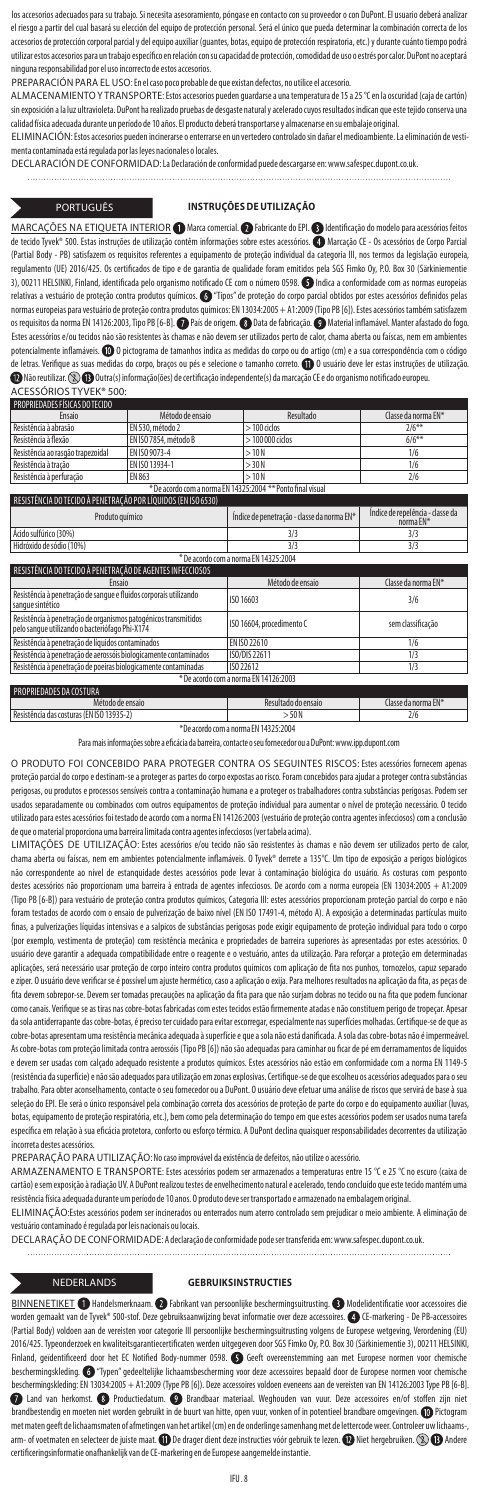### TYVEK® 500-ACCESSOIRES:

| <b>FYSISCHE EIGENSCHAPPEN</b>                                                                       |                       |                                                    |                              |
|-----------------------------------------------------------------------------------------------------|-----------------------|----------------------------------------------------|------------------------------|
| Test                                                                                                | Testmethode           | Resultaat                                          | EN-klasse*                   |
| Slijtweerstand                                                                                      | FN 530 methode 2      | > 100 cycli                                        | $2/6***$                     |
| Buig-en scheurweerstand                                                                             | EN ISO 7854 methode B | > 100.000 cycli                                    | $6/6***$                     |
| Trapezoïdale scheurweerstand                                                                        | FN ISO 9073-4         | >10N                                               | 1/6                          |
| Treksterkte                                                                                         | EN ISO 13934-1        | > 30N                                              | 1/6                          |
| Lekweerstand                                                                                        | EN 863                | >10N                                               | 2/6                          |
|                                                                                                     |                       | * Overeenkomstig EN 14325:2004 ** Visueel eindount |                              |
| WEERSTAND VAN DE STOF TEGEN INDRINGEN VAN VLOEISTOFFEN (EN ISO 6530)                                |                       |                                                    |                              |
| Chemisch                                                                                            |                       | Penetratie-index - EN-klasse*                      | Afstotingsindex - EN-klasse* |
| Zwavelzuur (30%)                                                                                    |                       | 3/3                                                | 3/3                          |
| Natriumhvdroxide (10%)                                                                              |                       | 3/3                                                | 3/3                          |
|                                                                                                     |                       | * Overeenkomstig EN 14325:2004                     |                              |
| WEERSTAND VAN DE STOF TEGEN INDRINGEN VAN BESMETTELIJKE AGENTIA                                     |                       |                                                    |                              |
| Test                                                                                                |                       | Testmethode                                        | EN-klasse*                   |
| Weerstand tegen indringen van bloed en lichaamsvocht door gebruik<br>van synthetisch bloed          |                       | ISO 16603                                          | 3/6                          |
| Weerstand tegen indringen van door bloed overdraagbare ziektekiemen<br>d.m.v. bacteriofaag Phi-X174 |                       | ISO 16604 Procedure C                              | geen classificatie           |
| Weerstand tegen indringen van besmette vloeistoffen                                                 |                       | EN ISO 22610                                       | 1/6                          |
| Weerstand tegen indringen van biologisch besmette aerosoldeeltjes                                   |                       | ISO/DIS 22611                                      | 1/3                          |
| Weerstand tegen indringen van biologisch besmette stofdeeltjes                                      |                       | ISO 22612                                          | 1/3                          |
|                                                                                                     |                       | * Overeenkomstig EN 14126:2003                     |                              |
| EIGENSCHAPPEN VAN DE NADEN                                                                          |                       |                                                    |                              |
| Testmethode                                                                                         |                       | Testresultaat                                      | EN-klasse*                   |
| Naadsterkte (EN ISO 13935-2)                                                                        |                       | >50N                                               | 2/6                          |

\*Overeenkomstig EN 14325:2004

Voor meer informatie over de beschermende prestatie kunt u contact opnemen met uw leverancier of DuPont: www.ipp.dupont.com

RISICO'S WAARTEGEN HET PRODUCT BESCHERMT OP GROND VAN ZIJN ONTWERP: Deze accessoires beschermen alleen die delen van het lichaam die blootgesteld staan aan risico's. Ze zijn ontworpen ter bescherming van kwetsbare producten en processen tegen besmetting door mensen en ter bescherming van medewerkers tegen bepaalde schadelijke stoffen. Deze accessoires kunnen afzonderlijk of voor optimale bescherming in combinatie met andere persoonlijke beschermende uitrusting worden gebruikt. De stof die voor deze accessoires is gebruikt, is getest overeenkomstig EN 14126:2003 (beschermende kleding tegen besmettelijke agentia). Uit deze test bleek dat de stof beperkte bescherming

biedt tegen besmettelijke agentia (zie bovenstaande tabel). GEBRUIKSBEPERKINGEN: Deze accessoires en/of stof zijn niet brandbestendig en moeten niet worden gebruikt in de buurt van hitte, open vuur, vonken of in potentieel brandbare omgevingen. Tyvek® smelt bij 135 °C. Mogelijk raakt de gebruiker besmet doordat de dichtheid van deze accessoires onvoldoende bescherming biedt tegen een bepaalde blootstelling aan biologische gevaren. Gestikte naden van deze accessoires bieden geen bescherming tegen besmettelijke agentia. Overeenkomstig de Europese norm (EN 13034:2005 + A1:2009 (Type PB[6-B]) voor chemische beschermende kleding categorie III: deze accessoires bieden gedeeltelijke lichaamsbescherming en zijn niet getest conform de sproeitest laag niveau van de volledige uitrusting (EN ISO 17491-4, methode A). Bij blootstelling aan bepaalde zeer fijne deeltjes, intensieve vloeibare besproeiing en spatten van gevaarlijke stoffen kan een persoonlijke beschermingsuitrusting voor het gehele lichaam nodig zijn met een hogere mechanische sterkte en betere beschermende eigenschappen dan wat deze accessoires bieden. Vóór gebruik dient de gebruiker zich ervan te verzekeren dat het reagens compatibel is met de kledingstukken. Voor een betere bescherming in bepaalde toepassingen is een volledige lichaamsbescherming met afgeplakte mouwen, broekspijpen, afzonderlijke kap en ritsafdekking noodzakelijk. De gebruiker moet controleren of nauwsluitend afplakken mogelijk is als dit voor de toepassing vereist is. Bij het vastplakken moeten stukken tape worden gebruikt die elkaar overlappen. Het afplakken moet<br>zorgvuldig gebeuren want er mogen geen vouwen in de stof of de tape zitte rgvuldig gebeuren want er mogen geen vouwen in de stof of de tape zitten omdat dergelijke vouwen als kanalen kun dat de veters van de overschoenen die van deze stof zijn gemaakt, goed zijn vastgeknoopt om struikelen te voorkomen. Ondanks de antislipzool van de overschoenen moet de gebruiker toch oppassen om niet uit te glijden op natte ondergronden. Zorg ervoor dat de overschoenen voldoende mechanische weerstand ondervinden bij de ondergrond waarop wordt gelopen, en dat de zool niet is beschadigd. De zool van de overschoenen is niet waterdicht. De overschoenen bieden in beperkte mate bescherming tegen sprays (type PB [6]), zijn niet geschikt voor lopen of staan op ondergrond waarop vloeistoffen zijn gemorst, en moeten alleen worden gedragen als er ook schoeisel wordt gebruikt dat bestand is tegen chemische stoffen. Deze accessoires voldoen niet aan norm EN 1149-5 (oppervlakteweerstand) en zijn niet geschikt voor gebruik in explosieve zones. Zorg ervoor dat u de geschikte accessoires voor uw werkzaamheden hebt gekozen. Voor advies kunt u terecht bij uw leverancier of DuPont. De gebruiker moet een risicoanalyse uitvoeren waarop hij zijn keuze van persoonlijke beschermingsuitrusting dient te baseren. De gebruiker oordeelt als enige wat de juiste combinatie is van de accessoires voor gedeeltelijke lichaamsbescherming en de aanvullende uitrusting (handschoenen, veiligheidsschoeisel, uitrusting voor ademhalingsbescherming, enzovoort) en hoelang deze accessoires kunnen worden gedragen voor een specifieke opdracht, waarbij hij rekening houdt met de beschermende prestaties, het draagcomfort en de hittebestendigheid. DuPont draagt geen enkele verantwoordelijkheid voor verkeerd gebruik van deze accessoires.

VOORBEREIDING VOOR GEBRUIK: Draag de accessoire niet in het zeldzame geval dat deze defecten vertoo

OPSLAG EN TRANSPORT: Deze accessoires dienen in donkere ruimtes (kartonnen doos) te worden opgeslagen, met een temperatuur tussen<br>15℃ en 25 ℃ en zonder blootstelling aan UV-licht. DuPont heeft natuurlijke en versnelde ver dat deze stof gedurende meer dan 10 jaar voldoende natuurlijke sterkte behoudt. Het product moet worden getransporteerd en opgeslagen in de originele verpakking.

VERWIJDERING: Deze accessoires kunnen op milieuvriendelijke wijze worden verbrand of gedeponeerd op een gecontroleerde stortplaats. Deverwijdering van besmette kledingstukken wordt gereglementeerd door nationale of lokale wetten.

. . . . . . . . . . . . .

. . . . . . . . . . . . . .

CONFORMITEITSVERKLARING: De conformiteitsverklaring kan worden gedownload op: www.safespec.dupont.co.uk.

 $\cdots$ 

### NORSK **BRUKSANVISNING**

ETIKETTMERKING PÅ INNSIDE <sup>®</sup>Varemerke. <sup>®</sup>Produsent av det personlige verneutstyret. <sup>®</sup>Modellidentifikasjon for tilbehør<br>fremstilt i Tyvek® 500-materialet. Denne bruksanvisningen inneholder informasion som gielder dette Tyvek® 500-materialet. Denne bruksanvisningen inneholder informasjon som gjelder dette tilbehøret. <sup>2</sup>D CE-merking kroppsdekkende tilbehøret oppfyller kravene til personlig verneutstyr i kategori III i henhold til europeisk lovgivning, forordning (EU) 2016/425. Sertifikater for typegodkjennelse og kvalitetssikring er utstedt av SGS Fimko Oy, P.O. Box 30 (Särkiniementie 3), 00211 HELSINKI, Finland, som identifiseres som EU Teknisk kontrollorgan nr. 0598. Angir samsvar med gjeldende europeiske standarder for vernetøy mot kjemikalier. <sup>3</sup> "Typene" delvis kroppsdekkende beskyttelse som oppnås med dette tilbehøret slik det er definert i europeiske standarder for vern kjemikalier: EN 13034:2005 + A1:2009 (type PB [6]). Dette tilbehøret oppfyller også kravene i EN 14126:2003 type PB [6-B]. ۞ Opphavsland.<br>۞ Produksjonsdato. ۞ Brennbart materiale. Holdes på avstand fra åpen ild. Dette tilb og skal ikke brukes i nærheten av varme, åpen ild, gnister eller i potensielt brennbare omgivelser. @ Symbolene for størrelse angir kropps- eller artikkelmål (cm) og forhold til bokstavkoder. Sjekk mål på kroppen, armene eller føttene for å velge korrekt størreke. ۞ Brukeren må lese denne<br>bruksanvisningen. ۞ Skal ikke gjenbrukes. ③ ۞ Andre sertifiseringer uavhengig TYVEK® 500-TILBEHØR:

| $300$ 11LDL11D11                                                                     |                       |                                                   |                                |
|--------------------------------------------------------------------------------------|-----------------------|---------------------------------------------------|--------------------------------|
| MATERIALETS FYSISKE EGENSKAPER                                                       |                       |                                                   |                                |
| Test                                                                                 | Testmetode            | Resultat                                          | FN-klasse*                     |
| Slitestyrke                                                                          | EN 530, metode 2      | > 100 sykluser                                    | $2/6***$                       |
| Motstand mot sprekkdannelse<br>ved bøyning                                           | EN ISO 7854, metode B | > 100 000 sykluser                                | $6/6***$                       |
| Trapesoidal rivefasthet                                                              | EN ISO 9073-4         | >10N                                              | 1/6                            |
| Strekkfasthet                                                                        | EN ISO 13934-1        | > 30 N                                            | 1/6                            |
| Motstand mot gjennomstikking                                                         | EN 863                | >10N                                              | 2/6                            |
|                                                                                      |                       | * I henhold til EN 14325:2004 ** Synlig endepunkt |                                |
| MATERIALETS MOTSTAND MOT VÆSKEINNTRENGNING (EN ISO 6530)                             |                       |                                                   |                                |
| Kiemikalie                                                                           |                       | Gjennomtrengningsindeks - EN-klasse*              | Avstøtningsindeks - EN-klasse* |
| Svovelsyre (30 %)                                                                    |                       | 3/3                                               | 3/3                            |
| Natriumhydroksid (10 %)                                                              |                       | 3/3                                               | 3/3                            |
|                                                                                      |                       | * I henhold til EN 14325:2004                     |                                |
| MATERIALETS MOTSTAND MOT SMITTESTOFFER                                               |                       |                                                   |                                |
| Test                                                                                 |                       | Testmetode                                        | EN-klasse*                     |
| Motstand mot blod og kroppsvæsker ved bruk av syntetisk blod                         |                       | ISO 16603                                         | 3/6                            |
| Motstand mot inntrengning av blodbårne patogener ved bruk<br>av Phi-X174 bakteriofag |                       | ISO 16604, prosedyre C                            | Ingen klassifisering           |
| Motstand mot inntrengning av kontaminerte væsker                                     |                       | EN ISO 22610                                      | 1/6                            |
| Motstand mot inntrengning av biologisk kontaminerte aerosoler                        |                       | ISO/DIS 22611                                     | 1/3                            |
| Motstand mot inntrengning av biologisk kontaminert støv                              |                       | ISO 22612                                         | 1/3                            |
|                                                                                      |                       | * I henhold til EN 14126:2003                     |                                |
| SØMEGENSKAPER                                                                        |                       |                                                   |                                |
| Testmetode                                                                           |                       | <b>Testresultat</b>                               | EN-klasse*                     |
| Sømstyrke (EN ISO 13935-2)                                                           |                       | >50N                                              | 2/6                            |
|                                                                                      |                       | $V = 1$ , $V = 1$ , and the summary manager $A$   |                                |

\* I henhold til EN 14325:2004 Ytterligere informasjon om barriereegenskapene kan fås hos forhandler eller DuPont: www.ipp.dupont.com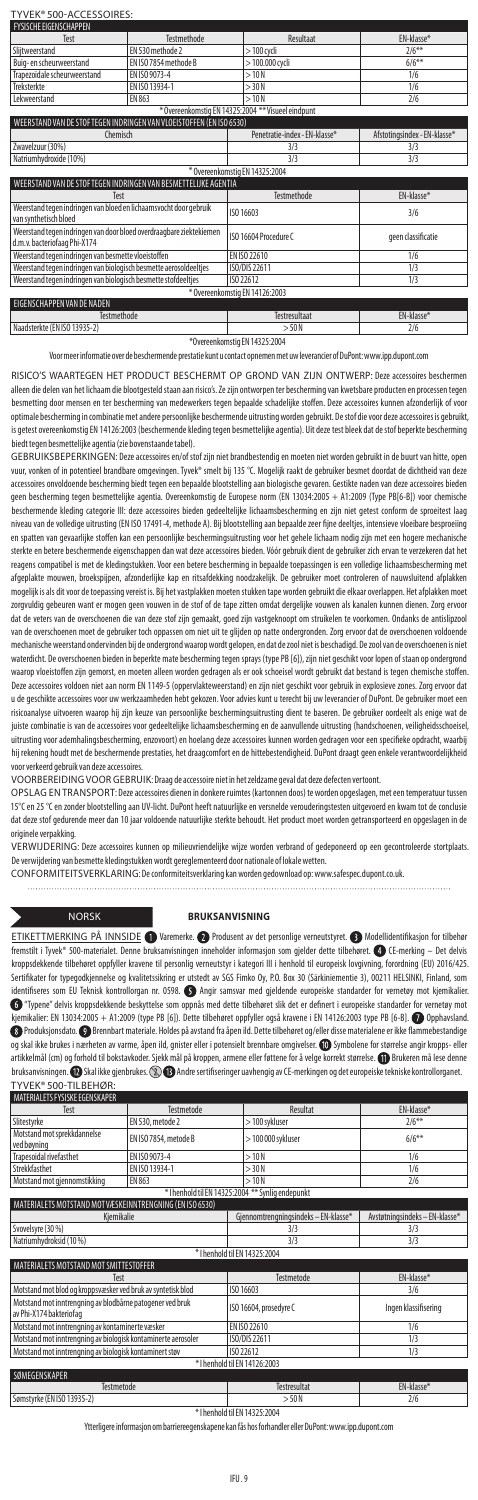RISIKOER SOM PRODUKTET ER BEREGNET PÅ Å BESKYTTE MOT: Dette tilbehøret gir bare delvis kroppsdekkende beskyttelse og er beregnet på å beskytte de delene av kroppen som er utsatt for risiko. Det er beregnet på å bidra til å beskytte følsomme produkter og prosesser mot forurensning fra mennesker og beskytte mennesker mot enkelte farlige stoffer. Det kan brukes separat eller i kombinasjon med annet personlig verneutstyr for å øke graden av beskyttelse som kreves. Materialet som brukes i dette tilbehøret, har bestått alle EN 14126:2003-tester (vernetøy mot smittestoffer) med den konklusjon at materialet utgjør en begrenset barriere mot smittestoffer (se tabellen over).

BEGRENSNINGER FOR BRUK: Dette tilbehøret og/eller materialet er ikke flammebestandig og skal ikke brukes i nærheten av varme åpen ild, gnister eller i potensielt brennbare omgivelser. Tyvek® smelter ved 135 °C. Det kan ikke utelukkes at en type eksponering for biologisk<br>smittefarlige stoffer som ikke samsvarer med tettheten til dette tilbehøret, .<br>Iige stoffer som ikke samsvarer med tettheten til dette tilbehøret, kan føre til biokontaminasjon av brukeren. De sydde sømmene på d tilbehøret utgjør ingen barriere mot smittestoffer. I henhold til europeisk standard (EN 13034:2005 + A1:2009 (type PB [6-B]) for vernetøy mot kjemikalier kategori III: Dette tilbehøret gir delvis kroppsdekkende beskyttelse og er ikke testet i henhold til spruttest – lav styrke (EN ISO 17491-4, metode A). Eksponering for svært fine partikler, kraftig væskespray og sprut fra farlige stoffer kan kreve heldekkende personlig verneutstyr (f.eks. kjeledresser) med høyere mekanisk styrke og barriereegenskaper enn dette tilbehøret har. Brukeren må påse at det foreligger egnet samsvar mellom reagens og bekledning før bruk. For å oppnå ytterligere beskyttelse og den påståtte beskyttelsen ved visse anvendelser vil det være nødvendig med heldekkende kjemikaliedresser med mansjetter, ankler, separat hette og glidelåsklaff som er teipet over. Brukeren må påse at det er mulig å teipe godt igjen hvis anvendelsen krever det. Ved teiping skal teipbitene overlappe hverandre for å oppnå best resultater. Brukeren må være nøye når teipen påføres, slik at det ikke oppstår bretter i materialet eller teipen, da disse kan fungere som kanaler. Påse at stroppene på skoovertrekket, som er laget av .<br>disse materialene, er godt festet og ikke utgjør en snublefare. På tross av den sklisikre sålen på skoovertrekkene må brukeren være varsom for å unngå å skli, særlig på vått underlag. Påse at skoovertrekkene gir tilstrekkelig motstand mot underlaget som skal gås på, og at sålen ikke blir skadet. Sålen på skoovertrekkene er ikke væsketett. Skoovertrekkene, som gir begrenset beskyttelse mot sprut (type PB [6]), er ikke egnet for å gå eller stå i væskesøl og må brukes i kombinasjon med egnet kjemikaliebestandig fottøy. Tilbehøret oppfyller ikke kravene i standard EN 1149-5 (overflatemotstand) og er uegnet til bruk i eksplosive soner. Påse at du har riktig tilbehør for jobben du skal utføre. Trenger du mer informasjon, kan du kontakte en forhan eller DuPont. Brukeren må utføre en risikoanalyse som skal danne grunnlaget for valg av personlig verneutstyr. Brukeren skal ha det fulle ansvar for valg av riktig kombinasjon av delvis kroppsdekkende vernetilbehør og tilleggsutstyr (hansker, sko, åndedrettsvern osv.) og for hvor lenge dette<br>tilbehøret kan brukes på en bestemt jobb med tanke på beskyttende egenskap eret kan brukes på en bestemt jobb med tanke på beskyttende egenskaper, brukskomfort eller varmestress. DuPont skal ikke holdes ansvarlig for feil bruk av dette tilbehøret.

KLARGJØRING FOR BRUK: Hvis tilbehøret mot formodning er defekt, må du ikke bruke det.

LAGRING OG FRAKT: Tilbehøret kan lagres ved temperaturer på mellom 15 og 25 °C i mørke (i kartongen) uten eksponering for ultrafiolett lys. DuPont har gjennomført tester med naturlig og kunstig aldring som har konkludert med at materialet ikke taper fysisk styrke over en tiårs periode. Produktet skal fraktes og lagres i originalemballasjen.

AVHENDING: Dette tilbehøret kan brennes eller graves ned i regulerte deponier uten at det skader miljøet. Avhending av forurensede klær er regulert av nasjonale eller lokale lover. SAMSVARSERKLÆRING: Samsvarserklæring kan lastes ned på: www.safespec.dupont.co.uk.

### DANSK **BRUGSANVISNING**

TEKST PA INDVENDIG ETIKET (\* Varemærke. © Producent af personlige værnemidler. © Modelidentifikation af tilbehør fremstillet<br>af Tyvek® 500-stof. Denne brugsanvisning indeholder oplysninger om dette tilbehør. ۞ CE-mærkning overensstemmelse med kravene for personligt beskyttelsesudstyr i kategori III i henhold til EU-forordning 2016/425. Typetest- og kvalitetssikringsattester blev udstedt af SGS Fimko Oy, P.O. Box 30 (Särkiniementie 3), 00211 HELSINKI, Finland, identificeret som EU-bemyndiget organ med nummer 0598. Angiver overensstemmelse med EU-standarder for kemisk beskyttelsesbeklædning. "Typer" af delvis kropsbeskyttelse, som dette tilbehør opfylder, og som defineres af EU-standarder for kemisk beskyttelsesbeklædning: EN 13034:2005 + A1:2009 (type PB [6]). Dette tilbehør opfylder også kravene i EN 14126:2003 type PB [6-B].  $\bullet$  Fremstillingsland. Bremstillingsdato. DBrandbart materiale. Hold på afstand af ild. Dette tilbehør og/eller stoffet er ikke flammesikret og må ikke anvendes tæt ved varmekilder, åben ild, gnister eller i potentielt brandfarlige omgivelser. W Piktogrammet over størrelser angiver målene for kroppen eller beklædningsgenstanden (cm)<br>og sammenhæng med bogstavkoden. Kontrollér dine kropsmål (torso, arm eller fod), og væl denne brugsanvisning før brug. **D**Må ikke genbruges. **<sup>D</sup>D** Oplysninger fra andre certificeringer er uafhængige af CE-mærkning og det EUbemyndigede organ.

### TYVEK® 500-TILBEHØR:

| STOFFETS FYSISKE EGENSKABER                                                                        |                               |                                                    |                                                |  |  |
|----------------------------------------------------------------------------------------------------|-------------------------------|----------------------------------------------------|------------------------------------------------|--|--|
| Test                                                                                               | Testmetode                    | Resultat                                           | EN-klasse*                                     |  |  |
| Slidstyrke                                                                                         | EN 530 metode 2               | > 100 cvklusser                                    | $2/6***$                                       |  |  |
| Bestandighed over for revnedannelse                                                                | EN ISO 7854 metode B          | > 100.000 cyklusser                                | $6/6***$                                       |  |  |
| Trapezformet rivemodstand                                                                          | FN ISO 9073-4                 | >10N                                               | 1/6                                            |  |  |
| Trækstyrke                                                                                         | FN ISO 13934-1                | > 30 N                                             | 1/6                                            |  |  |
| Perforeringsstyrke                                                                                 | EN 863                        | >10N                                               | 2/6                                            |  |  |
|                                                                                                    |                               | * I henhold til EN 14325:2004 ** Visuelt slutpunkt |                                                |  |  |
| STOFFETS MODSTAND MOD GENNEMTRÆNGNING AF VÆSKER (EN ISO 6530)                                      |                               |                                                    |                                                |  |  |
| Kemikalie                                                                                          |                               | Gennemtrængningsindeks - EN-klasse*                | Indeks for væskeafvisende evne<br>- FN-klasse* |  |  |
| Svovlsyre (30 %)                                                                                   |                               | 3/3                                                | 3/3                                            |  |  |
| Natriumhydroxid (10 %)                                                                             |                               | 3/3                                                | 3/3                                            |  |  |
|                                                                                                    | * I henhold til EN 14325:2004 |                                                    |                                                |  |  |
| STOFFETS MODSTAND MOD GENNEMTRÆNGNING AF SMITSOMME AGENSER                                         |                               |                                                    |                                                |  |  |
| Test                                                                                               |                               | Testmetode                                         | EN-klasse*                                     |  |  |
| Modstand mod gennemtrængning af blod og kropsvæsker,<br>der indeholder syntetisk blod              |                               | ISO 16603                                          | 3/6                                            |  |  |
| Modstand over for gennemtrængning af blodbårne smitstoffer,<br>der indeholder Phi-X174-bakteriofag |                               | ISO 16604 procedure C                              | ingen klassificering                           |  |  |
| Modstand mod gennemtrængning af forurenede væsker                                                  |                               | FN ISO 22610                                       | 1/6                                            |  |  |
| Modstand mod gennemtrængning af biologisk forurenede aerosoler                                     |                               | ISO/DIS 22611                                      | 1/3                                            |  |  |
| Modstand mod gennemtrængning af biologisk forurenet støv                                           |                               | ISO 22612                                          | 1/3                                            |  |  |
|                                                                                                    |                               | * I henhold til EN 14126:2003                      |                                                |  |  |
| SØMMENES EGENSKABER                                                                                |                               |                                                    |                                                |  |  |

| Sømstyrke (EN ISO 13935-2)        | <b>JUN</b> | u<br>27 C |  |  |
|-----------------------------------|------------|-----------|--|--|
| <b>WILL-LIJ AT FM 1 4995-9004</b> |            |           |  |  |

\*I henhold til EN 14325:2004 For yderligere oplysninger om spærreevne bedes du kontakte din leverandør eller DuPont: www.ipp.dupont.com

FARER, SOM PRODUKTET ER DESIGNET TIL AT BESKYTTE MOD: Dette tilbehør er kun beregnet til at beskytte de dele af kroppen, som udsættes for fare. De er designet til at give bedre beskyttelse af sensitive produkter og processer mod menneskeskabt forurening og beskyttelse af arbejdere mod nogle farlige substanser. Det må anvendes særskilt eller sammen med andre personlige værnemidler med det formål at øge beskyttelsesniveauet. Stoffet til disse tilbehørsdele har bestået alle tests i henhold til EN 14126:2003 (beskyttelsesbeklædning mod smitsomme nser) med konklusionen, at materialet yder begrænset modstand mod smitsomme agenser (se ovenstående tabel).

ANVENDELSESBEGRÆNSNINGER: Dette tilbehør og/eller stoffet er ikke flammesikret og må ikke anvendes tæt ved varmekilder, åben ild, gnister eller i potentielt brandfarlige omgivelser. Tyvek® smelter ved 135 °C. Det er muligt, at en type eksponering mod biologiske farer, der ikke tilsvarer tilbehørets tæthedsniveau, kan medføre biologisk kontaminering af brugeren. Syede sømme i disse tilbehørsdele giver ikke spærreevne mod smitsomme agenser. Ifølge EU-standard (EN 13034:2005 + A1:2009 (type PB[6-B]) for kemisk beskyttelsesbeklædning i kategori III: Disse tilbehørsdele giver delvis kropsbeskyttelse og er endnu ikke testet i henhold til test af heldragter mod sprøjt af mindre omfang (EN ISO 17491-4, metode A). Eksponering for visse meget fine partikler, intensive væskesprøjt og stænk af farlige stoffer kan kræve heldragter af højere mekanisk styrke og med højere spærreevne, end dette tilbehør kan yde. Brugeren skal før anvendelse sikre passende reagens i forhold til dragtens kompatibilitet. For øget beskyttelse under visse former for anvendelse skal man iføre sig en kemisk bestandig heldragt indenunder med tapede manchetter, ankler separat hætte og lynlåsflap. Brugeren skal bekræfte, at det er muligt at tape stramt sammen, hvis situationen kræver det. Det bedste resultat med tapede åbninger opnås ved at overlappe tapestykkerne. Det er nødvendigt at være omhyggelig ved anvendelsen af tapen, så der ikke kommer folder på stoffet eller tapen, eftersom dette kan skabe kanaler. Sørg for, at snørebåndene på yderstøvlerne er bundet forsvarligt for at undgå snublefare. Yderstøvlerne er forsynet med skridsikre såler, men vær alligevel forsigtig for at undgå at glide, især på våde underlag. Sørg for, at yderstøvlerne yder tilstrækkelig mekanisk modstand mod underlaget, og at sålen ikke er beskadiget. Yderstøvlernes såler er ikke vandtætte. Yderstøvlerne giver kun begrænset beskyttelse mod væskesprøjt (type PB [6]) og er således uegnet til at gå eller stå i spildte væsker. I disse tilfælde skal der bruges<br>egnet kemisk bestandigt fodtøj. Disse tilbehørsdele overholder ikke standa atmosfærer. Sørg for, at du har valgt det tilbehør, der egner sig til din opgave. Kontakt din leverandør eller DuPont for rådgivning herom. Brugeren skal foretage en risikovurdering, som han/hun skal vælge sit personlige beskyttelsesudstyr ud fra. Brugeren skal selvstændigt vurdere den rette kombination af tilbehør til delvis kropsbeskyttelse og tilhørende udstyr (handsker, fodtøj, åndedrætsværn osv.), samt hvor længe dette tilbehør kan bæres i forbindelse med en bestemt opgave, hvad angår tilbehørets effektivitet, komfort og varmebelastning. DuPont kan ikke holdes ansvarlig for forkert brug af dette tilbehør.

KLARGØRING TIL BRUG: Hvis der mod forventning observeres en defekt, må tilbehøret ikke benyttes.

. . . . . . . . . . . . .

OPBEVARING OG TRANSPORT: Dette tilbehør skal opbevares ved mellem 15 °C og 25 °C i mørke (i en papkasse) uden eksponering for UV-lys. DuPont har udført naturlige og fremskyndede ældningstests og er nået frem til den konklusion, at dette stof kan bevare tilstrækkelig fysisk styrke i 10 år. Produktet skal transporteres og opbevares i dets originale emballage.

BORTSKAFFELSE: Dette tilbehør kan brændes eller nedgraves på en kontrolleret losseplads uden at skade miljøet. Bortskaffelse af forurenede dragter skal ske i henhold til nationale eller lokale love.

OVERENSSTEMMELSESERKLÆRING: Overensstemmelseserklæring kan downloades på: www.safespec.dupont.co.uk.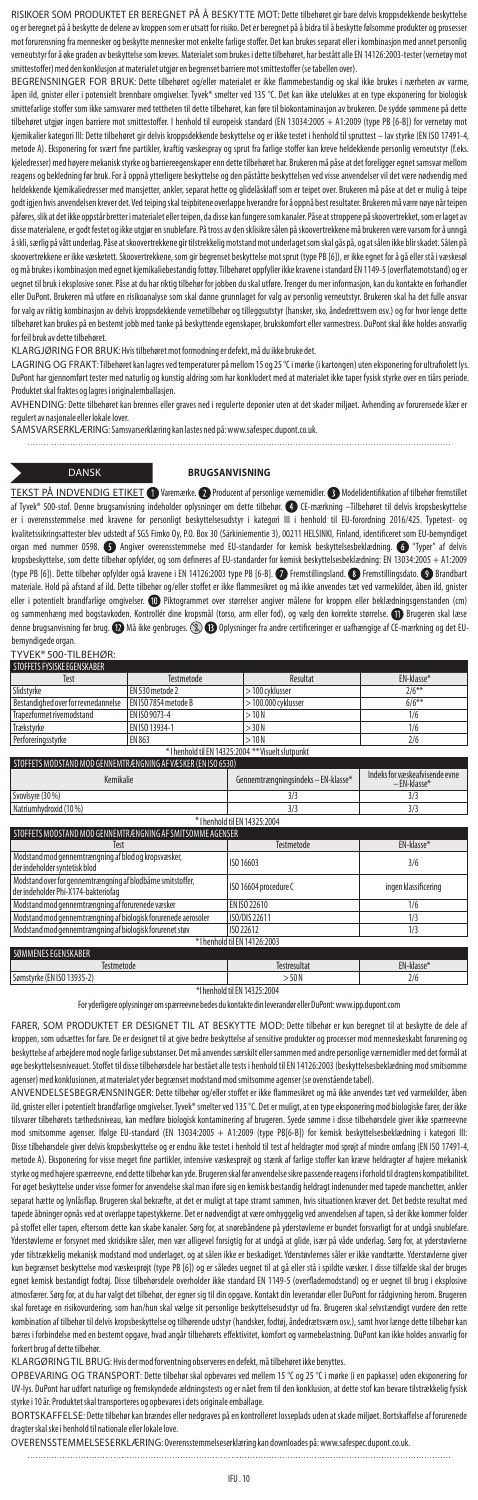### SVENSKA **BRUKSANVISNING**

MÄRKNINGAR PÅ INNERETIKETT @ Varumärke. @ Tillverkare av den personliga skyddsutrustningen. @ Modell-ID för tillbehör gjorda av väv Tyvek" 500. Den här bruksanvisningen innehäller information om dessa tillbehör. ۞ CE-märkning — de partiellt<br>kroppstäckande (PB) tillbehören uppfyller kraven för personlig skyddsutrustning i kategor kvalitetssäkringscertifikaten ställdes ut av SGS Fimko Oy, P.O. Box 30 (Särkiniementie 3), 00211 HELSINKI, Finland, som identifieras som anmält organ nr 0598.  $\bullet$  Anger överensstämmelse med europeiska standarder för skyddskläder mot kemikalier.  $\bullet$  "Typ" av partiellt kroppsskydd som erhålls med dessa tillbehör enligt EU:s standarder för skyddskläder mot kemikalier: EN 13034:2005 + A1:2009 (typ PB [6]). Tillbehören uppfyller också kraven i EN 14126:2003 typ PB [6-B]. 1 Ursprungsland. **@** Tillverkningsdatum. **@** Brandfarligt material. Skyddas från eld. Tillbehören och, ellermaterialet är inte flamhärdiga och ska inte användas nära värmekällor, öppen eld eller gnistor eller i potentiellt brandfarliga miljöer. (U) Figuren<br>för val av storlek anger kropps- eller artikelmått (cm) och motsvara  $\bm{0}$  Bäraren bör läsa denna bruksanvisning.  $\bm{0}$  Får ej återanvändas.  $\circledR$  Annan certifieringsinformation som inte är kopplad till CE-märkningen er<br>anmält organ i EU.

| TYVEK® 500-TILLBEHÖR:                                                    |                     |                                           |                                |
|--------------------------------------------------------------------------|---------------------|-------------------------------------------|--------------------------------|
| VÄVENS FYSISKA EGENSKAPER                                                |                     |                                           |                                |
| Test                                                                     | <b>Testmetod</b>    | Resultat                                  | EN-klass*                      |
| Nötningshållfasthet                                                      | EN 530 metod 2      | > 100 cykler                              | $2/6***$                       |
| Motstånd mot skada vid böjning                                           | EN ISO 7854 metod B | > 100 000 cykler                          | $6/6***$                       |
| Rivhållfasthet                                                           | EN ISO 9073-4       | >10N                                      | 1/6                            |
| Dragstyrka                                                               | EN ISO 13934-1      | > 30 N                                    | 1/6                            |
| Motstånd mot punktering                                                  | FN 863              | >10N                                      | 2/6                            |
|                                                                          |                     | * Enligt EN 14325:2004 ** Synlig ändpunkt |                                |
| VÄVENS MOTSTÅND MOT KEMIKALIER I VÄTSKEFORM (EN ISO 6530)                |                     |                                           |                                |
| Kemikalie                                                                |                     | Penetrationsindex - EN-klass*             | Frånstötningsindex - EN-klass* |
| Svavelsyra (30 %)                                                        |                     | 3/3                                       | 3/3                            |
| Natriumhydroxid (10%)                                                    |                     | 3/3                                       | 3/3                            |
|                                                                          |                     | * Enligt EN 14325:2004                    |                                |
| VÄVENS MOTSTÅND MOT SMITTSAMMA ÄMNEN                                     |                     |                                           |                                |
| Test                                                                     |                     | Testmetod                                 | EN-klass*                      |
| Motstånd mot blod och kroppsvätskor, med syntetiskt blod                 |                     | ISO 16603                                 | 3/6                            |
| Motstånd mot blodburna smittor.<br>kontrollerat med bakteriofag Phi-X174 |                     | ISO 16604 procedur C                      | klassificering saknas          |
| Motstånd mot kontaminerade vätskor                                       |                     | EN ISO 22610                              | 1/6                            |
| Motstånd mot biologiskt kontaminerade aerosoler                          |                     | ISO/DIS 22611                             | 1/3                            |
| Motstånd mot biologiskt kontaminerat damm                                |                     | ISO 22612                                 | 1/3                            |
|                                                                          |                     | * Enligt EN 14126:2003                    |                                |
| SÖMMARNAS EGENSKAPER                                                     |                     |                                           |                                |
| Tortmotod                                                                |                     | Toetzacultat                              | $EMLlace*$                     |

Testmetod Testresultat EN-klass\* Dragstyrka i sömmar (EN ISO 13935-2) >50N 2/6 \*Enligt EN 14325:2004

takta din leverantör eller DuPont för att få mer information om barriärprestanda: www.ipp.dup

RISKER SOM PRODUKTEN ÄR AVSEDD ATT SKYDDA MOT: Tillbehören ger bara partiellt kroppsskydd och är avsedda att endast skydda de utsatta delarna av kroppen. De är avsedda att ytterligare skydda känsliga produkter och processer mot kontaminering från människor samt skydda människor mot vissa skadliga ämnen. De kan användas separat eller tillsammans med annan personlig skyddsutrustning för att förstärka skyddet. Väven som dessa tillbehör är gjord av har testats enligt EN 14126:2003 (skyddskläder mot smittsamma ämnen) med resultatet att materialet ger ett begränsat skydd mot smittsamma ämnen (se tabellen ovan).

ANVÄNDNINGSBEGRÄNSNINGAR: Tillbehören och/eller väven är inte flamhärdiga och ska inte användas nära värmekällor, öppen eld eller gnistor eller i potentiellt brandfarliga miljöer. Tyvek® smälter vid 135 °C. Det är möjligt att exponering för biologiska risker som inte motsvarar tillbehörens täthet leder till att användaren kontamineras biologiskt. Tillbehörens sydda sömmar skyddar inte mot smittsamma<br>ämnen. Enligt EU-standarden (EN 13034:2005 + A1:2009 typ PB[6-B]) för skyddskläder mot kroppsskydd och har inte testats enligt lågnivåtestet med sprej för hela dräkter (EN ISO 17491-4 metod A). Exponering för vissa mycket fina partiklar, intensiv vätskesprej och stänk av farliga ämnen kan kräva en heltäckande skyddsdräkt (exempelvis overall) med högre mekanisk styrka och bättre barriäregenskaper än vad dessa tillbehör erbjuder. Användaren måste kontrollera att plagget klarar av reagenset innan plagget används. För extra<br>skydd vid viss användning kan heltäckande skyddskläder med tejpning av ärmslu ska verifiera att tät tejpning är möjlig om användningen kräver det. Tejpbitarna bör överlappa varandra för att bästa resultat ska uppnås. Var noga med att väven eller tejpen inte veckas när du tejpar, eftersom vecken kan fungera som kanaler. Se till att snören på ytterskor av dessa material är säkert knutna och inte utgör en risk för att snubbla. Trots den halkskyddande sulan på ytterskorna bör du vara försiktig så att du inte halkar, särskilt på våta ytor. Se till att ytterskorna ger tillräckligt mekaniskt skydd mot ytan som beträds och att sulan inte är skadad. Sulan på ytterskorna är inte vätsketät. Ytterskorna ger begränsat skydd mot sprej (typ PB [6]) och är inte lämpliga att använda när du går eller står i vätskespill. De måste kombineras med lämpliga kemikalietåliga skodon. Tillbehören uppfyller inte kraven i EN 1149-5 (ytresistivitet) och är olämpliga att använda i områden med explosionsrisk. Se till att du har valt tillbehör som passar för arbetsuppgiften. Kontakta din leverantör eller DuPont om du vill ha råd. Användaren ska genomföra en riskanalys som utgångspunkt för valet av personlig skyddsutrustning. Användaren är ensam ansvarig för att välja rätt kombination av partiellt täckande tillbehör och övrig utrustning (handskar, skor, andningsskydd med mera) och hur länge tillbehören kan bäras under en specifik<br>Dettallt täckande tillbehör och övrig utrustning (handskar, skor, andningssky arbetsuppgift med avseende på skyddande egenskaper, komfort och värme. DuPont tar inget som helst ansvar för följderna om tillbehören används på fel sätt

FORBEREDELSER: Använd inte tillbehöret om det mot förmodan är skadat eller trasigt.<br>FÖRVARING OCH TRANSPORT: Tillbehören ska förvaras mörkt (i UV-skyddad kartong) vid temperaturer mellan 15 °C och 25 °C. DuPont har genomfört naturliga och accelererade tester av åldringsprocessen. Resultatet visar att väven bibehåller sin styrka i tillräcklig omfattning under 10års tid. Transportera och förvara alltid produkten i originalförpackningen.

AVFALLSHANTERING: Tillbehören kan brännas eller läggas på avfallsupplag utan miljöpåverkan. Kassering av kontaminerade plagg regleras ellt eller lokalt i lag eller andra regelverk

FÖRSÄKRAN OM ÖVERENSSTÄMMELSE: Försäkran om överensstämmelse kan laddas ned från: www.safespec.dupont.co.uk.

. . . . . . . . . . . . . . . . . . .

SUOMI **KÄYTTÖOHJE**

TYVEK® 500 -LISÄVARUSTEET:

S<u>ISÄPUOLEN LAPUN MERKINNÄT</u> • Tavaramerkki. Ø Henkilönsuojainvalmistaja. ● Mallin tunnistaminen Tyvek® 500 -tekstiilistä<br>valmistetuille lisävarusteille. Tämä käyttöohje tarjoaa tietoja näistä lisävarusteista. ● CE-merkint valmistetuille lisävarusteille. Tämä käyttöohje tarjoaa tietoja näistä lisävarusteista. CE-merkintä – Vartalonosalisävarusteet (Partial Body, PB) noudattavat vaatimuksia, jotka on asetettu luokan III henkilönsuojaimille EU-lainsäädännössä, asetuksessa (EU) 2016/425. Tyyppitarkastusja laadunvalvontasertifikaatit on myöntänyt SGS Fimko Oy, P.O. Box 30 (Särkiniementie 3), 00211 HELSINKI, Finland, ilmoitetun laitoksen (EY) meroltaan 0598.  $\bigcirc$  Ilmaisee kemialliselta vaaralta tai haitalta suojaavia vaatteita koskevien eurooppalaisten standardien noudattamista. Näiden lisävarusteiden saavuttamat "vartalonosasuojatyypit" kemialliselta vaaralta tai haitalta suojaavia vaatteita koskevien eurooppalaisten standardien mukaan: EN 13034:2005 + A1:2009 (tyyppi PB [6]). Nämä lisävarusteet täyttävät myös standardin EN 14126:2003 tyypin PB [6-B] vaatimukset.  $\bullet$  Alkuperämaa.  $\bullet$  Valmistuspäivämäärä.  $\bullet$  Syttyvä aine. Pidä kaukana tulesta. Nämä lisävarusteet ja/tai tekstiilit eivät ole tulenkestäviä, eikä niitä tulisi käyttää avotulen tai kipinöiden lähistöllä tai kuumassa tai syttymisalttiissa ympäristössä. Mitoituspiktogrammi ilmaisee vartalon tai artikkelin mitat (cm) ja kirjainkoodivastaavuuden. Tarkista vartalosi, käsivartesi tai jalkasi mitat ja valitse sopiva koko.<br>10 Käyttäjän tulisi lukea nämä käyttöohjeet. 10 Ei saa käyttää uudelleen. ® merkinnästä ja eurooppalaisesta ilmoitetusta laitoksesta.

TEKSTIILIN FYYSISET OMINAISUUDET Testi Testimenetelmä Tulos EN-luokka<sup>\*</sup><br>Senkestävyys EN-530, menetelmä 2 > 100 sykliä 2/6<sup>\*\*</sup> 2/6<sup>\*\*</sup> Naarmuuntumisenkestävyys Joustomurtumisen sieto EN ISO 7854, menetelmä B > 100 000 sykliä 6/6\*\* Puolisuunnikkaan mallisen repeytymisen sieto EN ISO 9073-4 > 10 N 1/6 Vetolujuus EN ISO 13934-1 > 30 N 1/6 Puhkeamisenkestävyys EN 863 > 10 N 2/6 \* EN 14325:2004:n mukaan \*\* Visuaalinen päätepiste TEKSTIILIN KESTÄVYYS NESTEIDEN LÄPÄISYÄ VASTAAN (EN ISO 6530) Kemikaali Läpäisyindeksi – EN-luokka\* Hylkimisindeksi – EN-luokka\* Rikkihappo (30 %) Natriumhydroksidi (10 %) 3/3 3/3

\* EN 14325:2004:n mukaan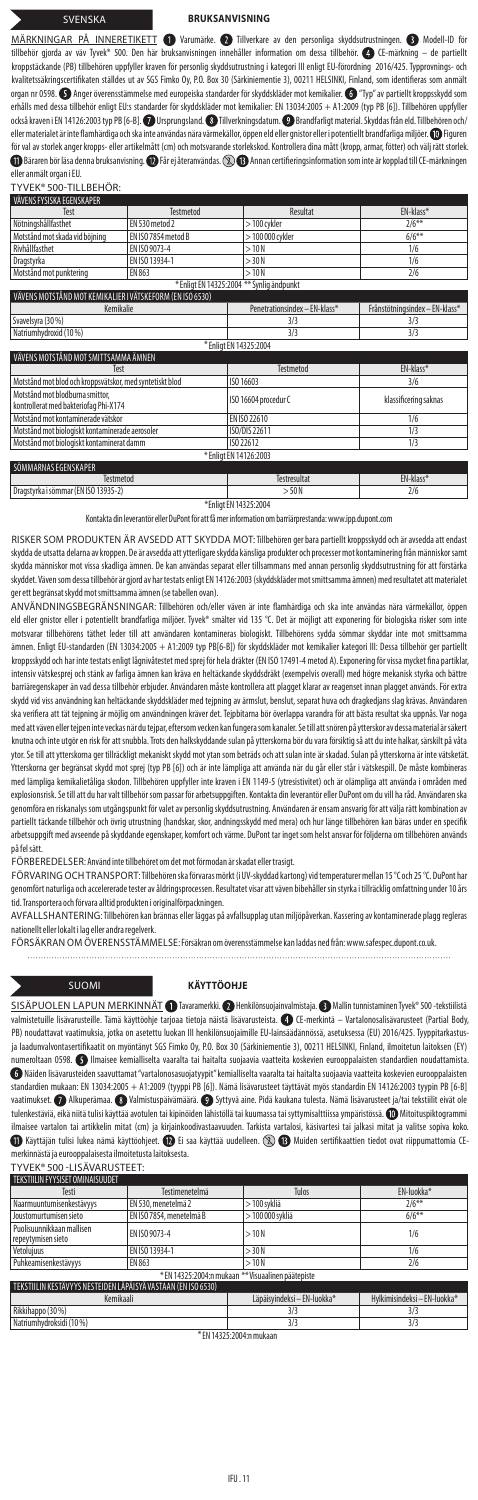| TEKSTIII IN KESTÄVYYS INFEKTIIVISTEN AINEIDEN I ÄPÄISYÄ VASTAAN                                       |                       |                        |  |  |
|-------------------------------------------------------------------------------------------------------|-----------------------|------------------------|--|--|
| Testi                                                                                                 | Testimenetelmä        | FN-luokka <sup>*</sup> |  |  |
| Veren ja ruumiinnesteiden läpäisyn sieto synteettistä verta käytettäessä                              | ISO 16603             | 3/6                    |  |  |
| Veren välityksellä leviävien taudinaiheuttajien läpäisyn sieto<br>bakteriofagia Phi-X174 käytettäessä | ISO 16604-menettely C | ei luokitusta          |  |  |
| Saastuneiden nesteiden läpäisyn sieto                                                                 | EN ISO 22610          | 1/6                    |  |  |
| Biologisesti saastuneiden aerosolien läpäisyn sieto                                                   | ISO/DIS 22611         | 1/3                    |  |  |
| Biologisesti saastuneen pölyn läpäisyn sieto                                                          | ISO 22612             | 1/3                    |  |  |
| * EN 14126:2003:n mukaan                                                                              |                       |                        |  |  |
| SAUMAN OMINAISUUDET                                                                                   |                       |                        |  |  |
| Testimenetelmä                                                                                        | Testitulos            | FN-luokka <sup>*</sup> |  |  |

Saumavahvuus (EN ISO 13935-2) **Saumavahvuus (EN 2014)** 

### \*EN 14325:2004:n mukaan

Lisätietoja estosuorituskyvystä voi pyytää toimittajalta tai DuPontilta: www.ipp.dupont.com

VAARAT, JOILTA TUOTE ON SUUNNITELTU SUOJAAMAAN: Nämä lisävarusteet tarjoavat ainoastaan osittaisen vartalonsuojan, ja niiden tarkoitus on suojata niitä vartalonosia, jotka ovat alttiina vaaralle. Ne on suunniteltu suojaamaan herkkiä tuotteita ja prosesseja ihmisperäiseltä saastumiselta ja työntekijöitä joiltakin vaarallisilta aineilta. Niitä voi käyttää erikseen tai yhdessä muiden henkilönsuojainten kanssa tarvittavan suojatason nostamiseksi. Näissä lisävarusteissa käytetty tekstiili on testattu standardin EN 14126:2003:n (suojavaatetus infektiivisiä aineita vastaan) mukaan, ja testistä on muodostettu johtopäätös, että materiaali muodostaa rajallisen esteen infektiivisiä aineita vastaan (katso yllä oleva taulukko).

KÄYTTÖRAJOITUKSET: Nämä lisävarusteet ja/tai tekstiilit eivät ole tulenkestäviä, eikä niitä tulisi käyttää avotulen tai kipinöiden lähistöllä tai kuumassa tai syttymisalttiissa ympäristössä. Tyvek® sulaa 135 °C:ssa. On mahdollista, että sellaisesta biovaaroille altistumisen tyypistä, joka ei vastaa näiden lisävarusteiden tiiviystasoa, voi seurata käyttäjän biosaastuminen. Näiden lisävarusteiden ommellut saumat eivät muodosta estettä infektiivisiä aineita vastaan. Kemialliselta vaaralta tai haitalta suojaavia vaatteita koskevan eurooppalaisen standardin (EN 13034:2005 + A1:2009 (tyyppi PB [6-B])), luokan III, mukaan: nämä lisävarusteet tarjoavat osittaisen vartalonsuojan, ja niitä ei ole testattu kokonaisen puvun matalatasoisen suihketestin (EN ISO 17491-4, menetelmä A) mukaisesti. Altistuminen vaarallisten aineiden tietyille hienon hienoille hiukkasille, intensiivisille nestesuihkeille tai -roiskeille voi edellyttää kokovartalohenkilönsuojaimia (esim. haalari), jotka ovat mekaanisesti ja estoominaisuuksiltaan näitä lisävarusteita vahvempia. Käyttäjän on varmistettava sopiva reagenssi-vaateyhteensopivuus ennen käyttöä. Suojauksen parantaminen tietyissä käyttötapauksissa edellyttää kemiallisten suojavaatteiden kokonaista pukua alle sekä hihojen, nikkojen, erillisen hupun<br>Is veselestyn täsän toimaanoista. Käyttään on varmistottava lottä tiivis toimaa .<br>Ja vetoketjun läpän teippaamista. Käyttäjän on varmistettava, että tiivis teippaus on mahdollista, jos käyttötapaus sellaista vaatii. Paras tu teippauksessa saavutetaan, kun teipinpalat limittyvät keskenään. Teipin kiinnityksen yhteydessä on huolehdittava, ettei tekstiiliin tai teippiin jää ryppyjä, sillä ne voisivat toimia läpäisykanavina. Varmista, että näistä tekstiileistä valmistetut jalkinesuojusten nauhat on kiinnitetty turvallisesti eivätkä ne aiheuta kompastumisvaaraa. Vaikka jalkinesuojusten pohja on liukastumista ehkäisevä, liukastumista on varottava varsinkin märillä pinnoilla. Varmista, että jalkinesuojukset tarjoavat riittävästi kitkaa käveltävällä alustalla ja ettei pohja ole vaurioitunut. Jalkinesuojusten pohja ei ole nestetiivis. Jalkinesuojukset tarjoavat rajallisen suojan suihkemuotoisilta nesteiltä (tyyppi PB [6]), mutta ne eivät sovi kävelyyn tai seisomiseen nesteläiskissä. Niitä pitää käyttää yhdessä sopivien kemikaalinkestävien jalkineiden kanssa. Nämä lisävarusteet eivät täytä standardin EN 1149-5 (pintavastus) vaatimuksia eivätkä sovi käytettäväksi räjähdysherkillä alueilla. Varmista, että olet valinnut työhösi sopivat lisävarusteet. Neuvoja voi pyytää toimittajalta tai DuPontilta. Käyttäjän tulee suorittaa riskianalyysi, jonka perusteella hänen tulee valita henkilönsuojaimensa. Käyttäjä tekee lopullisen päätöksen siitä, mikä on oikea vartalonosasuojainten (lisävarusteiden) ja apuvälineiden (käsineet, jalkineet, hengityssuojaimet jne.) yhdistelmä ja kuinka pitkään näihin lisävarusteisiin voidaan olla pukeutuneena niiden suojauskyky, pukeutumismukavuus tai lämpökuormitus huomioiden. DuPont ei ota minkäänlaista vastuuta näiden lisävarusteiden epäasianmukaisesta käytöstä.

KÄYTÖN VALMISTELU: Siinä epätodennäköisessä tapauksessa, että lisävarusteessa on vikoja, älä pue sitä päälle.

SÄILYTYS JA KULJETUS: Näitä lisävarusteita voidaan säilyttää 15–25 °C:n lämpötilassa pimeässä (pahvilaatikossa) niin, etteivät ne altistu UV-säteilylle. DuPont on suorittanut luonnollisia ja nopeutettuja vanhenemistestejä ja päätynyt sellaiseen johtopäätökseen, että tämä tekstiili säilyttää riittävän fyysisen vahvuuden 10 vuoden ajan. Tuotetta tulee kuljettaa ja säilyttää alkuperäispakkauksessaan.

HÄVITTÄMINEN: Nämä lisävarusteet voidaan polttaa tai haudata hallinnoidulle kaatopaikalle ympäristöä vahingoittamatta. Saastuneiden vaatteiden hävittämistä säädellään kansallisilla tai paikallisilla laeilla.

VAATIMUSTENMUKAISUUSVAKUUTUS: Vaatimustenmukaisuusvakuutus on ladattavissa osoitteesta www.safespec.dupont.co.uk. . . . . . . . . . . . . . . . . . .

### POLSKI **INSTRUKCJA UŻYTKOWANIA**

OZNACZENIA NA WEWNĘTRZNEJ ETYKIECIE (D Znak handlowy. @ Producent środków ochrony indywidualnej. @ Oznaczenie<br>modeli akcesoriów wykonanych z materiału Tyvek® 500. Niniejsza instrukcja użytkowania zawiera informacje dotyczą modeli akcesoriów wykonanych z materiału Tyvek® 500. Niniejsza instrukcja użytkowania zawiera informacje dotyczące<br>© Oznaczenie CF — Akcesoria do cześciowei ochrony ciała (PB. ang. Partial Body) sa zgodne z wymaganiami dot – Akcesoria do częściowej ochrony ciała (PB, ang. Partial Body) są zgodne z wymaganiami dotyczącymi środków ochrony indywidualnej kategorii III według prawodawstwa europejskiego, Rozporządzenie (UE) 2016/425. Certyfikaty badania typu oraz zapewnienia jakości<br>zostały wydane przez SGS Fimko Oy, P.O. Box 30 (Särkiniementie 3), 00211 HELSIN Europejskiej numer 0598. @ Oznacza zgodność z aktualnymi normami europejskimi dla przeciwchemicznej odzieży ochronnej. @ Typy częściow ochrony ciała uzyskane przez te akcesoria zgodnie z normami europejskimi dla przeciwchemicznej odzieży ochronnej: EN 13034:2005 + A1:2009 (typ PB [6]). Te akcesoria spełniają również wymogi normy EN 14126:2003 Typ PB [6-B].  $\bullet$  Kraj pochodzenia.  $\bullet$  Data produkcji.  $\bullet$  Materiał palny. Trzymać zdala od ognia. Te akcesoria i/lub materiały nie są niepalne i nie powinny być używane w poliżu żódła ciepła, otwartego płomienia,<br>iskier ani w środowisku potencjalnie łatwopalnym. �� Piłkogram wskazuje wym użytkowania.  $\bullet$  Nie używać powtórnie.  $\circledast$  Informacje dotyczące innych certyfikatów niezależnych od oznakowania CE i europejskiej jednostl

notyfikowanej. AKCESORIA TYVEK® 500:

| WŁAŚCIWOŚCI FIZYCZNE MATERIAŁU                                         |                      |                 |           |  |
|------------------------------------------------------------------------|----------------------|-----------------|-----------|--|
| Badanie                                                                | Metoda badania       | Wynik badania   | Klasa FN* |  |
| Odporność na ścieranie                                                 | FN 530 Metoda 2      | $>100$ cvkli    | $2/6***$  |  |
| Odporność na wielokrotne zginanie                                      | EN ISO 7854 Metoda B | > 100 000 cvkli | $6/6***$  |  |
| Odporność na rozdzieranie<br>(metoda trapezowa)                        | FN ISO 9073-4        | >10N            | 1/6       |  |
| Wytrzymałość na rozciąganie                                            | FN ISO 13934-1       | > 30 N          | 1/6       |  |
| Odporność na przebicie                                                 | EN 863               | >10N            | 2/6       |  |
| * Zgodnie z norma EN 14325:2004 ** Wzrokowe ustalenie punktu końcowego |                      |                 |           |  |
| ODPORNOŚĆ MATERIAŁU NA PRZESIĄKANIE CIECZY (EN ISO 6530)               |                      |                 |           |  |

| Substancja chemiczna                                                                                 | Wskaźnik przesiąkliwości - Klasa EN* | Wskaźnik niezwilżalności —<br>Klasa EN* |
|------------------------------------------------------------------------------------------------------|--------------------------------------|-----------------------------------------|
| Kwas siarkowy (30%)                                                                                  | 3/3                                  | 3/3                                     |
| Wodorotlenek sodu (10%)                                                                              | 3/3                                  | 3/3                                     |
|                                                                                                      | * Zgodnie z normą EN 14325:2004      |                                         |
| ODPORNOŚĆ MATERIAŁU NA PRZENIKANIE CZYNNIKÓW ZAKAŹNYCH                                               |                                      |                                         |
| <b>Badanie</b>                                                                                       | Metoda badania                       | Klasa EN*                               |
| Odporność na przesiąkanie krwi oraz płynów ustrojowych,<br>z wykorzystaniem krwi syntetycznej        | ISO 16603                            | 3/6                                     |
| Odporność na przenikanie patogenów przenoszonych z krwią,<br>z wykorzystaniem bakteriofagów Phi-X174 | ISO 16604 Procedura C                | brak klasyfikacji                       |
| Odporność na przesiąkanie skażonych cieczy                                                           | FN ISO 22610                         | 1/6                                     |
| Odporność na przenikanie aerozoli skażonych biologicznie                                             | ISO/DIS 22611                        | 1/3                                     |

### Odporność na przenikanie pyłów skażonych biologicznie ISO 22612 1/3 \* Zgodnie z normą EN 14126:2003 AŚCIWOŚCI SZWÓW

Metoda badania Wynik badania Klasa EN\*

Wytrzymałość szwów (EN ISO 13935-2) > 50 N 2/6 mą EN 14325:2004

W celu uzyskania dodatkowych informacji nt. właściwości ochronnych prosimy skontaktować się z dostawcą kombinezonów albo z firmą DuPont:

www.ipp.dupont.com

ZAGROŻENIA, PRZED KTÓRYMI PRODUKT MA CHRONIĆ: Opisywane akcesoria zapewniają tylko częściową ochronę ciała i są przeznaczone do ochrony tylko części ciała narażonych na ryzyko. Akcesoria opracowano, aby pomagały chronić wrażliwe produkty i procesy przed zanieczyszczeniem przez człowieka oraz chronić pracowników przed niektórymi substancjami niebezpiecznymi. Mogą być używane osobno albo w połączeniu z innymi środkami ochrony indywidualnej w celu zwiększenia poziomu ochrony. Materiał zastosowany w opisywanych akcesoriach został przetestowany zgodnie z normą EN 14126:2003 (odzież chroniąca przed czynnikami biologicznymi), a uzyskane wyniki pozwalają wyciągnąć

wniosek, że materiał tworzy ograniczoną barierę chroniącą przed czynnikami biologicznymi (zob. tabela powyżej).<br>OGRANICZENIA ZASTOSOWANIA: Te akcesoria i/lub materiał nie są niepalne i nie powinny być używane w pobliżu źr otwartego płomienia, iskier ani w środowisku potencjalnie łatwopalnym. Materiał Tyvek® topi się w temperaturze 135°C. Ekspozycja na czynniki biologiczne przekraczająca poziom szczelności tych akcesoriów może prowadzić do biologicznego skażenia użytkownika. Szwy w opisyw akcesoriach są zszywane i nie tworzą bariery przed czynnikami zakaźnymi. Zgodnie z normą europejską (EN 13034:2005 + A1:2009 (typPB[6-B]) dla przeciwchemicznej odzieży ochronnej Kategorii III: akcesoria te oferują częściową ochronę ciała i nie były testowane z użyciem testu sprawdzającego ochronę przed mgłą substancji chemicznej (EN ISO 17491-4, Metoda A). W przypadku narażenia na określone bardzo drobne cząstki, intensywne opryskanie cieczą oraz rozpylenie substancji niebezpiecznych konieczne może być użycie środków ochrony indywidualnej do ochrony całego ciała (np. kombinezonu) o większej wytrzymałości mechanicznej oraz o wyższych parametrach ochronnych niż zapewniają te akcesoria. Doużytkownika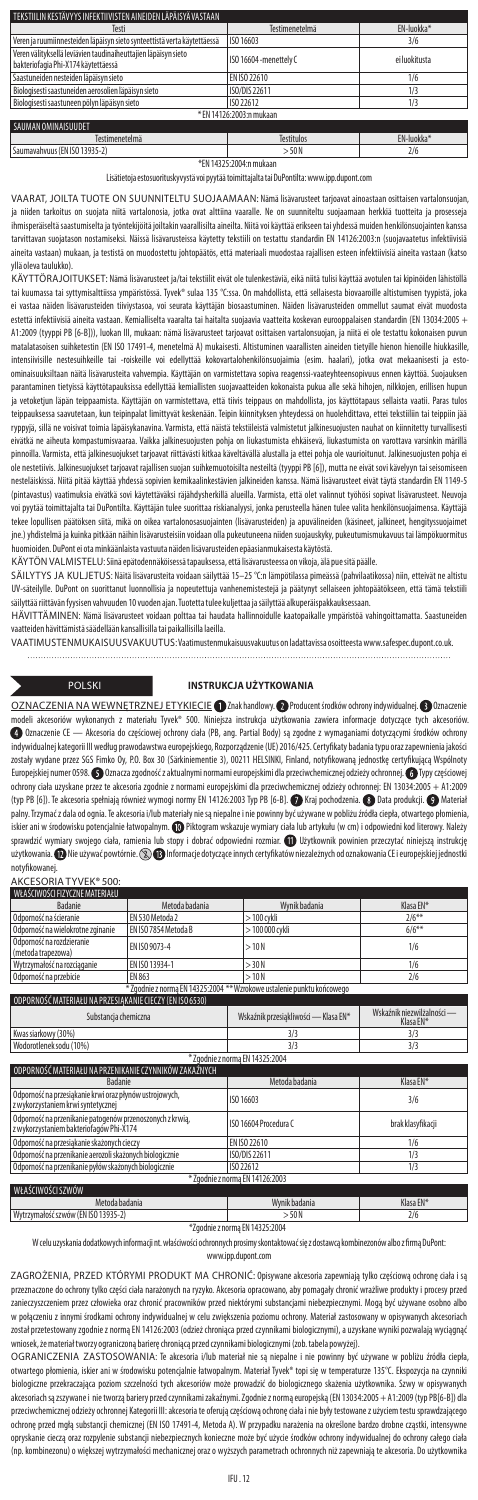należy wybór właściwego kombinezonu ochronnego, stosownie do substancji chemicznej, z którą będzie miał do czynienia. W celu uzyskania wyższego poziomu ochrony w pewnych zastosowaniach konieczne będzie zakładanie pod spód całych kombinezonów chroniących przed substancjami chemicznymi oraz zaklejanie taśmą osobnego kaptura, mankietów rękawów i nogawek oraz patki zabezpieczającej zamek błyskawiczny. Użytkownik powinien ocenić, czy możliwe jest szczelne zaklejenie taśmą, jeśli zaistnieje taka konieczność. W celu zapewnienia najlepszych rezultatów w przypadku zaklejania taśmą odcinki taśmy powinny zachodzić na siebie. Podczas naklejania taśmy należy zachować ostrożność, aby nie zagiąć materiału ani taśmy, ponieważ zagięcia mogłyby działać jak kanaliki. Należy się upewnić, że wykonane z opisywanych materiałów sznurowadła<br>ochraniaczy na obuwie są poprawnie zawiązane i nie zagrażają potknięciem się. Pomimo unikać pośliźnięcia się — w szczególności na mokrych powierzchniach. Należy zadbać o to, aby ochraniacze na obuwie zapewniały wystarczającą odporność mechaniczną dla powierzchni, po której użytkownik będzie chodził, a ponadto należy sprawdzić podeszwę pod kątem uszkodzeń.<br>Podeszwa ochraniaczy na obuwie nie zapewnia ochrony przed wnikaniem płynów. Ochraniacze n przed rozpylonymi cieczami (typ PB [6]), są nieodpowiednie do chodzenia ani stania w rozlanych płynach i muszą być stosowane z odpowiednim obuwiem odpornym na działanie środków chemicznych. Akcesoria te nie są zgodne z normą EN 1149-5 (rezystywność powierzchniowa) i nie nadają się do stosowania w strefach wybuchu. Należy upewnić się, że wybrane akcesoria są odpowiednie do środowiska pracy. W celu uzyskania porady prosimy skontaktować się z dostawcą lub z firmą DuPont. Użytkownik powinien przeprowadzić ocenę ryzyka, na podstawie której dokona wyboru środków ochrony indywidualnej. Wyłącznie użytkownik decyduje o prawidłowym połączeniu akcesoriów zapewniających częściową ochronę ciała z wyposażeniem dodatkowym (rękawice, obuwie, sprzęt ochrony dróg oddechowych itp.) oraz czasie użytkowania akcesoriów na danym stanowisku pracy, uwzględniając ich właściwości ochronne, wygodę użytkowania lub komfort cieplny (przegrzanie organizmu). Firma DuPont nie ponosi

jakiejkolwiek odpowiedzialności za nieprawidłowe wykorzystanie bądź niewłaściwe użytkowanie akcesoriów. PRZYGOTOWANIE DO UŻYCIA: W przypadku gdy akcesorium jest uszkodzone (co jest mało prawdopodobne), nie wolno go używać.

SKŁADOWANIE I TRANSPORT: Akcesoria należy przechowywać w temperaturze od 15 do 25°C, w zaciemnionym miejscu (w opakowaniu 10 nowym) oraz chronić przed działaniem promieni UV. Firma DuPont przeprowadziła badania starzenia naturalnego i przyspiesz które wykazały, że materiał, z którego wykonane są kombinezony, zachowuje odpowiednią wytrzymałość mechaniczną przez okres 10 lat. Produkt należy transportować i przechowywać w oryginalnym opakowaniu.

USUWANIE: akcesoria te można bez szkody dla środowiska spalić lub zakopać na kontrolowanym składowisku odpadów. Sposób utylizacji

skażonych kombinezonów określają przepisy krajowe lub lokalne. DEKLARACJA ZGODNOŚCI: Deklarację zgodności można pobrać pod adresem: www.safespec.dupont.co.uk.

### MAGYAR **HASZNÁLATI ÚTMUTATÓ**

JELÖLÉSEK A BELSŐ CÍMKÉN  $\bullet$  Védjegy.  $\bullet$  Egyéni védőeszköz gyártója.  $\bullet$  Tyvek® 500 anyagból készült kiegészítők termékazonosítója. Ez a használati útmutató a fent említett kiegészítőkről tartalmaz információt. ● CE-jelölés: A részleges testvédelmet nyújtó kiegészítők megfelelnek a 2016/425 számú EU-rendelet III. kategóriájú egyéni védőfelszerelésre vonatkozó előírásainak. A típusvizsgálati és<br>minőségbiztosítási tanúsítványt az SGS Fimko Oy, P.O. Box 30 (Särkiniementie 3), 0 minőségbiztosítási tanúsítványt az SGS Fimko Oy, P.O. Box 30 (Särkiniementie 3), 00211 HELSINKI, Finland – kijelölt EU tanúsító szervezet, azonosító száma: 0598 állította ki.  $\bigcirc$  A vegyvédelmi ruházatra vonatkozó európai szabványoknak való megfelelést jelöli.  $\bigcirc$  A kiegészítők a következő, avegyvédelmi ruházatra vonatkozó európai szabványokban meghatározott, részleges testvédelmet nyújtó, itpusoknak "felelnek meg: EN 13034:2005<br>+ A1:2009 (PB [6] típus). A kiegészítők teljesítik az EN 14126:2003 PB [6-B] típu Gyúlékony anyag. Tűztől távol tartandó. A kiegészítő és/vagy a ruhaanyag nem lángálló, és hőforrás, nyílt láng vagy szikra közelében, illetve potenciálisan gyúlékony környezetben nem használható. **(D)** A méretek piktogramján a testméretek vagy termékméretek (cm-ben) és a betűjeles<br>kódok is fel vannak tüntetve. Ellenőrizze testének, karjának vagy lábának méreteit viselője feltétlenül olvassa el ezt a használati útmutatót! @ Tilos újrahasználni.  $\mathbb Q$  @ A CE-jelöléstől és a kijelölt EU-s tanúsító szervezettől

független egyéb tanúsítvány(ok).<br><u>TYVEK® 500 KIEGÉSZÍTŐK:</u>

| AZ ANYAG FIZIKAI JELLEMZOI                            |                       |                  |             |
|-------------------------------------------------------|-----------------------|------------------|-------------|
| Vizsgálat                                             | Vizsgálati módszer    | Eredmény         | EN-osztály* |
| Kopásállóság                                          | EN 530.2. módszer     | $>100$ ciklus    | $2/6***$    |
| Hajtogatási berepedezésállóság                        | EN ISO 7854 B módszer | $>100000$ ciklus | $6/6***$    |
| Tépőerő-vizsgálat<br>(trapéz alakú próbatest)         | FN ISO 9073-4         | >10N             | 1/6         |
| Szakítószilárdság                                     | FN ISO 13934-1        | > 30 N           | 1/6         |
| Átlyukasztási ellenállás                              | EN 863                | >10N             | 2/6         |
| * Az EN 14325:2004 szabvány szerint **Szemrevételezés |                       |                  |             |

| I AZ ANYAG FOLYADEKOK ATSZIVARGASAVAL SZEMBENI ELLENALLO KEPESSEGE (EN ISO 6530)                                    |                                         |                                                    |  |
|---------------------------------------------------------------------------------------------------------------------|-----------------------------------------|----------------------------------------------------|--|
| Vegyi anyag                                                                                                         | Áthatolási index – EN szerinti osztály* | Folyadéklepergetési index-<br>EN szerinti osztály* |  |
| Kénsav (30 %)                                                                                                       | 3/3                                     | 3/3                                                |  |
| Nátrium-hidroxid (10 %)                                                                                             | 3/3                                     | 3/3                                                |  |
|                                                                                                                     | * Az EN 14325:2004 szabvány szerint     |                                                    |  |
| AZ ANYAG FERTŐZŐ ANYAGOK ÁTSZIVÁRGÁSÁVAL SZEMBENI ELLENÁLLÓ KÉPESSÉGE                                               |                                         |                                                    |  |
| Vizsgálat                                                                                                           | Vizsgálati módszer                      | EN-osztály*                                        |  |
| Vér és testnedvek átszivárgásával szembeni ellenálló képesség<br>(szintetikus vérrel végzett vizsgálat)             | ISO 16603                               | 3/6                                                |  |
| Vér útján terjedő patogének átszivárgásával szembeni ellenálló<br>képesség (Phi-X174-es bakteriofág alkalmazásával) | ISO 16604. Celiárás                     | osztálybesorolás nélkül                            |  |
| Szennyezett folyadékok átszivárgásával szembeni ellenálló képesség                                                  | FN ISO 22610                            | 1/6                                                |  |
| Biológiailag szennyezett aeroszolok átszivárgásával szembeni<br>ellenálló képesség                                  | ISO/DIS 22611                           | 1/3                                                |  |
| Biológiailag szennyezett por áthatolásával szembeni ellenálló képesség                                              | ISO 22612                               | 1/3                                                |  |
| * Az EN 14126:2003 szabvány szerint                                                                                 |                                         |                                                    |  |

| TOMITES JELLEMZOI                 |                  |             |
|-----------------------------------|------------------|-------------|
| sgálati módszer<br>Vızs           | sgálati eredmény | EN-osztály* |
| Varrásszilárdság (EN ISO 13935-2) | $-50N$           | 2/6         |

\*Az EN 14325:2004 szabvány szerint

A védelmi mutatókkal kapcsolatos további információkért forduljon a forgalmazóhoz vagy a DuPonthoz: www.ipp.dupont.com

KOCKÁZATOK, AMELYEKKEL SZEMBEN A TERMÉK RENDELTETÉSSZERŰEN VÉDELMET NYÚJT: Ezek a kiegészítők csak egyes testrészek számára nyújtanak védelmet, és csak a kockázatnak kitett testrész védelmére alkalmasak. A kiegészítők az érzékeny termékek és folyamatok emberi szennyezéssel szembeni, valamint a dolgozók bizonyos veszélyes anyagokkal szembeni védelmére készültek. Használhatók önállóan, illetve más egyéni védőeszközzel közösen a szükséges védelmi szint növelésére. A kiegészítők anyagát az EN 14126:2003 (a fertőző anyagok elleni védőruházatról szóló) szabvány szerint vizsgálták, és a vizsgálat eredménye szerint a termék anyaga korlátozott védelmet nyújt a fertőző anyagok áthatolásával szemben (lásd a fenti táblázatot).

A HASZNÁLATRA VONATKOZÓ KORLÁTOZÁSOK: A kiegészítő és/vagy a ruhaanyag nem lángálló, és hőforrás, nyílt láng vagy szikra közelében, illetve potenciálisan gyúlékony környezetben nem használható. A Tyvek® olvadáspontja 135 °C. Előfordulhat, hogy a kiegészítők<br>által biztosított védelem nem medfelelő a biológiai veszélvek egyes faitái ese által biztosított védelem nem megfelelő a biológiai veszélyek egyes fajtái esetében, és ez a viselő biológiai szennyeződéséhez A kiegészítők fűzött varrásai nem áteresztésgátlók a fertőző anyagokkal szemben. A III. kategóriájú vegyvédelmi ruházatokra vonatkozó európai szabvány szerint (EN 13034:2005 + A1:2009; Type PB[6-B]): Ezek a kiegészítők csak egyes testrészek számára nyújt védelmet, és nem végezték el rajtuk a teljes ruhát tesztelő alacsony szintű permettesztet (EN ISO 17491-4, "A" módszer). Egyes rendkívül finom szemcséjű anyagok, intenzív folyadéksugarak vagy kifröccsenő veszélyes anyagok az adott kiegészítőkénél nagyobb szintű mechanikai szilárdsággal és védelmi mutatókkal ndelkező, teljes testet védő egyéni védőeszközök (pl. kezeslábas) viselését tehetik szükségessé. Az előforduló reagenseknek megfelelő védőruházat kiválasztásáról a felhasználónak kell gondoskodnia a használat előtt. Bizonyos felhasználási területeken a fokozott védelem érdekében szükséges a teljes vegyvédelmi ruházat viselése, ragasztószalaggal rögzített mandzsettával, bokarésszel, külön csuklyával és cipzárvédővel. A felhasználó ellenőriznie kell, hogy megvalósítható-e a szoros zárást biztosító leragasztás, ha a felhasználás ezt megköveteli. A ragasztószalagos rögzítésnél<br>a ragasztószalag-darabok fedjék át egymást. A ragasztószalag felhelyezésénél vagy a ragasztószalag anyagán, mivel ez csatornák kialakulásához vezethet. Ügyeljen rá, hogy a bakancsvédők ezen anyagból készült fűzője legyen jól megkötve, és ne jelentsen botlásveszélyt. A bakancsvédők csúszásgátló kivitele ellenére – különösen nedves járófelületeken – ügyeljen arra, nehogy megcsússzon. Ügyeljen rá, hogy a bakancsvédő megfelelő mechanikai ellenállással rendelkezzen a közlekedéshez a járófelületen, ésatalpa ne legyen sérült. A bakancsvédő talpa nem vízhatlan. A bakancsvédő korlátozott védelmet biztosít permet formájú (PB [6] típusú) folyadékok ellen, azonban nem alkalmas folyadékkiömlésekben való állásra és járásra, és csak a megfelelő vegyvédelmi lábbelivel együtt használható. Ezek a kiegészítők nem teljesítik az EN 1149-5 szabvány előírásait (felületi ellenállás), és nem használhatók robbanásveszélyes környezetben. Győződjön meg arról, hogy a munkájához a megfelelő kiegészítőket választotta-e. Ezzel kapcsolatos tanácsért forduljon a forgalmazóhoz vagy a DuPonthoz. Az egyéni védőöltözet kiválasztása érdekében a felhasználónak kockázatelemzést kell végeznie. A felhasználónak kell döntenie a test egy részének védelmét biztosító védelmi és kiegészítő felszerelés (kesztyű, védőcsizma, légzésvédelmi felszerelés stb.) megfelelő kombinációjáról, és arról, hogy ezek mennyi ideig viselhetők egy bizonyos munka elvégzéséhez, tekintettel a védelmi jellemzőire, a viselési kényelemre és a hőterhelésre. A DuPont .<br>ít a kiegészítők nem rendeltetésszerű használata miatti mindenfajta felelősséget.

HASZNÁLAT ELŐTT: Ne viselje a kiegészítőt abban a valószínűtlen esetben, ha az hibás.

TÁROLÁS ÉS SZÁLLÍTÁS: A kiegészítők 15 és 25 °C között, sötétben (kartondobozban), UV-fénynek ki nem tett helyen tárolandók. A DuPont természetes és gyorsított öregedési vizsgálatokat végzett, mely során megállapításra került, hogy a ruhaanyag legalább 10 évig megtartja a fizikai szilárdságát. A terméket az eredeti csomagolásában kell szállítani és tárolni.

LESELEJTEZÉS: A kiegészítők a környezet károsítása nélkül elégethetők, vagy engedélyezett lerakóhelyen elhelyezhetők. A szennyezett ruházat leselejtezésével kapcsolatban kövesse az országos és a helyi jogszabályok előírásait.

MEGFELELŐSÉGI NYILATKOZAT: A megfelelőségi nyilatkozat letölthető a következő webhelyről: www.safespec.dupont.co.uk.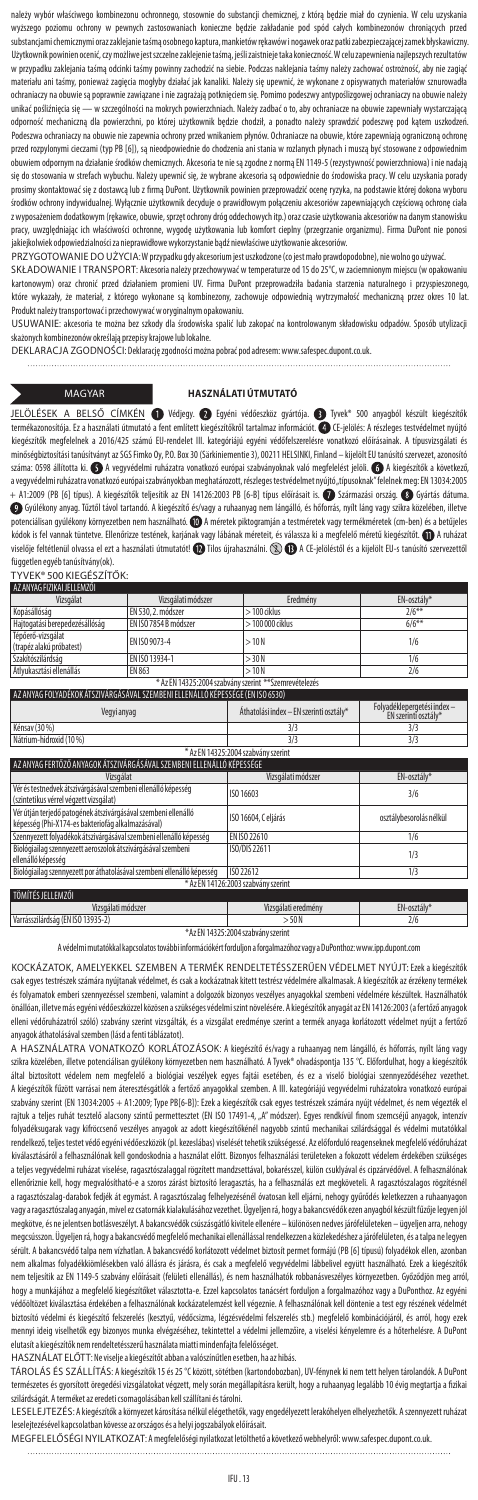### ČEŠTINA **NÁVOD K POUŽITÍ**

OZNAČENÍ NA VNITŘNÍ TEXTILNÍ ETIKETĚ © Ochranná známka © Výrobce osobního ochranného prostředku ● Identifika modelu doplňků vyrobených zlatky Tyvek"500. Tento návod k použití obsahuje informace o těchto doplňcích. (DOznačení CE—V souladu s legislativou<br>EU splňují doplňky pro ochranu částí těla (PB) požadavky na osobní ochranné pr a Rady (EU) 2016/425 o osobních ochranných prostředcích. Certifikáty o přezkoušení typu a zajišťování kvality vydala společnost SGS Fimko Oy, P.O. Box 30 (Särkiniementie 3), 00211 HELSINKI, Finland aje registrována jako notifikovaný orgán číslo 0598. Tyto certifikáty potvrzují skutečnost, že výrobky vyhovují evropským normám pro protichemické ochranné oděvy. ۞, ľypy" ochrany části těla, které tyto doplňky zajištují, jsou dehnovány<br>následujícími evropskými normami protichemických ochranných oděvů: EN 13034:2005 normy EN 14126:2003 pro typ PB [6-B].  $\bullet$  Země původu  $\bullet$  Datum výroby  $\bullet$  Hořlavý materiál. Nepřibližovat k otevřenému ohni. Tyto doplňky resp. látky nejsou ohnivzdorné a neměly by být používány v blízkosti tepelných zdrojů, otevřeného ohně, zdrojů jisker ani v jiném prostředí, kde hrozí<br>jejich vznícení. �� Piktogram označení velikosti udává tělesné rozměry .<br>rosti udává tělesné rozměry nebo rozměry výrobku (cm) a vazb elikost podle velikosti těla, paží a nohou. ۞ Uživatel by se měl seznámit s tímto návodem k použití. ۞ Určeno k jednorázovému použití. ۞ Informace odalších certifikacích nezávislých na označení CE a na evropském notifikovaném orgánu.

| DOPLNKY TYVEK®500:                                   |                                  |                 |                             |  |
|------------------------------------------------------|----------------------------------|-----------------|-----------------------------|--|
| FYZIKÁI NÍVI ASTNOSTI I ÁTKY                         |                                  |                 |                             |  |
| <b>Zkouška</b>                                       | Zkušební metoda                  | Výsledek        | Klasifikace podle normy EN* |  |
| Odolnost proti oděru                                 | Metoda 2 podle normy EN 530      | > 100 cvklů     | $2/6***$                    |  |
| Odolnost proti poškození ohvbem                      | Metoda B podle normy EN ISO 7854 | > 100 000 cvklů | $6/6**$                     |  |
| Odolnost proti dalšímu trhání                        | FN ISO 9073-4                    | >10N            | 1/6                         |  |
| Peynost y tahu                                       | FN ISO 13934-1                   | > 30 N          | 1/6                         |  |
| Odolnost proti propíchnutí                           | FN 863                           | >10N            | 2/6                         |  |
| * Podle normy EN 14325:2004 ** Viditelný koncový bod |                                  |                 |                             |  |

| ODOLNOST LÁTKY PROTI PENETRACI KAPALIN (EN ISO 6530)                                         |                                             |                                                  |  |  |
|----------------------------------------------------------------------------------------------|---------------------------------------------|--------------------------------------------------|--|--|
| Chemikálie                                                                                   | Index penetrace - klasifikace dle normy EN* | Index odpudivosti - klasifikace dle<br>normy EN* |  |  |
| Kyselina sírová (30%)                                                                        | 3/3                                         | 3/3                                              |  |  |
| Hydroxid sodný (10%)                                                                         | 3/3                                         | 3/3                                              |  |  |
|                                                                                              | * Podle normy EN 14325:2004                 |                                                  |  |  |
| ODOLNOST LÁTKY PROTI PENETRACI INFEKČNÍCH AGENS                                              |                                             |                                                  |  |  |
| <b>Zkouška</b>                                                                               | Zkušební metoda                             | Klasifikace podle normy EN*                      |  |  |
| Odolnost proti penetraci krve a tělesných tekutin testovaná za použití<br>syntetické krve    | ISO 16603                                   | 3/6                                              |  |  |
| Odolnost proti penetraci krví přenášeným patogenům testovaná<br>pomocí bakteriofágu Phi-X174 | Procedura C dle normy ISO 16604             | neklasifikováno                                  |  |  |
| Odolnost proti penetraci kontaminovaných kapalin                                             | EN ISO 22610                                | 1/6                                              |  |  |
| Odolnost proti penetraci biologicky kontaminovaných aerosolů                                 | ISO/DIS 22611                               | 1/3                                              |  |  |
| Odolnost proti penetraci biologicky kontaminovaného prachu                                   | ISO 22612                                   | 1/3                                              |  |  |
|                                                                                              | * Podle normy EN 14126:2003                 |                                                  |  |  |
| VLASTNOSTIŠVŮ                                                                                |                                             |                                                  |  |  |
| Zkučehní metoda                                                                              | Wiclodok                                    | Klarifikaçe nedle nermy EN*                      |  |  |

Zkušební metoda Výsledek Klasifikace podle normy EN\* Pevnost švů (ENISO13935-2) > 50N 2/6 \*Podle normy EN14325:2004

Další informace oochranných funkcích výrobku získáte od svého dodavatele nebo společnosti DuPont: www.ipp.dupont.com

VÝROBEK BYL NAVRŽEN TAK, ABY CHRÁNIL PŘED NÁSLEDUJÍCÍMI RIZIKY: Tyto doplňky poskytují ochranu pouze částem těla a jsou určeny k ochraně těchto částí těla při expozici rizikům. Jejich účelem je bránit kontaminaci produ<br>V důsledku kontaktu s lidským tělem. Též chrání pracovníky před účinky některých nebezpečných látek. Lze je pou v důsledku kontaktu s lidským tělem. Též chrání pracovníky před účinky některých nebezpečných látek. Lze je používat buď samo v zájmu zvýšení úrovně ochrany, v kombinaci s jinými osobními ochrannými prostředky. Látka použitá při výrobě těchto doplňků byla testována podle normy EN 14126:2003 (ochranné oděvy proti infekčním agens) s výsledkem, že poskytuje omezenou bariérovou ochranu před infekčními ens (viz tabulka výše)

OMEZENI POUZITI: Tyto doplňky, resp. látky nejsou ohnivzdorné a neměly by být používány v okolí tepelných zdrojů, otevřeného ohně, zdrojů<br>jisker ani v jiném prostředí, kde hrozí jejich vznícení. Tyvek® má teplotu tání 135 jejíž intenzita by neodpovídala úrovni neprodyšnosti doplňků, mohlo by to vést k biologické kontaminaci uživatele. Šité švy těchto doplňků neposkytují bariérovou ochranu proti infekčním agens. Podle evropské normy (EN 13034:2005 + A1:2009 (Typ PB [6-B])) pro protichemické ochranné oděvy Kategorie III: tyto doplňky poskytují ochranu pouze částem těla a nebyly vystaveny zkoušce odolnosti proti pronikání postřiku kapalinou celého obleku (metoda A podle normy EN ISO 17491-4). Expozice některým velmi jemným částicím, intenzivnímu postřiku kapalinami a potřísnění nebezpečnými látkami může vyžadovat použití celotělových osobních ochranných prostředků (např. kombinézy) o vyšší mechanické odolnosti a neprodyšnosti, než nabízí tyto doplňky. Před aplikací činidla na oblek se uživatel musí ujistit o jejich vzájemné kompatibilitě. Při některých způsobech použití může být pro dosažení nadstandardní úrovně ochrany nutné použít celotělový protichemický oblek a utěsnit okraje rukávů, nohavic, oddělené kapuce a légu kryjící zip ochrannou páskou. Uživatel si musí ověřit, že mezery bude možné utěsnit páskou, pokud to způsob použití obleku bude vyžadovat. Při utěsňování by měly být použity překrývající se kousky pásky. Pásku je třeba aplikovat opatrně, aby na látce ani na pásce nevznikly záhyby, které by mohly posloužit jako vstupní kanály škodlivin. Tkaničky návleků na obuv vyrobené ztěchto látek musí být pevně utažené a nesmí představovat riziko zakopnutí. Navzdory protiskluzovým podrážkám návleků je třeba dávat pozor na uklouznutí, zejména na mokrém povrchu. Ujistěte se, že návleky na obuv poskytují dostatečnou mechanickou odolnost sohledem na povrch, po kterém budete chodit, a zkontrolujte, že podrážka není poškozená. Podrážka návleků na obuv není kapalinotěsná. Návleky na obuv poskytují omezenou ochranu proti rozstřiku (typ PB [6]), ale nehodí se k chůzi nebo stání v rozlitých kapalinách. Je třeba je používat v kombinaci s vhodnou protichemickou obuví. Tyto doplňky neodpovídají normě EN 1149-5 (povrchový odpor) a nejsou vhodné kpoužití v prostředí s výbušnou atmosférou. Ujistěte se prosím, že vámi vybrané doplňky jsou vhodné pro zamýšlenou činnost. Pokud potřebujete s něčím poradit, kontaktujte svého dodavatele nebo společnost<br>DuPont. Uživatel musí zpracovat analýzu rizik, na iejímž základě provede výběr oso DuPont. Uživatel musí zpracovat analýzu rizik, na jejímž základě provede výběr osobních ochranných prostředků. Jedině on sám musí pos vhodnost kombinace doplňků pro ochranu částí těla sdoplňkovým vybavením (rukavice, obuv, ochranné respirační vybavení apod.) i to, jak dlouho mohou být tyto doplňky s ohledem na jejich ochranné vlastnosti, pohodlí uživatele a vznikající tepelnou zátěž používány při konkrétní činnosti. Společnost DuPont nepřijímá žádnou odpovědnost za nevhodné použití těchto doplňků.

PŘÍPRAVA K POUŽITÍ: Zjistíte-li udoplňku nepravděpodobnou výrobní vadu, nepoužívejte ho.

USKLADNĚNÍ A PŘEPRAVA: Tyto doplňky mohou být skladovány při teplotách mezi 15 °C a 25 °C v temném prostoru (např. papírová krabice), kde nebudou vystaveny ultrafialovému záření. Společnost DuPont provedla testy přirozeného a zrychleného stárnutí svýsledkem, že tato látka si zachová adekvátní fyzickou odolnost po dobu 10let. Výrobek musí být přepravován askladován voriginálním balení.

LIKVIDACE: Tyto doplňky lze spálit nebo je uložit na regulované skládce odpadu, aniž by jakkoli ohrozily životní prostředí. Podmínky likvidace kontaminovaných obleků upravují státní či místní zákony.

PROHLÁŠENÍ O SHODĚ: Prohlášení oshodě si můžete stáhnout na adrese: www.safespec.dupont.co.uk.

### БЪЛГАРСКИ **ИНСТРУКЦИИ ЗА УПОТРЕБА**

<u>ОБОЗНАЧЕНИЯ НА ВЪТРЕШНИТЕ ЕТИКЕТИ</u> ● Търговска марка. ● Производител на личните предпазни средства.<br>● Идентификация на модела за аксесоарите, изработени от тъканта Tyvek® 500. Настоящата инструкция за употреба предостав информация за тези аксесоари. CE маркировка - Аксесоарите за частична защита на тялото (Partial Body - PB) отговарят на изискванията чни предпазни средства категория III съгласно европейското законодателство, Регламент (EC) 2016/425. Сертификатите за изпитване на типа и за осигуряване на качеството са издадени от SGS Fimko Oy, P.O. Box 30 (Särkiniementie 3), 00211 HELSINKI, Finland, и идентифицирани от нотифициран орган на ЕО с номер 0598. О Показва съответствие с европейските стандарти за облекла за защита от химикали. О "Типове частична защита на тялото, постигани чрез тези аксесоари, дефинирани от европейските стандарти за облекла за защита от химикали: EN 13034:2005 + A1:2009 (тип PB [6]). Тези аксесоари изпълняват също така изискванията на EN 14126:2003, тип PB [6-B]. Държава на произход. Дата на производство. Запалим материал. Да се пази от огън. Тези аксесоари и/или тъкани не са пламъкоустойчиви и не .<br>ябва да бъдат използвани в близост до източник на топлина, открит пламък, искри или в потенциално запалима среда. **Ф** Пиктограмата за размерите показва мерките (cm) на тялото или на артикула и връзката с буквения код. Проверете мерките натялото, ръцете или краката .<br>и изберете правилния размер. ����� Ползвателят трябва да прочете тези инструкции за употреба. ������ а не се използва повторно. ② Информация за друго(и) сертифициране(ия), независимо(и) от CE маркировката и европейския нотифициран орган.

### АКСЕСОАРИ TYVEK® 500:

| ФИЗИЧЕСКИ СВОЙСТВА НА ТЪКАНИТЕ                    |                            |                    |                      |
|---------------------------------------------------|----------------------------|--------------------|----------------------|
| Изпитване                                         | Метод на изпитване         | <b>Резултат</b>    | Клас EN <sup>*</sup> |
| Устойчивост към абразивно<br>износване            | <b>EN 530 метод 2</b>      | > 100 цикъла       | $7/6***$             |
| Устойчивост към напукване при<br>огъване          | <b>EN ISO 7854 метод В</b> | $>100\,000$ цикъла | $6/6**$              |
| Устойчивост към трапецовидно<br>разкъсване        | FN ISO 9073-4              | >10N               | 1/6                  |
| Якост на опън                                     | FN ISO 13934-1             | > 30 N             | 1/6                  |
| Устойчивост към пробиване                         | EN 863                     | >10N               | 2/6                  |
| * Съгласно EN 14325:2004 ** Визуална крайна точка |                            |                    |                      |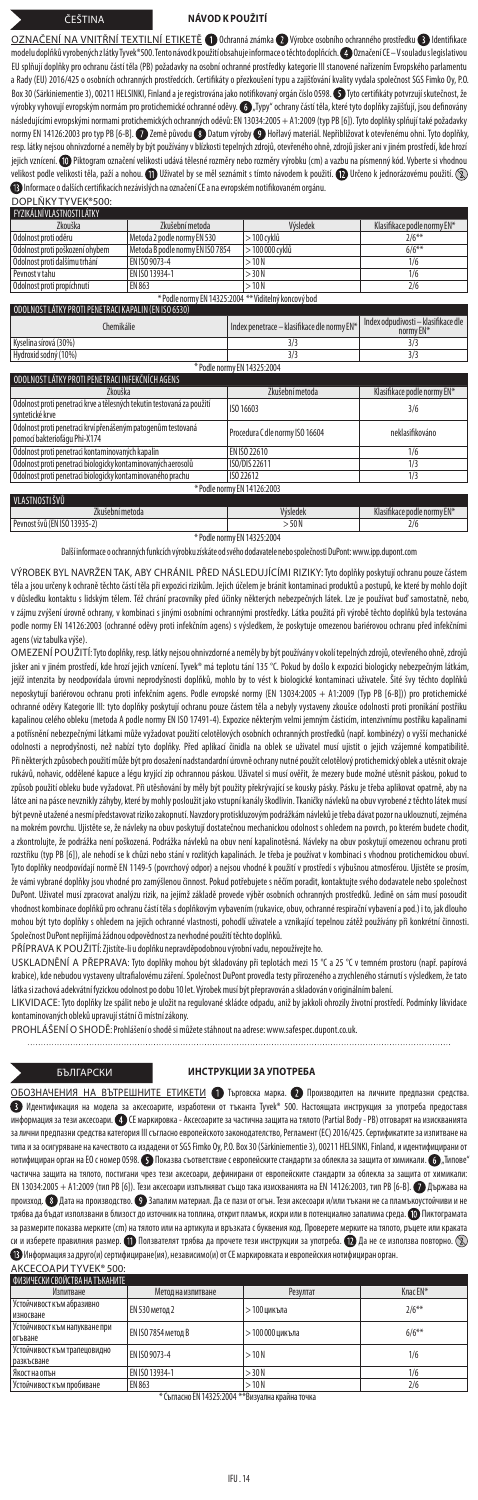| УСТОЙЧИВОСТ НА ТЪКАНИТЕ КЪМ ПРОНИКВАНЕ НА ТЕЧНОСТИ (EN ISO 6530)                                            |                                 |                                  |  |  |
|-------------------------------------------------------------------------------------------------------------|---------------------------------|----------------------------------|--|--|
| Химикал                                                                                                     | Индекс на проникване - Клас EN* | Индекс на отблъскване - Клас EN* |  |  |
| Сярна киселина (30%)                                                                                        | 3/3                             | 3/3                              |  |  |
| Натриева основа (10%)                                                                                       | 3/3                             | 3/3                              |  |  |
|                                                                                                             | * Съгласно EN 14325:2004        |                                  |  |  |
| УСТОЙЧИВОСТ НА ТЪКАНИТЕ КЪМ ПРОНИКВАНЕ НА ИНФЕКЦИОЗНИ АГЕНТИ                                                |                                 |                                  |  |  |
| Изпитване                                                                                                   | Метод на изпитване              | Клас EN*                         |  |  |
| Устойчивост към проникване на кръв и телесни течности чрез<br>използване на синтетична кръв                 | ISO 16603                       | 3/6                              |  |  |
| Устойчивост към проникване на патогени, предавани по кръвен път,<br>чрез използване на бактериофаг Phi-X174 | ISO 16604 процедура С           | няма класификация                |  |  |
| Устойчивост към проникване на контаминирани течности                                                        | FN ISO 22610                    | 1/6                              |  |  |
| Устойчивост към проникване на биологично контаминирани<br>аерозоли                                          | ISO/DIS 22611                   | 1/3                              |  |  |
| Устойчивост към проникване на биологично контаминиран прах                                                  | ISO 22612                       | 1/3                              |  |  |
|                                                                                                             | * Съгласно EN 14126:2003        |                                  |  |  |
| СВОЙСТВА НА ШЕВОВЕТЕ                                                                                        |                                 |                                  |  |  |
| Метод на изпитване                                                                                          | Резултат от изпитването         | Клас EN*                         |  |  |
| Здравина на шевовете (EN ISO 13935-2)                                                                       | >50N                            | 2/6                              |  |  |
|                                                                                                             | $+C_1$ FM 14335-3004            |                                  |  |  |

Съгласно EN 14325:20\*<br>1980 относно бариерните функции, моля, свържет

а информация относно бариерните функции, моля, свържете се със своя доставчик или с DuPont: www.ipp.dup

РИСКОВЕ, ОТ КОИТО ПРОДУКТЪТ Е ПРЕДНАЗНАЧЕН ДА ПРЕДПАЗВА: Тези аксесоари осигуряват само части защита на тялото и са предназначени за предпазване на тези части от тялото, които са изложени на риск. Те са предназначени да помагат при защитата на чувствителни продукти и процеси от контаминация, причинена от хората, и да предпазват работниците от някои опасни вещества. Те могат да се използват поотделно или в комбинация с други лични предпазни средства, за да повишат необходимото ниво на защита. Тъканта, използвана за тези аксесоари, е преминала изпитване съгласно EN 14126:2003 (защитно облекло, предпазващо от инфекциозни агенти) със заключението, че материалът осигурява ограничена бариера срещу инфекциозни агенти (вижте таблицата по-горе).<br>ОГРАНИЧЕНИЯ ПРИ УПОТРЕБА: Тези аксесоари и/или тъкан не са пламъкоустойч

ОГРАНИЧЕНИЯ ПРИ УПОТРЕБА: Тези аксесоари и/или тъкан не са пламъкоустойчиви и не трябва да бъдат използвани<br>в близост до източник на топлина, открит пламък, искри или в потенциално западпуеса. ТучеК се топи при 135°С. Въз контаминация на ползвателя. Зашитите шевове на тези аксесоари не осигуряват бариера срещу инфекциозни агенти. Съгласно европейск стандарт (EN 13034:2005 + A1:2009 (тип PB [6-B])) за облекла за защита от химикали, категория III: тези аксесоари осигуряват частична защита на тялото и не са преминали изпитването с нискоинтензивен спрей за цял костюм (EN ISO 17491-4, метод А). Експозицията на .<br>кои много фини частици, интензивни пръски от течност и разливи от опасни вещества може да изисква лични предпазни средства за цялото тяло (например защитен гащеризон) с по-висока механична устойчивост и по-добри бариерни свойства от предлаганите от тези аксесоари. Преди употреба потребителят трябва да осигури подходяща съвместимост на реагента към облеклото. За подобрена защита при някои приложения ще бъде необходимо отдолу да се носи цял костюм за защита от химикали с поставени облепящи ленти на .<br>аншетите, глезените, отделната качулка и капачето на ципа. Потребителят трябва да провери дали е възможно херметично облепване в случай че приложението го изисква. За най-добри резултати при облепването парчетата от облепващата лента трябва да се припокриват. При поставянето на облепващите ленти трябва да се внимава да не се получават гънки в тъканта или в облепващата лента, тъй като тези гънки могат да действат като канали. Уверете се, че връзките на калцуните, изработени от тези тъкани, са здраво завързани и не създават опасност от спъване. Макар че тези калцуни имат противоплъзгаща подметка, трябва да се внимава и да се избягва подхлъзването, особено върху мокри повърхности. Уверете се, че калцуните осигуряват устойчивост, достатъчна за повърхността, върху която ще се ходи, и че подметките им не са повредени. Подметките на калцуните не са непропускливи на течности. Калцуните, предлагащи ограничена защита под формата на спрей (тип PB [6]), не са подходящи за ходене или стоене в разлети течности и трябва да бъдат носени заедно с подходящи обувки, устойчиви на химикали. Тези аксесоари не отговарят на стандарт EN 1149-5 (повърхностно съпротивление) и не са подходящи за употреба във взривоопасни зони. Моля, уверете се, че сте избрали аксесоарите, които са подходящи за работата ви. За съвет, моля, свържете се със своя доставчик или с DuPont. Потребителят трябва да извърши анализ на риска, който да послужи като основа за избора на лични предпазни средства. Само и единствено той преценява правилната комбинация от аксесоари за частична защита на тялото и допълнителна екипировка (ръкавици, обувки, предпазни средства за дихателните пътища и т.н.), а също така и колко дълго може да се носят тези аксесоари при конкретните условия на работа с оглед на защитните им свойства, комфорта при носене или топлинния стрес. DuPont не поема никаква отговорност за неправилна употреба на тези аксесоари.

ПОДГОТОВКА ЗА УПОТРЕБА: В малковероятните случаи на установени дефекти не използвайте аксесоара.

СЪХРАНЕНИЕ И ТРАНСПОРТИРАНЕ: Тези аксесоари могат да бъдат съхранявани при температура между 15° и 25℃ на тът (в картонена кутия) без излагане на УВ светлина. В DuPont са проведени изпитвания на естествено и ускорено стареене, които са довели до заключението, че тази тъкан запазва адекватна физическа здравина за период от 10 години. Продуктът трябва да бъде транспортиран и съхраняван в оригиналната си опаковка.

ИЗХВЪРЛЯНЕ:Тези аксесоари могат да бъдат изгаряни или депонирани в контролирано сметище без увреждане на околната среда. Изхвърлянето на контаминирани облекла се регламентира от националните или местните закони.

ДЕКЛАРАЦИЯ ЗА СЪОТВЕТСТВИЕ: Декларацията за съответствие може да бъде изтеглена от: www.safespec.dupont.co.uk.

### SLOVENSKY **POKYNY NA POUŽITIE**

OZNAČENIA NA VNÚTORNOM ŠTÍTKU @ Ochranná známka. @ Výrobca 00P. @ Identifikácia modelu pre príslušenstvo vyrobené z tkaniny Tyvek® 500. Tento návod na používanie poskytuje informácie o tomto príslušenstve. ۞ Označenie CE — čiastočné telové (CT)<br>príslušenstvo spĺňa požiadavky pre osobné ochranné prostriedky kategórie III v súl a rady (EÚ) 2016/425. Certifikáty o typovej skúške a zaistení kvality vydala spoločnosť SGS Fimko Oy, P.O. Box 30 (Särkiniementie 3), 00211 HELSINKI, Finland, identifikované certifikačným orgánom ES číslo 0598. <br />
Udáva súlad s európskymi normami pre chemické ochranné oblečenie  $\bullet$  Čiastočné "typy" ochrany tela dosiahnuté prostredníctvom tohto príslušenstva definujú európske normy pre chemické ochranné oblečenie: EN 13034:2005 + A1:2009 (typ PB [6]). Toto príslušenstvo spĺňa aj požiadavky noriem EN 14126:2003, typ PB [6-B].  $\bullet$  Krajina pôvodu.  $\bullet$  Dátum výroby.  $\bullet$  Horľavý materiál. Uchovávajte v bezpečnej vzdialenosti od ohňa. Toto príslušenstvo a/alebo materiály nie sú ohňovzdorné a nesmú sa používať v blízkosti zdrojov vysokých teplôt, ohňa, iskier alebo v inom potenciálne horľavom prostredí. @ Piktogram veľkosti udáva rozmery tela .<br>alebo predmetu (cm) a vzťah s písmenovým kódom. Zistite rozmery vášho tela, ramena alebo chodidla a vyberte si správnu veľkosť. ۞ Používateľ je povinný prečítať si tento návod na používanie. @Nepoužívajte opakovane. **\@**Informácie o ďalších certifikátoch nezávislých od označenia CE a európskeho certifikačného orgánu.

### PRÍSLUŠENSTVO TYVEK® 500:

| FYZIKÁLNEVLASTNOSTITKANÍN                           |                       |                  |            |
|-----------------------------------------------------|-----------------------|------------------|------------|
| Test                                                | Testovacia metóda     | Výsledok         | Trieda EN* |
| Odolnosť voči odieraniu                             | EN 530, metóda 2      | $>100$ cyklov    | $2/6***$   |
| Odolnosť voči praskaniu v ohvboch                   | EN ISO 7854, metóda B | $>100000$ cyklov | $6/6**$    |
| Odolnosť voči lichobežníkovému<br>roztrhnutiu       | FN ISO 9073-4         | >10N             | 1/6        |
| Peynost'y tahu                                      | EN ISO 13934-1        | $>$ 30 N         | 1/6        |
| Odolnosť voči prepichnutiu                          | EN 863                | >10N             | 2/6        |
| * Podľa normy EN 14325:2004 ** Vizuálny koncový bod |                       |                  |            |

| ODOLNOSŤ TKANÍN VOČI PRENIKANIU KVAPALÍN (EN ISO 6530). |                                |  |  |
|---------------------------------------------------------|--------------------------------|--|--|
| <b>hemikália</b>                                        | Index odpudivosti – trieda EN* |  |  |
| Kyselina sírová (30 %)                                  |                                |  |  |
| Hydroxid sodný (10 %)                                   |                                |  |  |

|                                                   | * Podľa normy EN 14325:2004                                                       |                   |            |
|---------------------------------------------------|-----------------------------------------------------------------------------------|-------------------|------------|
| ODOLNOSŤ TKANÍN VOČI PRENIKNUTIU INFEKČNÝCH LÁTOK |                                                                                   |                   |            |
|                                                   | Test                                                                              | Testovacia metóda | Trieda FN* |
|                                                   | Odolnosť voči preniknutiu krvi a telesných tekutín s využitím<br>svntetickej krvi | ISO 16603         | 3/6        |

| Odolnosť voči preniknutiu patogénov prenášaných krvou s<br>využitím bakteriofágu Phi-X174 | ISO 16604, postup C | bez klasifikácie |  |
|-------------------------------------------------------------------------------------------|---------------------|------------------|--|
| Odolnosť voči preniknutiu kontaminovaných kvapalín                                        | FN ISO 22610        | 1/6              |  |
| Odolnosť voči preniknutiu biologicky kontaminovaných aerosólov                            | ISO/DIS 22611       | 1/3              |  |
| Odolnosť voči preniknutiu biologicky kontaminovaného prachu                               | ISO 22612           | 1/3              |  |
| * Podľa normy EN 14126:2003                                                               |                     |                  |  |
| VI ASTNOSTI ŠVA                                                                           |                     |                  |  |
| Testovacia metóda                                                                         | Výslednk testu      | Trieda FN*       |  |

| Testovacia metóda             | Výsledok testu | Trieda EN* |
|-------------------------------|----------------|------------|
| Pevnosť švov (EN ISO 13935-2) | $-50N$         | 2/6        |
| *Podľa normy EN 14325:2004    |                |            |

Ďalšie informácie o bariérových charakteristikách získate u svojho dodávateľa alebo spoločnosti DuPont: www.ipp.dupont.com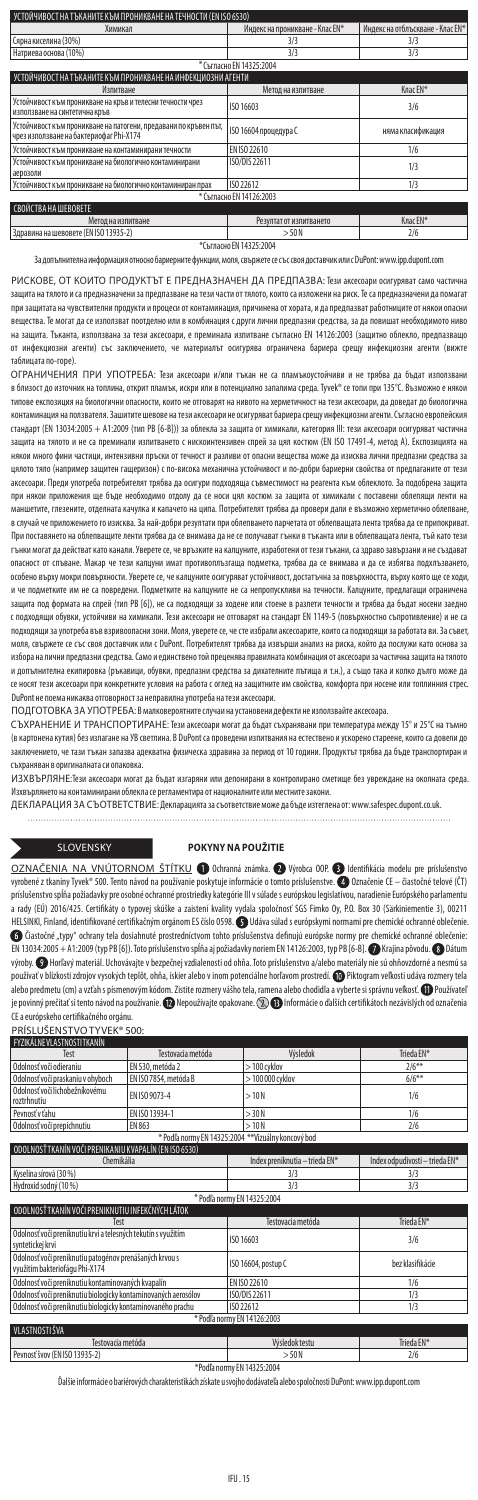RIZIKÁ, NA OCHRANU PRED KTORÝMI BOL VÝROBOK NAVRHNUTÝ: Toto príslušenstvo poskytuje iba čiastočnú ochranu tela a je určené na ochranu častí tela, ktoré sú vystavené nebezpečenstvu. Je navrhnuté na ochranu citlivých výrobkov a procesov pred kontamináciou ľuďmi a na ochranu pracovníkov pred niektorými nebezpečnými látkami. Môže sa používať osobitne alebo v kombinácii s inými osobnými ochrannými prostriedkami na zvýšenie potrebnej úrovne ochrany. Tkanina použitá pre toto príslušenstvo bola testovaná podľa normy EN 14126:2003 (oblečenie na ochranu pred infekčnými látkami) so záverom, že materiál poskytuje obmedzenú bariérovú ochranu pred infekčnými látkami (pozrite si tabuľku vyššie).

OBMEDZENIA POUŽITIA: Toto príslušenstvo a/alebo tkaniny nie sú ohňovzdorné a nesmú sa používať v blízkosti zdrojov vysokých teplôt, otvoreného ohňa, iskier alebo v inom potenciálne horľavom prostredí. Tyvek® sa topí pri teplote 135 °C. Existuje možnosť, že typ expozície nebezpečným biologickým látkam, ktorý nezodpovedá úrovni tesnosti tohto prislušenstva, môže viesť k biologickej kontaminácii používateľa.<br>Prešívané švy tohto príslušenstva neposkytujú bariérovú ochranu pred infekčnými látk (typ PB[6-B]) pre chemické ochranné oblečenie kategórie III: toto príslušenstvo poskytuje čiastočnú ochranu tela a nebolo testované podľa testu celého oblečenia striekaním nízkej úrovne (EN ISO 17491-4, metóda A). Pri expozícii niektorým veľmi malým časticiam, intenzívnym striekajúcim kvapalinám a špliechaniu nebezpečných látok sa môžu vyžadovať celotelové osobné ochranné prostriedky (napr. kombinéza) s vyššou mechanickou pevnosťou a bariérovými charakteristikami, ako poskytuje toto príslušenstvo. Používateľ musí pred použitím zabezpečiť vhodné reakčné činidlo pre kompatibilitu oblečenia. Na lepšiu ochranu pri niektorých aplikáciách bude potrebný spodný celotelový chemický ochranný odev, ktorý má oblasť zápästí, členkov a samostatnej kukly zaistenú páskou a prekrytie zipsu. Ak si to daná aplikácia vyžaduje, je používateľ povinný skontrolovať, že je možné tesné zaistenie použitím pásky. Aby boli výsledky pri zaisťovaní páskou čo najlepšie, kúsky pásky by sa mali prekrývať. Pri použití pásky treba dávať pozor, aby sa na tkanine alebo páske nevytvorili žiadne záhyby, pretože tieto môžu fungovať ako kanáliky. Uistite sa, že šnúrky na topánkach vyrobené z týchto tkanín sú bezpečne zaviazané a nepredstavujú riziko zakopnutia. Napriek protišmykovej podrážke na topánkach treba dávať pozor na pošmyknutie, najmä na mokrých povrchoch. Uistite sa, že topánky majú adekvátnu mechanickú odolnosť pre povrch, na ktorom budete kráčať, a že podrážka nie je poškodená. Podrážka topánok nie je vodotesná. Vrchné topánky, ktoré ponúkajú obmedzenú ochranu pred striekajúcimi kvapalinami (typ PB [6]), sú nevhodné na chôdzu alebo státie v rozliatej kvapaline a musia sa používať spolu s vhodnou obuvou odolnou voči chemikáliám. Toto príslušenstvo nespĺňa požiadavky normy EN 1149-5 (povrchová odolnosť) a nie je vhodné na používanie vo výbušných zónach. Uistite sa, že ste si zvolili príslušenstvo vhodné pre vašu pracovnú úlohu. Ak potrebujete pomoc, obráťte sa na svojho dodávateľa alebo spoločnosť DuPont. Používateľ by mal vykonať analýzu rizík, na základe ktorej by mal zvoliť OOP. Používateľ je výhradne zodpovedný za správnu kombináciu príslušenstva poskytujúceho čiastočnú ochranu tela a doplnkového vybavenia (rukavice, obuv, respiračné ochranné vybavenie atď.) a za to, ako dlho sa .<br>toto príslušenstvo môže používať pri danej práci vzhľadom na jeho ochranné charakteristiky, pohodlie používateľa a tepelné namáhanie. Spoločnosť<br>DuPont nenesie žiadnu zodnovednosť za nesprávne noužívanie tohto príslušens ont nenesie žiadnu zodpovednosť za nesprávne používanie tohto príslušenstva.

PRÍPRAVA NA POUŽÍVANIE: Aj keď je to nepravdepodobné, v prípade akýchkoľvek kazov príslušenstvo nepoužívajte.

SKLADOVANIE A PREPRAVA: Toto príslušenstvo sa môže skladovať pri teplotách 15 až 25 °C na tmavom mieste (v kartónovej škatuli) bez prístupu ultrafialového žiarenia. Spoločnosť DuPont vykonala testy prirodzeného a urýchleného starnutia materiálu a dospela k záveru, že táto tkanina si zachováva primeranú fyzickú pevnosť počas 10 rokov. Výrobok sa musí skladovať a prepravovať v originálnom obale.

LIKVIDÁCIA: Toto príslušenstvo sa môže spáliť v spaľovni alebo zlikvidovať na regulovanej skládke odpadu bez negatívneho vplyvu na životné stredie. Likvidácia kontaminovaného oblečenia sa riadi štátnymi alebo miestnymi zákonnými predpismi.

VYHLÁSENIE O ZHODE: Vyhlásenie o zhode si môžete prevziať z webovej lokality: www.safespec.dupont.co.uk.

### SLOVENŠČINA **NAVODILA ZA UPORABO**

OZNAKE NA NALEPKI 1 Blagovna znamka. 2 Proizvajalec osebne zaščitne opreme. i Identifikacija modela za dodatno opremo, izdelano iz tkanine Tyvek® 500. V teh navodilih za uporabo so na voljo informacije o tej dodatni opremi. ● Oznaka CE – dodatna oprema za delno zaščito telesa je po evropski zakonodaji (Uredba (EU) 2016/425) skladna z zahtevami za kategorijo III osebne zaščitne opreme. Preizkuse tipa in spričevala o kakovosti je izdala družba SGS Fimko Oy, P.O. Box 30 (Särkiniementie 3), 00211 HELSINKI, Finland, ki je pri priglasitvenem organu ES registrirana pod številko 0598. **O** Izkazuje skladnost z evropskimi standardi za oblačila za zaščito pred kemikalijami. **O** »Tipi« zaščite za delno zaščito telesa, dosežene s to dodatno opremo, ki so opredeljeni z evropskimi standardi za oblačila za zaščito pred kemikalijami: EN 13034:2005 +<br>A1:2009 (tip PB [6]). Ta dodatna oprema izpolnjuje tudi zahteve standarda EN Vnetljiva snov. Ne približujte ognju. Ta dodatna oprema in/ali tkanine niso ognjevarne ter jih ne smete uporabljati v bližini izvora vročine, odprtega ognja in isker ali v potencialno vnetljivih okoljih. @ Na piktogramu velikosti so prikazane telesne mere ali mere artiklov (cm) in povezane črkovne kode. Preverite svoje telesne mere oz. mere rok ali nog in izberite ustrezno velikost. Uporabnik mora obvezno prebrati ta navodila za uporabo.  $\bullet$  Ni za ponovno uporabo.  $\circledast$  Informacije o drugih certifikatih, neodvisnih od oznake CE in evropskega priglasitvenega organa. DODATNA OPREMA TYVEK® 500:

| <b>FIZIKALNE LASTNOSTITKANINE</b>                          |                       |                   |            |
|------------------------------------------------------------|-----------------------|-------------------|------------|
| Preizkus                                                   | Metoda preizkušanja   | Rezultat          | Razred EN* |
| Odpornost proti obrabi                                     | EN 530, metoda 2      | $>100$ ciklov     | $2/6***$   |
| Upogibna pretržna trdnost                                  | EN ISO 7854, metoda B | $>100.000$ ciklov | $6/6***$   |
| Trapezna pretržna trdnost                                  | FN ISO 9073-4         | >10N              | 1/6        |
| Natezna trdnost                                            | FN ISO 13934-1        | > 30 N            | 1/6        |
| Odpornost proti prebadaniu                                 | EN 863                | >10N              | 2/6        |
| *V skladu s standardom EN 14325:2004 ** Vidna končna točka |                       |                   |            |

| ODPORNOST TKANINE PROTI PREPUŠČANJU TEKOČIN (EN ISO 6530)                                     |                                      |                                |  |
|-----------------------------------------------------------------------------------------------|--------------------------------------|--------------------------------|--|
| Kemikalija                                                                                    | Indeks prepustnosti - razred EN*     | Indeks odbojnosti - razred EN* |  |
| Žveplova kislina (30 %)                                                                       | 3/3                                  | 3/3                            |  |
| Natriiev hidroksid (10 %)                                                                     | 3/3                                  | 3/3                            |  |
|                                                                                               | *V skladu s standardom EN 14325:2004 |                                |  |
| ODPORNOST TKANINE PROTI PREPUŠČANJU POVZROČITELJEV OKUŽB                                      |                                      |                                |  |
| Preizkus                                                                                      | Metoda preizkušania                  | Razred EN*                     |  |
| Odpornost proti prepuščanju krvi in telesnih tekočin<br>z uporabo umetne krvi                 | ISO 16603                            | 3/6                            |  |
| Odpornost proti prepuščanju krvno prenosljivih patogenov<br>pri uporabi bakteriofaga Phi-X174 | ISO 16604, postopek C                | brez razvrstitve               |  |
| Odpornost proti prepuščanju kontaminiranih tekočin                                            | FN ISO 22610                         | 1/6                            |  |
| Odpornost proti prepuščanju biološko kontaminiranih aerosolov                                 | ISO/DIS 22611                        | 1/3                            |  |
| Odpornost proti prepuščanju biološko kontaminiranega prahu                                    | ISO 22612                            | 1/3                            |  |
| *V skladu s standardom EN 14126:2003                                                          |                                      |                                |  |
| LASTNOSTI ŠIVOV                                                                               |                                      |                                |  |
| Metoda preizkušania                                                                           | Rezultat preizkušania                | Razred EN*                     |  |

Trdnost šivov (EN ISO 13935-2) > 50 N 2/6 \* V skladu s standardom EN 14325:2004

Za dodatne informacije o učinkovitosti se obrnite na dobavitelja ali družbo DuPont: www.ipp.dupont.com

IZDELEK ZAGOTAVLJA ZAŠČITO PRED NASLEDNJIMI TVEGANJI: Ta dodatna oprema zagotavlja samo delno zaščito telesa in imenjena za zaščito tistih delov telesa, ki so izpostavljeni tveganjem. Namenjena je za zaščito občutljivih izdelkov in procesov pred kontaminacijo, ki jo povzroči človek, ter za zaščito delavcev pred nekaterimi nevarnimi snovmi. Lahko jo uporabljate ločeno ali v kombinaciji z drugo osebno zaščitno opremo, da povečate potrebno raven zaščite. Tkanina, uporabljena za to dodatno opremo, je bila preizkušena v skladu s standardom EN 14126:2003 (zaščitna obleka proti povzročiteljem okužb), pri čemer je bilo ugotovljeno, da material omogoča omejeno zaščito proti povzročiteljem okužb (glejte zgornjo tabelo).

OMEJITVE PRI UPORABI: Ta dodatna oprema in/ali tkanina nista ognjevarni ter ju ne smete uporabljati v bližini izvora vročine, odprtega<br>ognja in isker ali v potencialno vnetljivih okoljih. Tyvek® se stopi pri 135 °C. Pri iz učinkovitosti dodatne opreme, je mogoča biološka kontaminacija uporabnika. Šivani šivi te dodatne opreme ne omogočajo zaščite pred povzročitelji okužb. V skladu z evropskim standardom (EN 13034:2005 + A1:2009 (tip PB [6-B]) za oblačila za zaščito pred kemikalijami kategorije III: ta dodatna oprema omogoča delno zaščito telesa in ni bila preizkušena v skladu s preizkusom z nizko intenzivnostjo pršenja (EN ISO 17491-4, metoda A). Pri izpostavljenosti nekaterim zelo drobnim delcem ter intenzivnemu pršenju in škropljenju tekočih nevarnih snovi je lahko potrebna osebna zaščitna oprema za celotno telo (npr. kombinezon) z večjo mehansko trdnostjo in mejno zmogljivostjo, kot jo ponuja ta dodatna oprema. Uporabnik mora pred uporabo preveriti združljivost reagenta z oblačilom. Za izboljšano zaščito bodo pri nekaterih načinih uporabe potrebna oblačila za zaščito pred kemikalijami za celotno telo, ki imajo prelepljene robove na zapestjih, gležnjih, ločeni kapuci in zavihku zadrge. Uporabnik mora preveriti, ali je mogoče zagotoviti tesno prelepljenje, kadar namen uporabe to zahteva. Za najboljše rezultate pri lepljenju robov se morajo kosi lepilnega traku med seboj prekrivati. Pri lepljenju traku je treba paziti, da na blagu ali lepilnem traku ne nastanejo gube, saj lahko te delujejo kot kanali. Prepričajte se, da so vrvice na zaščitni prevleki, izdelani iz teh tkanin, trdno zavezane in da se ob nje ne morete spotakniti. Čeprav ima zaščitna prevleka podplat, ki zavira drsenje, se morate izogibati dejavnikom, ki povzročajo drsenje, zlasti mokrim površinam. Prepričajte se, da zaščitna prevleka omogoča ustrezno mehansko odpornost za površino, po kateri boste hodili, in da podplat ni poškodovan. Podplat zaščitne prevleke ni neprepusten za tekočine. Zaščitna prevleka, ki v obliki razpršila omogoča omejeno zaščito (tip PB [6]), ni ustrezna za hojo ali stojo v razlitih tekočinah in jo je treba nositi skupaj z ustrezno obutvijo, odporno proti kemikalijam. Ta dodatna oprema ni v skladu s standardom EN 1149-5 (površinska odpornost) in ni primerna za uporabo v eksplozivnih območjih. Preverite, ali ste izbrali dodatno opremo, ki je primerna za vaš namen uporabe. Za nasvet se obrnite na dobavitelja ali družbo DuPont. Uporabnik mora izvesti analizo tveganja, na podlagi katere izbere ustrezno osebno zaščitno opremo. Uporabnik sam izbere pravo kombinacijo dodatne opreme za delno zaščito telesa in dodatne zaščitne opreme (zaščitne rokavice, zaščito zaščito dihal ipd.)<br>ter odloča o tem, kako dolgo lahko za določeno opravilo uporablja dodatno opremo glede na učinko obremenitev. Družba DuPont ne prevzema nikakršne odgovornosti za nepravilno uporabo te dodatne opreme.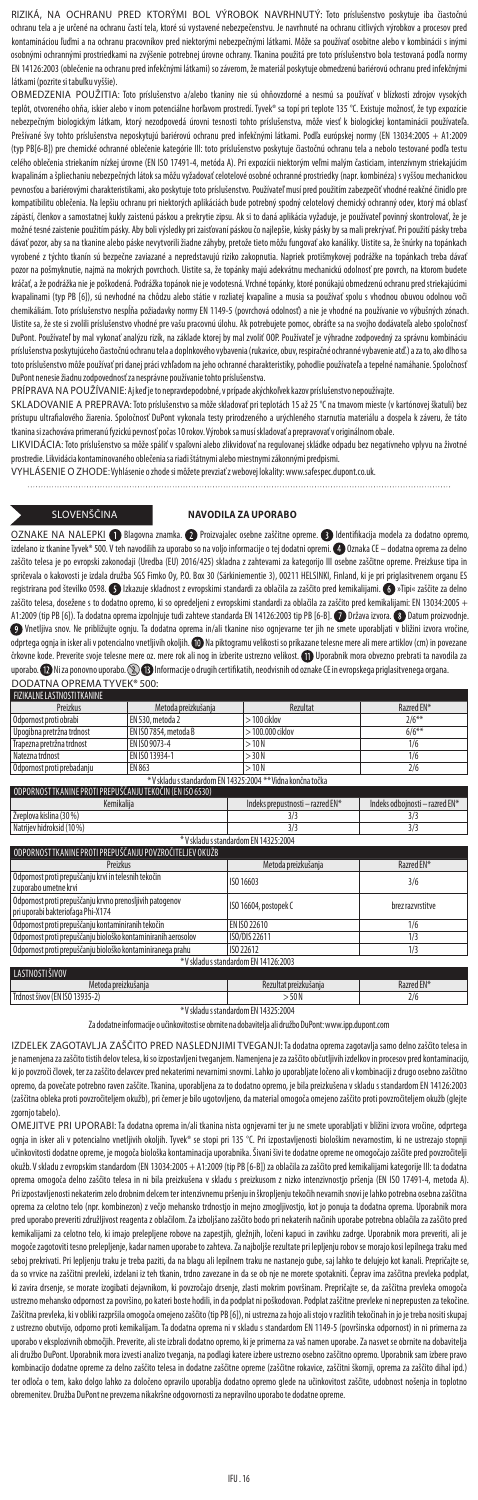PRIPRAVA NA UPORABO: Če je dodatna oprema poškodovana, je ne smete uporabljati.

SHRANJEVANJE IN TRANSPORT: Dodatno opremo hranite pri temperaturi od 15 do 25 °C na temnem mestu (v kartonski škatli), ki ni izpostavljeno UV-svetlobi. Družba DuPont je izvedla preizkuse naravnega in pospešenega staranja ter pri tem ugotovila, da tkanina ohranja ustrezno raven fizične trdnosti 10 let. Izdelek transportirajte in hranite v originalni embalaži.

ODSTRANJEVANJE: dodatno opremo lahko sežgete ali zakopljete na nadzorovani deponiji brez škodljivih vplivov na okolje. Odstranitev kontaminiranih oblačil urejajo nacionalni ali lokalni zakoni.

IZJAVA O SKLADNOSTI: Izjavo o skladnosti lahko prenesete s spletnega mesta www.safespec.dupont.co.uk.

**INSTRUCȚIUNI DE UTILIZARE** 

MARCAJELE DE PE ETICHETA INTERIOARĂ ( Marca comercială. <sup>2</sup> Producătorul echipamentelor de protecție personală **International Confects Confectional Confectionate din materialul Tyvek® 500. Aceste instructiuni de utilizare contin informatii privind** aceste accesorii. Marcajul CE – Accesoriile pentru o parte a corpului respectă cerinţele aplicabile echipamentelor de protecţie personală din categoria III, conform legislaţiei europene, Regulamentul (UE) 2016/425. Certificatele de omologare și asigurare a calităţii au fost emise de către SGS Fimko Oy, P.O. Box 30 (Särkiniementie 3), 00211 HELSINKI, Finland, având numărul de organism notificat CE 0598. Indică conformitatea cu standardele europene aplicabile articolelor de îmbrăcăminte de protecţie chimică. "Tipurile" de protecţie parţială pentru corp oferite de aceste accesorii și definite de standardele europene aplicabile articolelor de îmbrăcăminte de protecție chimică: EN 13034:2005 + A1:2009<br>(tip PB [6]). Aceste accesorii îndeplinesc și cerințele standardului EN 14126:200 [6-B]. Țara de origine. Data fabricaţiei. Material inflamabil. A se păstra la distanţă de foc. Aceste accesorii și/sau materiale textile nu sunt ignifuge și nu trebuie utilizate în apropierea surselor de căldură, a flăcărilor deschise, a scânteilor sau în medii potențial inflamabile Pictograma pentru dimensiune indică dimensiunile corporale sau ale articolului (în cm) și corelaţia acestora cu codul alfabetic. Verificaţivă dimensiunile corpului, ale brațului sau ale picioarelor și alegeți mărimea corectă. W Utilizatorul trebuie să citească aceste instrucțiuni de utilizare. **@** A nu se reutiliza. **(2) @** Informații privind alte certificări, diferite de marcajul CE și organismul notificat european.

ACCESORII DIN TYVEK® 500:

| <b>PROPRIFTATILE FIZICE ALE MATERIALULUI</b>                    |                       |           |  |
|-----------------------------------------------------------------|-----------------------|-----------|--|
| Metodă de testare                                               | Rezultat              | Clasă FN* |  |
| FN 530 metoda 2                                                 | $>100$ de cicluri     | $2/6***$  |  |
| FN ISO 7854 metoda B                                            | $>100.000$ de cicluri | $6/6**$   |  |
| FN ISO 9073-4                                                   | >10N                  | 1/6       |  |
| FN ISO 13934-1                                                  | > 30 N                | 1/6       |  |
| EN 863                                                          | >10N                  | 2/6       |  |
| * Conform EN 14325:2004 ** Punct vizual final                   |                       |           |  |
| REZISTENTA MATERIALULUI LA PĂTRUNDEREA LICHIDELOR (EN ISO 6530) |                       |           |  |
|                                                                 |                       |           |  |

Produs chimic **Indice de pătrundere – clasa EN\*** Indice de respingere – clasa EN\* Acid sulfuric (30%) 3/3 3/3 Hidroxid de sodiu (10%) 3/3 3/3

| T Conform FN 14325:2004                                                                         |                       |                   |  |
|-------------------------------------------------------------------------------------------------|-----------------------|-------------------|--|
| REZISTENTA MATERIALULUI LA PĂTRUNDEREA AGENTILOR INFECTIOSI                                     |                       |                   |  |
| Test                                                                                            | Metodă de testare     | Clasă EN*         |  |
| Rezistentă la pătrunderea sângelui și a lichidelor corporale<br>care includ sânge sintetic      | ISO 16603             | 3/6               |  |
| Rezistentă la pătrunderea patogenilor aflati în sânge,<br>gratie agentului bacteriofag Phi-X174 | ISO 16604 Procedura C | nicio clasificare |  |
| Rezistentă la pătrunderea lichidelor contaminate                                                | FN ISO 22610          | 1/6               |  |
| Rezistentă la pătrunderea aerosolilor contaminati biologic                                      | ISO/DIS 22611         | 1/3               |  |
| Rezistentă la pătrunderea pulberilor contaminate biologic                                       | ISO 22612             | 1/3               |  |
| * Conform EN 14126:2003                                                                         |                       |                   |  |

RIETĂȚII E CUSĂTURILOR Metodă de testare Rezultatul testării Clasă EN\* Rezistenţa cusăturilor (EN ISO 13935-2) > 50 N 2/6

\*Conform EN 14325:2004

Pentru mai multe informații privind performanța barierei, contactați furnizorul sau compania DuPont: www.ipp.dupont.com

PRODUSUL ESTE CONCEPUT PENTRU A OFERI PROTECȚIE ÎMPOTRIVA URMĂTOARELOR RISCURI: Aceste accesorii asigură doar o protecţie parţială a corpului și au rolul de a proteja părţile corpului expuse la riscuri. Ele sunt concepute pentru a contribui la protejarea produselor și a proceselor sensibile împotriva contaminării de către oameni și protejarea lucrătorilor împotriva anumitor substanțe periculoase. Contaminării de către contaminator substanțe periculoase. Contaminării de căt Pot fi utilizate separat sau în combinaţie cu alte echipamente de protecţie personală pentru a spori gradul de protecţie necesar. Materialul utilizat pentru aceste accesorii a fost testat în conformitate cu standardul EN 14126:2003 (îmbrăcăminte de protecţie împotriva agenţilor infecţioși) și s-a concluzionat că materialul asigură o barieră limitată împotriva agenţilor infecţioși (a se vedea tabelul de mai sus).

LIMITARI DE UTILIZARE: Aceste accesorii și/sau materiale nu sunt ignifuge și nu trebuie utilizate în apropierea surselor de căldură, a flăcărilor<br>deschise, a scânteilor sau în medii potențial inflamabile. Tyvek® se topește care nu corespund nivelului de filtrare al acestor accesorii să ducă la contaminarea biologică a utilizatorului. Îmbinările cusute ale acestor acces nu asigură o barieră împotriva agenţilor infecţioși. Conform standardului european (EN 13034:2005 + A1:2009 (tip PB[6-B])) privind articolele de îmbrăcăminte de protecție chimică categoria III: aceste accesorii asigură o protecție parțială a corpului și nu au fost supuse unui test la jet de nivel scăzut pentru costumul integral (EN ISO 17491-4, metoda A). Expunerea la anumite particule foarte fine, la pulverizarea intensivă a lichidelor s stropirea cu substanţe periculoase poate necesita echipamente de protecţie personală pentru întregul corp (de exemplu, salopete) cu rezistenţă mecanică mai înaltă și proprietăți de respingere superioare celor oferite de aceste accesorii. Utilizatorul trebuie să asigure compatibilitatea dintre reactivi și articolul de îmbrăcăminte înainte de utilizare. Pentru protecție sporită în anumite aplicații, este necesară purtarea de costume integrale de protecţie chimică pe dedesubt, cu etanșarea cu bandă adezivă a manșetelor, a gleznelor, a glugii separate și a clapetei fermoarului. Utilizatorul trebuie să se asigure că este posibilă etanșarea corectă cu bandă adezivă, în cazul în care aplicația o impune. Pentru a obține cele mai bune rezultațe privind izolarea cu bandă adezivă, bucăţile de bandă adezivă trebuie să se suprapună. Procedaţi cu atenţie atunci când aplicaţi banda adezivă, pentru a evita formarea cutelor pe material sau banda adezivă, deoarece aceste cute pot reprezenta canale de acces în interiorul salopetei. Asiguraţi-vă că legăturile de pe încălțămintea purtată pe deasupra, confecționată din aceste materiale, sunt strânse bine și nu prezintă pericol de împiedicare Chiar dacă încălțămintea purtată pe deasupra are talpă antiderapantă, utilizatorul trebuie să fie atent să nu alunece, în special pe suprafețele ude Asiguraţi-vă că încălţămintea purtată pe deasupra oferă un grad corespunzător de rezistenţă mecanică la suprafaţa de deplasare și că talpa nu este deteriorată. Talpa încălțămintei nu este etanșă la lichide. Deoarece încălțămintea purtată pe deasupra oferă o protecție limitată la pulverizare<br>(tip PB [6]), nu este adecvată pentru deplasarea sau staționarea în zone .<br>ecvată, rezistentă la substanțe chimice. Aceste accesorii nu corespund standardului EN 1149-5 (rezistența suprafețelor) și nu sunt adecvate pentru a fiutilizate în zone cu pericol de explozie. Asigurați-vă că ați ales accesoriile adecvate portru at mortem maimulte informații, contactați<br>furnizorul sau compania DuPont. Înainte de a-și alege echipamentele de protecție Acesta are responsabilitatea de a alege combinaţia corectă între accesoriile de protecţie a parţială a corpului și echipamentele suplimentare (mănuși, încălţăminte, echipamente de protecţie respiratorie etc.) și de a determina durata de utilizare a acestor accesorii într-o anumită aplicaţie, luând în calcul performanţele acestora de protecţie, confortul utilizatorului și solicitarea termică. DuPont nu își asumă nicio responsabilitate pentru utilizarea incorectă a acestor accesorii.

PREGĂTIREA PENTRU UTILIZARE: În situaţia improbabilă în care accesoriile prezintă defecte, nu le utilizaţi.

DEPOZITAREA ȘI TRANSPORTUL: Aceste accesorii pot fi depozitate la temperaturi de 15 – 25°C, într-un loc întunecos (o cutie de carton), complet ferit de expunerea la radiaţii UV. DuPont a efectuat teste de uzură pe cale naturală și accelerată, în urma cărora a concluzionat că acest rial își menține rezistența fizică adecvată pe o perioadă de 10 ani. Produsul trebuie transportat și depozitat în ambalajul original.

ELIMINAREA LA DEȘEURI: Aceste accesorii pot fi incinerate sau îngropate într-o groapă de deșeuri controlate, fără a afecta mediul înconjurător. Eliminarea la deșeuri a articolelor de îmbrăcăminte contaminate este reglementată de legislaţia naţională sau locală.

DECLARAȚIE DE CONFORMITATE: Declaraţia de conformitate poate fi descărcată de la adresa: www.safespec.dupont.co.uk.

### LIETUVIŲ K. **NAUDOJIMO INSTRUKCIJA**

VIDINIŲ ETIKEČIŲ ŽENKLAI © Prekės ženklas. ۞ AAP gamintojas. ۞ Reikmenų, pagamintų iš "Tyvek® 500" audinio, modelių identifikacija. Šioje naudojimo instrukcijoje pateikiama informacija apie šiuos reikmenis. <a> CE ženklinimas – kūno dalies (KD) reikmenys atitinka reikalavimus, taikomus III kategorijos asmens apsaugos priemonėms pagal Europos teisę, Reglamentą (ES) 2016/425. Tipo tyrimo ir kokybės užtikrinimo sertifikatus išdavė SGS Fimko Oy, P.O. Box 30 (Särkiniementie 3), 00211 HELSINKI, Finland, identifikuojama EB notifikuotosios įstaigos numeriu 0598. Nurodo atitiktį Europos standartams, taikomiems apsaugančiai nuo chemikalų aprangai. Kūno dalies apsaugos "tipai", kurių reikalavimus tenkina šie reikmenys, apibrėžti Europos standartuose, taikomuose apsaugančiai nuo chemikalų aprangai: EN 13034:2005 + A1:2009 (PB [6] tipas). Šie reikmenys taip pat tenkina EN 14126:2003 PB [6-B] tipo reikalavimus.  $\bullet$  Kilmės šalis.  $\bullet$  Pagaminimo data.  $\bullet$  Degi medžiaga. Saugoti nuo ugnies. Šie reikmenys ir (arba) audiniai nėra atsparūs liepsnai ir jų negalima naudoti šalia karščio šaltinių, atviros liepsnos, kibirkščių ar potencialiai sprogioje aplinkoje.  $\textcircled{\textsc{v}}$  Dydžių nustatymo piktogramoje nurodyti kūno arba gaminio matmenys (cm) ir sąsaja su raidi kodu. Patikrinkite savo kūno, rankos ar kojos matmenis ir pasirinkite tinkamą dydį. **D** Dėvintysis turi perskaityti šias naudojimo instrukcijas  $\bullet$  Nenaudoti pakartotinai.  $\circledR$ Kita sertifikavimo informacija, nepriklausoma nuo CE ženklinimo ir Europos notifikuotosios įstaigos.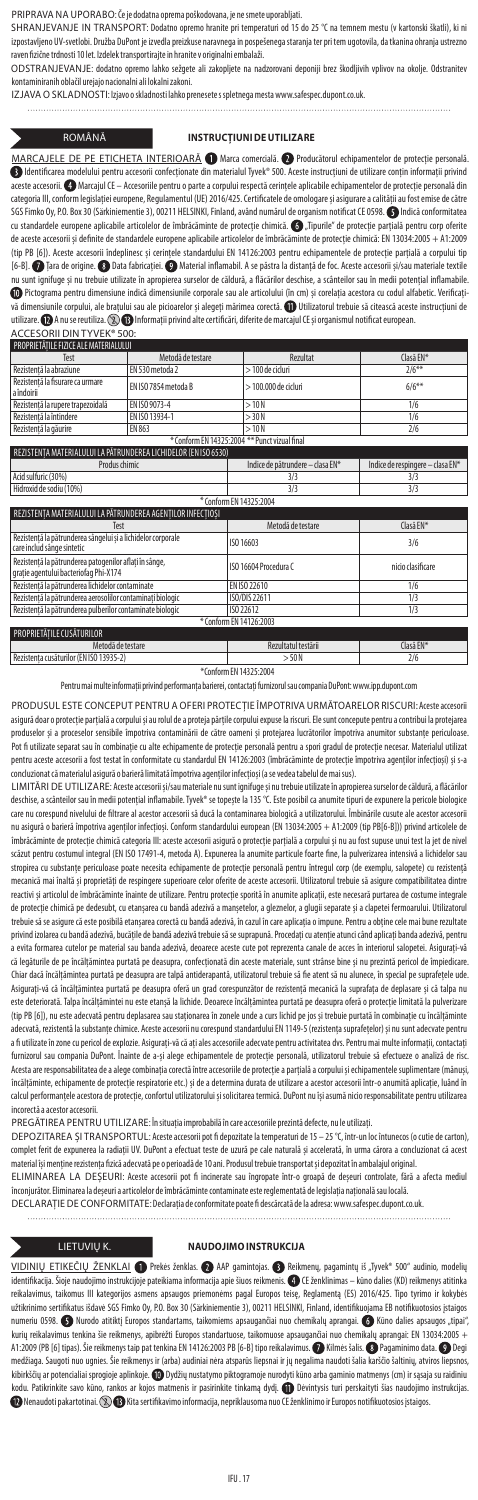# "TYVEK® 500" REIKMENYS:<br>LAUDINIO FIZINĖS SAVYBĖS

| <b>Bandymas</b>                                          | Bandymo metodas       | <b>Rezultatas</b> | FN klasė* |
|----------------------------------------------------------|-----------------------|-------------------|-----------|
| Atsparumas dilimui                                       | EN 530 2 metodas      | $>100$ ciklu      | $2/6***$  |
| Atsparumas lankstymo poveikiui                           | FN ISO 7854 B metodas | > 100 000 ciklu   | $6/6**$   |
| Atsparumas plėšimui                                      | FN ISO 9073-4         | >10N              | 1/6       |
| Atsparumas tempimui                                      | FN ISO 13934-1        | > 30 N            | 1/6       |
| Atsparumas pradūrimui                                    | EN 863                | >10N              | 2/6       |
| * Pagal EN 14325:2004 ** Matomas galinis taškas          |                       |                   |           |
| AUDINIO ATSPARUMAS SKYSČIU PRASISKVERBIMUI (EN ISO 6530) |                       |                   |           |
|                                                          |                       |                   |           |

| Chemikalas                                                                                   | Prasiskverbimo indeksas – EN klase™ | Atstumimo indeksas – EN klase' |  |
|----------------------------------------------------------------------------------------------|-------------------------------------|--------------------------------|--|
| Sieros rūgštis (30 %)                                                                        | 3/3                                 | 3/3                            |  |
| Natrio hidroksidas (10 %)                                                                    | 3/3                                 | 3/3                            |  |
|                                                                                              | * Pagal EN 14325:2004               |                                |  |
| AUDINIO ATSPARUMAS INFEKCINIU AGENTŲ PRASISKVERBIMUI                                         |                                     |                                |  |
| <b>Bandymas</b>                                                                              | <b>Bandymo metodas</b>              | EN klasė*                      |  |
| Atsparumas kraujo ir kūno skysčių prasiskverbimui naudojant<br>sintetinį kraują              | ISO 16603                           | 3/6                            |  |
| Atsparumas per kraują plintančių patogenų prasiskverbimui<br>naudojant bakteriofaga Phi-X174 | ISO 16604 C procedūra               | nėra klasifikacijos            |  |
| Atsparumas užterštų skysčių prasiskverbimui                                                  | FN ISO 22610                        | 1/6                            |  |
| Atsparumas biologiškai užterštų aerozolių prasiskverbimui                                    | ISO/DIS 22611                       | 1/3                            |  |
| Atsparumas biologiškai užterštų dulkių prasiskverbimui                                       | ISO 22612                           | 1/3                            |  |
| * Pagal EN 14126:2003                                                                        |                                     |                                |  |
| SIŪLĖS SAVYBĖS                                                                               |                                     |                                |  |
| <b>Bandymo metodas</b>                                                                       | Bandymo rezultatas                  | EN klasė*                      |  |

Siūlės stiprumas (EN ISO 13935-2) > 50 N \*Pagal EN 14325:2004

Norėdami gauti išsamesnę informaciją apie barjero veiksmingumą, susisiekite su savo tiekėju arba su "DuPont": www.ipp.dupont.com PAVOJAI, NUO KURIŲ APSAUGOTI SKIRTAS PRODUKTAS. Šie reikmenys suteikia tik dalinę kūno apsaugą ir skirti apsaugoti kūno

dalis, kurioms kyla pavojus. Jie skirti padėti apsaugoti jautrius produktus ir procesus nuo užteršimo dėl žmonių dalyvavimo ir apsaugoti darbuotojus nuo kai kurių pavojingų medžiagų. Juos galima naudoti atskirai arba kartu su kita asmens apsaugos įranga, kad būtų padidintas reikiamas apsaugos lygis. Šiems reikmenims naudojamas audinys buvo išbandytas pagal EN 14126:2003 (apsauginė apranga nuo infekcinių agentų) ir nustatyta, sadmedžiaga suteikia ribotą nuo infekcinių agentų apsaugantį barjerą (žr. pirmiau pateiktą lentelę).<br>d

NAUDOJIMO APRIBOJIMAI. Sie reikmenys ir (arba) audiniai nėra atsparūs liepsnai ir jų negalima naudoti šalia karščio šaltinių, atviros<br>liepsnos, kibirkščių ar potencialiai sprogioje aplinkoje. "Tyvek®" lydosi esant 135 °C. sandarumo lygio, galimas naudotojo biologinis užteršimas. Dygsniuotos šių reikmenų siūlės nesudaro nuo infekcinių agentų apsaugančio barjero. Pagal Europos standartą (EN 13034:2005 + A1:2009 (PB[6-B] tipas) III kategorijos apsaugančiai nuo chemikalų aprangai: Šie reikmenys suteikia dalinę kūno apsaugą ir nebuvo išbandyti pagal viso komplekto bandymo mažo lygio čiurkšle metodus (EN ISO 17491-4, A metodas). Esant tam tikrų labai smulkių dalelių, intensyvių pavojingų medžiagų purslų ir tiškalų poveikiui gali reikėti viso kūno asmens apsaugos įrangos (pvz., kombinezono), kurios mechaninis stiprumas ir barjero savybės viršija atitinkamas šių reikmenų charakteristikas. Prieš naudojimą naudotojas turi įsitikinti, kadreagento suderinamumas su drabužiu tinkamas. Siekiant pagerinti apsaugą ir pasiekti nurodytą apsaugą naudojant tam tikromis sąlygomis, apačioje būtina dėvėti visą apsaugančių nuo cheminių medžiagų drabužių komplektą su juostomis apie riešus, kulkšnis, atskirą gobtuvą ir .<br>Tauktuko atvartą. Naudotojas turi patikrinti, ar galimas sandarinimas juosta, jei to prireiktų naudojant tam tikromis sąlygomis. Siekiant geriau juostos naudojimo rezultatų, juostos dalys turi persikloti. Naudojant juostą būtina imtis atsargumo priemonių, kad nesusidarytų audinio ar juostos raukšlių, kurios galėtų veikti kaip kanalai. Užtikrinkite, kad antbačių, pagamintų iš šio audinio, raišteliai būtų tvirtai surišti ir nekeltų užkliuvimo mavo martas gavojaus antbačių pado, būtina imtis atsargumo priemonių, kad būtų išvengta slydimo, ypač ant drėgnų paviršių. Įsitikinkite,<br>viaus. Nepaisant neslidaus antbačių pado, būtina imtis atsargumo priemonių, kad būtų kad antbačių mechaninis atsparumas tinkamas paviršiui, ant kurio bus vaikštoma, ir kad padas neapgadintas. Antbačių padas nėra nepralaidus skysčiams. Antbačiai, suteikiantys ribotą apsaugą nuo poveikio purškimo forma (PB [6] tipo), netinkami vaikščioti išlietame skystyje ar stovėti jame, jie turi būti avimi kartu su tinkama cheminėms medžiagoms atsparia avalyne. Šie reikmenys neatitinka EN 1149-5 standarto (paviršiaus atsparumo) ir netinkami naudoti sprogiose zonose. Įsitikinkite, kad pasirinkote savo darbui tinkamus reikmenis. Norėdami gauti patarimą, susisiekite su savo tiekėju arba su "DuPont". Naudotojas turi atlikti rizikos analizę, kuria jis turi remtis rinkdamasis AAP. Jis vienintelis turi nuspręsti, koks tinkamas kūno dalies apsauginių reikmenų ir papildomos įrangos (pirštinių, batų, kvėpavimo takų apsaugos priemonių ir t. t.) derinys ir kiek laiko šiuos reikmenis galima dėvėti atliekant konkretų darbą, atsižvelgiant į jų apsaugos veiksmingumą, dėvėjimo komfortą ar šilumos stresą. "DuPont" neprisiima jokios atsakomybės už netinkamą šių reikmenų naudojimą.

PARUOŠIMAS NAUDOJIMUI. Mažai tikėtinu defektų atveju nedėvėkite reikmens.

LAIKYMAS IR GABENIMAS. Šiuos reikmenis galima laikyti esant nuo 15 °C iki 25 °C temperatūrai tamsoje (kartono dėžėje), apsaugojus nuo UV spindulių poveikio. "DuPont" atliko natūralius ir pagreitintus senėjimo bandymus ir buvo nustatyta, kad šis audinys išlaiko tinkamą fizinį stiprumą

per 10 metų laikotarpį. Produktas turi būti gabenamas ir laikomas jo originalioje pakuotėje.<br>ŠALINIMAS. Šiuos reikmenis galima deginti arba užkasti kontroliuojamame savartyne, nepadarant žalos aplinkai. Užterštų drabužių š .<br>ŠALINIMAS. Šiuos reikmenis galima deginti arba užkasti kontroliuojama reglamentuoja nacionaliniai ar vietos teisės aktai.

ATITIKTIES DEKLARACIJA. Atitikties deklaraciją galima atsisiųsti iš: www.safespec.dupont.co.uk.

### LATVISKI **LIETOŠANAS INSTRUKCIJA**

IEKŠĒJO BIRKU MARĶĒJUMI **O** Prečzīme. **O** Individuālo aizsardzības līdzekļu ražotājs. **O** Modeļa identifikācija pieder kas izgatavoti no Tyvek® 500 auduma. Šajā lietošanas instrukcijā ir sniegta informācija par šiem piederumiem. ● CE marķējums — daļējas ķermeņa (Partial Body — PB) aizsardzības piederumi ir atbilstoši Eiropas tiesību aktos noteiktajām III kategorijas individuālo aizsardzības līdzekļu prasībām, Regulai (ES) 2016/425. Sertifikātus par pārbaudi attiecībā uz atbilstību tipam un kvalitātes nodrošināšanu izsniedzis uzņēmums SGS Fimko Oy, P.O. Box 30 (Särkiniementie 3), 00211 HELSINKI, Finland, EK pilnvarotās iestādes numurs 0598. < Norāda atbilstību pretķīmisko aizsargapģērbu Eiropas standartiem. ۞ Daļējas ķermeņa aizsardzības tipi, kam atbilst šie piederumi un kas definēti pretķīnisko aizsargapģērbu<br>Eiropas standartos: EN 13034:2005 + A1:2009 (PB tips [6]). Šie piederumi atbilst valsts. <sup>1</sup> Izgatavošanas datums. 1 Uzliesmojošs materiāls. Sargāt no uguns! Šie piederumi un/vai audumi nav liesmu izturīgi, un tos nedrīkst izmantot karstuma avotu, atklātas liesmas, dzirksteļu tuvumā vai potenciāli uzliesmojošā vidē. @ Apģērba izmēra piktogrammā ir norādīti ķermeņa<br>vai izstrādājuma izmēri (cm) un attiecīgā izmēra burta kods. Nosakiet sava ķer  $\bm{0}$  Apģērba valkātājam ir jāizlasa šī lietošanas instrukcija.  $\bm{0}$  Nelietot atkārtoti.  $\otimes$   $\bm{0}$  Cita informācija par sertifikāciju, kas nav saistīta ar CEmarķējumu un Eiropas pilnvaroto iestādi.

| TYVEK® 500 PIEDERUMI                                                                                       |                       |                                                                 |                                 |
|------------------------------------------------------------------------------------------------------------|-----------------------|-----------------------------------------------------------------|---------------------------------|
| AUDUMU FIZISKĀS ĪPAŠĪBAS                                                                                   |                       |                                                                 |                                 |
| Tests                                                                                                      | Testēšanas metode     | Rezultāts                                                       | FN klase*                       |
| Nodilumizturība                                                                                            | EN 530 2. metode      | $>100$ ciklu                                                    | $2/6***$                        |
| Izturība pret plaisāšanu lieces ietekmē                                                                    | EN ISO 7854, B metode | > 100 000 ciklu                                                 | $6/6***$                        |
| Trapecveida pārplēšanas pretestība                                                                         | FN ISO 9073-4         | >10N                                                            | 1/6                             |
| Stiepes izturība                                                                                           | EN ISO 13934-1        | > 30N                                                           | 1/6                             |
| Caurduršanas izturība                                                                                      | FN 863                | >10N                                                            | 2/6                             |
|                                                                                                            |                       | * Atbilstoši standartam EN 14325:2004 ** Vizuālais beigu punkts |                                 |
| AUDUMU NOTURĪBA PRET ŠĶIDRUMU IEKLŪŠANU (EN ISO 6530)                                                      |                       |                                                                 |                                 |
| Kimikālija                                                                                                 |                       | lekļūšanas rādītājs — EN klase*                                 | Atgrūšanas rādītājs - EN klase* |
| Sērskābe (30%)                                                                                             |                       | 3/3                                                             | 3/3                             |
| Nātrija hidroksīds (10%)                                                                                   |                       | 3/3                                                             | 3/3                             |
|                                                                                                            |                       | * Atbilstoši standartam EN 14325:2004                           |                                 |
| AUDUMU NOTURĪBA PRET INFEKCIJU IZRAISĪTĀJU IEKLŪŠANU                                                       |                       |                                                                 |                                 |
| Tests                                                                                                      |                       | Testēšanas metode                                               | EN klase*                       |
| Noturība pret asins un kermeņa šķidrumu iekļūšanu,<br>testēšanā izmantojot sintētiskās asinis              |                       | ISO 16603                                                       | 3/6                             |
| Noturība pret tādu patogēnu iekļūšanu, ko pārnēsā ar asinīm,<br>testēšanā izmantojot bakteriofāgu Phi-X174 |                       | ISO 16604, C procedūra                                          | bez klasifikācijas              |
| Noturība pret inficētu šķidrumu iekļūšanu                                                                  |                       | FN ISO 22610                                                    | 1/6                             |
| Noturība pret bioloģiski piesāmotu aerosolu iekļūšanu                                                      |                       | ISO/DIS 22611                                                   | 1/3                             |
| Noturība pret bioloģiski piesāmotu putekļu iekļūšanu                                                       |                       | ISO 22612                                                       | 1/3                             |
| * Atbilstoši standartam EN 14126:2003                                                                      |                       |                                                                 |                                 |
| ŠUVJU ĪPAŠĪBAS                                                                                             |                       |                                                                 |                                 |
| Testēšanas metode                                                                                          |                       | Testēšanas rezultāti                                            | EN klase*                       |
| ਢ<br><b><i>CHARLES CARDS</i></b>                                                                           |                       |                                                                 |                                 |

Šuvju izturība (ENISO 13935-2) >50N 2/6 \*Atbilstoši standartam EN14325:2004

Lai iegūtu papildinformāciju par aizsardzības īpašībām, sazinieties ar vietējo izplatītāju vai uzņēmumu DuPont: www.ipp.dupont.com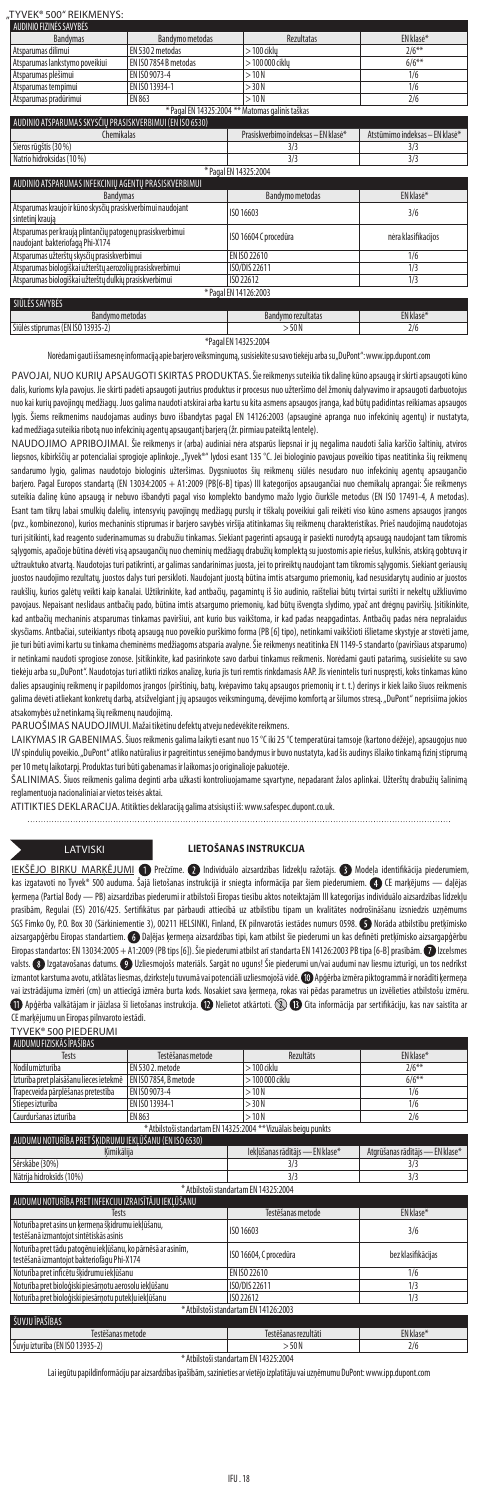RISKI, PRET KURIEM PRODUKTS NODROŠINA AIZSARDZĪBU. Šie piederumi nodrošina tikai daļēju ķermeņa aizsardzību, un tie ir paredzēti tikai riskam pakļauto ķermeņa daļu aizsardzībai. Tie paredzēti paaugstināta riska produktu un procesu aizsardzībai pret cilvēku radīto piesārņojumu un darbinieku aizsardzībai pret noteiktām bīstamām vielām. Tos var izmantot atsevišķi vai kopā ar citiem individuālajiem aizsardzības līdzekļiem, lai uzlabotu nepieciešamo aizsardzības līmeni. Šajos piederumos izmantotais audums ir testēts atbilstoši standartam EN 14126:2003 (attiecībā uz aizsargapģērbu pret infekciju izraisītājiem), un iegūtie rezultāti pierāda, ka šis materiāls nodrošina ierobežotu barjeru pret infekciju izraisītājiem (sk. tabulu iepriekš).

LIETOŠANAS IEROBEŽOJUMI: Šie piederumi un/vai audums nav liesmu izturīgi, un tos nedrīkst izmantot karstuma avotu, atklātas liesmas, dzirksteļu tuvumā vai potenciāli uzliesmojošā vidē. Tyvek® kūst 135 °C temperatūrā. Pastāv iespējamība, ka bioloģiskā apdraudējuma iedarbības tips, kas neatbilst šo piederumu necaurlaidīguma līmenim, var izraisīt valkātāja inficēšanos ar bioloģiskajiem aģentiem. Šo piederumu šūtās šuves nenodrošina barjeru pret infekciju izraisītājiem. Saskaņā ar Eiropas pretķīmisko aizsargapģērbu standarta (EN 13034:2005 + A1:2009 (PB tips[6-B])) III kategoriju: šie piederumi nodrošina daļēju ķermeņa aizsardzību, un tie nav testēti atbilstoši zema līmeņa apsmidzināšanas testēšanas nosacījumiem (EN ISO 17491-4, A metode). Noteiktu ļoti sīku daļiņu, intensīvas iedarbības bīstamo vielu šķidro aerosolu un šķidrumu iedarbības gadījumā var būt nepieciešami visa ķermeņa individuālie aizsardzības līdzekļi (piem., aizsargapģērbi) ar lielākas mehāniskās stiprības un aizsardzības īpašībām, nekā nodrošina šie piederumi. Lietotājam pirms apģērba lietošanas ir jānodrošina tā saderībai piemērots reaģents. Lai uzlabotu drošību noteikta lietojuma gadījumos, zem tiem būs nepieciešami pilna auguma ķīmiskie aizsargtērpi ar aptītām aprocēm, potītēm, atsevišķo kapuci un rāvējslēdzēja pārloku. Lietotājam jāpārbauda, vai ir iespējama cieša aptīšana ar lenti, ja tas ir nepieciešams lietojuma veidam. Lai nostiprināšana ar lenti būtu maksimāli efektīva, lentes gabaliem ir jāpārklājas. Lente ir jāaptin piesardzīgi, lai audumā vai lentē neizveidotos krokas, jo tās var darboties kā kanāli. Nodrošiniet, lai no šiem audumiem izgatavoto ārējo zābaku auklas būtu droši sasietas un pār tām nevarētu paklupt. Lai arī ārējiem zābakiem ir neslīdoša zole, tāpat ir jāuzmanās, lai nepaslīdētu— īpaši uz mitrām virsmām. Nodrošiniet ārējo zābaku pilnvērtīgu mehānisku pretestību virsmai, pa kuru tiek staigāts, un pazoles pasargāšanu no sabojāšanas. Ārējo zābaku pazole nav ūdens necaurlaidīga. Ārējie zābaki nodrošina ierobežotu aizsardzību pret aerosolu iedarbību (PB tips [6]), taču tie nav piemēroti staigāšanai pa izlijušiem šķidrumiem vai stāvēšanai tajos, un tie ir jāvalkā kopā ar atbilstošiem pret ķīmiskajām vielām noturīgiem apaviem. Šie piederumi neatbilst standartam EN 1149-5 (attiecībā uz virsmas pretestību) un nav piemēroti lietošanai sprādzienbīstamās zonās. Pārliecinieties, vai esat izvēlējies veicamajam darbam piemērotus piederumus. Lai saņemtu papildinformāciju, sazinieties ar vietējo izplatītāju vai uzņēmumu DuPont. Lietotājam ir jāveic risku analīze, lai izvēlētos tai atbilstošus individuālos aizsardzības līdzekļus. Tikai pats lietotājs ir atbildīgs par pareizās daļējas ķermeņa aizsardzības piederumu un palīgaprīkojuma (cimdu, zābaku,<br>elpošanas ceļu aizsarglīdzekļu utt.) kombinācijas izvēli, kā arī par to, cik aizsargājošās īpašības, valkāšanas ērtums vai siltumīpašības. DuPont neuzņemas nekādu atbildību par šo piederumu nepareizu lietošanu. LIETOŠANAS PRIEKŠNOSACĪJUMI. Nelietojiet piederumu, ja tomēr konstatējat kādu tā defektu.

GLABASANA UN TRANSPORTESANA. Sie piederumi ir jāglabā 15–25 °C temperatūrā tumšā vietā (kartona kastē), kur tie nav pakļauti<br>ultravioletā starojuma iedarbībai. Uzņēmums DuPont ir veicis dabisku un paātrinātu novecošanas te atbilstošu fizikālo stiprību 10gadu periodā. Produkts ir jātransportē un jāuzglabā tā oriģinālajā iepakojumā.

LIKVIDĒŠANA. Šie piederumi ir sadedzināmi vai aprokami kontrolētā atkritumu poligonā, šādi nenodarot kaitējumu apkārtējai videi. Notraipītu apģērbu likvidēšanas kārtību regulē valsts vai vietējie tiesību akti.

ATBILSTĪBAS DEKLARĀCIJA. Lai lejupielādētu atbilstības deklarāciju, apmeklējiet vietni www.safespec.dupont.co.uk. . . . . . . . . . . . . 

### EESTI **KASUTUSJUHISED**

SISEETIKETI MÄRGISTUSED ( Kaubamärk. @ PPE tootja. @ Kangast Tyvek® 500 valmistatud kaitsevahendite mudeli tunnus Selleskasutusjuhendis on teave nende kaitsevahendite kohta. CE-vastavusmärgis – keha osalise kaitse vahendid vastavad Euroopa Parlamendi ja nõukogu määruse (EL) 2016/425 kohaselt III kategooria isikukaitsevahendite nõuetele. Tüübihindamise ja kvaliteedi tagamise sertifikaadid väljastas SGS Fimko Oy, P.O. Box 30 (Särkiniementie 3), 00211 HELSINKI, Finland, EÜ teavitatud asutuse tunnusnumbriga 0598. Tähistab vastavust kemikaalide eest kaitsva riietuse kohta kehtivatele Euroopa standarditele. @ Need kaitsevahendid vastavad järgmistele keha osalise kaitse "tüüpidele", mis on määratletud kemikaalide eest kaitsva riietuse kohta kehtivates Euroopa standardites: EN 13034:2005 + A1:2009 (tüüp PB [6]). Need kaitsevahendid vastavad ka standardi EN 14126:2003, tüüp PB (6-B) nõuetele. ● ♪ Päritoluriik. ● ♪ Dotmise kuupäev, ● 》Kergestisüttiv materjal.<br>Hoidke tulest eemal. Need kaitsevahendid ja/või kangad pole tulekindid ja meid ma keha, käe või jala mõõte ja valige õige suurus.  $\bf{0}$  Kaitsevahendi kandja peab selle kasutusjuhendi läbi lugema.  $\bf{0}$  Ärge korduvkasutage.  $\mathbb{Q}$  Teave muude sertifikaatide kohta peale CE-vastavusmärgise ja Euroopa teavitatud asutuse antud sertifikaatide. .<br>YVEK® 500 KAITSEVAHENDID:

| KANGA FUUSIKALISED OMADUSED                                                                            |                                      |                                                             |                            |  |
|--------------------------------------------------------------------------------------------------------|--------------------------------------|-------------------------------------------------------------|----------------------------|--|
| Katse                                                                                                  | Katsemeetod                          | <b>Tulemus</b>                                              | EN-klass*                  |  |
| <b>H</b> õõrdekindlus                                                                                  | FN 530 meetod 2                      | $>100$ tsüklit                                              | $7/6***$                   |  |
| Paindetugevus                                                                                          | FN ISO 7854 meetod B                 | $>100000$ tsüklit                                           | $6/6***$                   |  |
| Trapetsmeetodil määratud<br>rebenemiskindlus                                                           | FN ISO 9073-4                        | >10N                                                        | 1/6                        |  |
| Tõmbetugevus                                                                                           | FN ISO 13934-1                       | > 30 N                                                      | 1/6                        |  |
| Läbistuskindlus                                                                                        | EN 863                               | >10N                                                        | 2/6                        |  |
|                                                                                                        |                                      | *Vastavalt standardile EN 14325:2004 **Visuaalne lõpp-punkt |                            |  |
| KANGA VASTUPIDAVUS VEDELIKE LÄBITUNGIMISE SUHTES (EN ISO 6530)                                         |                                      |                                                             |                            |  |
| Kemikaal                                                                                               |                                      | Läbitungimisindeks - EN-klass*                              | Hülgavusindeks - EN-klass* |  |
| Väävelhape (30%)                                                                                       |                                      | 3/3                                                         | 3/3                        |  |
| Naatriumhüdroksiid (10%)                                                                               |                                      | 3/3                                                         | 3/3                        |  |
|                                                                                                        | *Vastavalt standardile EN 14325:2004 |                                                             |                            |  |
| KANGA VASTUPIDAVUS NAKKUSLIKE AINETE LÄBITU <u>NGIMISE SUHTES</u>                                      |                                      |                                                             |                            |  |
| Katse                                                                                                  |                                      | Katsemeetod                                                 | EN-klass*                  |  |
| Vastupidavus vere ja kehavedelike läbitungimise suhtes,<br>kasutades sünteetilist verd                 |                                      | ISO 16603                                                   | 3/6                        |  |
| Vastupidavus vere kaudu levivate patogeenide läbitungimise suhtes,<br>kasutades bakteriofaagi Phi-X174 |                                      | ISO 16604 protseduur C                                      | klassifitseerimata         |  |
| Vastupidavus saastunud vedelike läbitungimise suhtes                                                   |                                      | EN ISO 22610                                                | 1/6                        |  |
| Vastupidavus bioloogiliselt saastunud aerosoolide läbitungimise suhtes                                 |                                      | ISO/DIS 22611                                               | 1/3                        |  |
| Vastupidavus bioloogiliselt saastunud tolmu läbitungimise suhtes                                       |                                      | ISO 22612                                                   | 1/3                        |  |
| *Vastavalt standardile EN 14126:2003                                                                   |                                      |                                                             |                            |  |
| <b>ÕMBLUSE OMADUSED</b>                                                                                |                                      |                                                             |                            |  |
| Katsemeetod                                                                                            |                                      | Katse tulemus                                               | EN-klass*                  |  |

Õmbluste tugevus (EN ISO 13935-2) > 50 N 2/6 \*Vastavalt standardile EN 14325:2004

Kui soovite kaitseomaduste kohta lisateavet, võtke ühendust tarnija või DuPontiga: www.ipp.dupont.com

OHUD, MILLE EEST TOODE ON ETTE NÄHTUD KAITSMA. Need kaitsevahendid pakuvad kehale ainult osalist kaitset ja on ette nähtud kaitsma ohustatud kehaosi. Need kaitsevahendid on ette nähtud kaitsma tundlikke tooteid ja protsesse inimreostuse eest ning töötajaid ohtlike ainete eest. Neid võib kasutada eraldi või vajaliku kaitsetaseme tõstmiseks koos teiste isikukaitsevahenditega. Nende kaitsevahendite tootmiseks kasutatud kangas on läbinud kõik standardi EN 14126:2003 (nakkuslike ainete eest kaitsev kaitseriietus) katsed. Katse tulemusel järeldub, etmaterjal tagab piiratud kaitse nakkuslike ainete vastu (vt eespool olevat tabelit).

KASUTUSPIIRANGUD. Need kaitsevahendid ja/või kangas pole tulekindlad ja neid ei tohi kasutada soojusallika, lahtise leegi ega sädemete läheduses ega potentsiaalselt tuleohtlikes keskkondades. Tyvek® sulab temperatuuril 135 °C. Võimalik, et kokkupuutel bioloogiliste ohtudega mis ei vasta nende kaitsevahendite hermeetilisuse tasemele, võib kasutaja bioloogiliselt saastuda. Nende kaitsevahendite õmblused ei paku kaitset nakkuslike ainete eest. Vastavalt Euroopa standardi (EN 13034:2005 + A1:2009 (tüüp PB [6-B]) III kategooria nõuetele kemikaalide eest kaitsva riietuse kohta: Need kaitsevahendid pakuvad kehale osalist kaitset ja neid pole katsetatud vastavalt kogu kaitseriietuse madala rõhuga pihustuskatsele (EN ISO 17491-4, meetod A). Kokkupuutel teatud ülipeenosakeste, intensiivselt pihustuvate vedelike ja ohtlike ainete pritsmetega võib olla vaja kogu keha kaitsvaid isikukaitsevahendeid (nt kombinesoon), mis on suurema mehaanilise tugevuse ja paremate kaitseomadustega kui need kaitsevahendid. Enne kaitserõivastuse kasutamist tuleb veenduda, et kasutatav reaktiiv oleks rõivastuse jaoks sobiv. Kaitseomaduste parandamiseks ja nõutud kaitse tagamiseks võib teatud olukordades olla vajalik kanda kaitsevahendite all kinniteibitud kätiste, pahkluude ning<br>eraldi kapuutsi ja tõmblukuga kogu keha kaitsvat rõivast, mis kaitseb kemikaali oleks võimalik tugev teipimine. Parimate teipimistulemuste saamiseks peavad teibitükid üksteist katma. Teipimisel tuleb olla ettevaatlik, et riides või teibis ei tekiks kortse, sest need võivad toimida kanalitena. Veenduge, et neist kangastest valmistatud kaitsejalatsite paelad oleksid kindlalt kinni seotud ega põhjustaks komistamise ohtu. Vaatamata kaitsejalatsite libisemiskindlale tallale tuleks libisemise vältimiseks olla ettevaatlik, eriti märjal pinnal. Veenduge, et kaitsejalatsid pakuksid kõnnitaval pinnal piisavat mehaanilist hõõrdumist ja et tald poleks kahjustatud. Kaitsejalatsite tald pole veekindel. Kaitsejalatsid, mis pakuvad piiratud kaitset pritsmete eest (tüüp PB [6]), ei sobi kõndimiseks ega seismiseks mahavoolanud vedelikes ja neid tuleb kanda koos sobivate kemikaalide eest kaitsvate jalatsitega. Need kaitsevahendid ei vasta standardile EN 1149-5 (pindtakistus) ega sobi kasutamiseks plahvatusohtlikes piirkondades. Veenduge, et oleksite töö jaoks valinud sobivad kaitsevahendid. Nõu saamiseks pöörduge tarnija või DuPonti poole. Kasutaja peab tegema riskianalüüsi, mille põhjal ta valib isikukaitsevahendid. Tema peab ainuisikuliselt otsustama, milline on õige kombinatsioon keha osaliselt katvatest kaitsevahenditest ja lisavarustusest (kindad, saapad, respiraator jne) ning kui kaua võib neid kaitsevahendeid konkreetse töö puhul kanda, võttes arvesse nende kaitseomadusi, kandmismugavust ja kuumataluvust. DuPont ei võta endale mingit vastutust nde kaitsevahendite ebaõige kasutamise eest.

KASUTAMISEKS ETTEVALMISTAMINE. Ärge kandke kaitsevahendit, kui sellel esineb defekte (see on ebatõenãoline).<br>HOIUSTAMINE JA TRANSPORT. Kaitsevahendeid võib hoida temperatuuril 15–25 °C pimedas (pappkastis), kuhu ei pääse U DuPont sooritas loomuliku ja kiirendatud vananemise katsed ning nende tulemused näitavad, et see kangas säilitab piisava füüsilise tugevuse 10aasta vältel. Toodet tuleb transportida ja hoida originaalpakendis.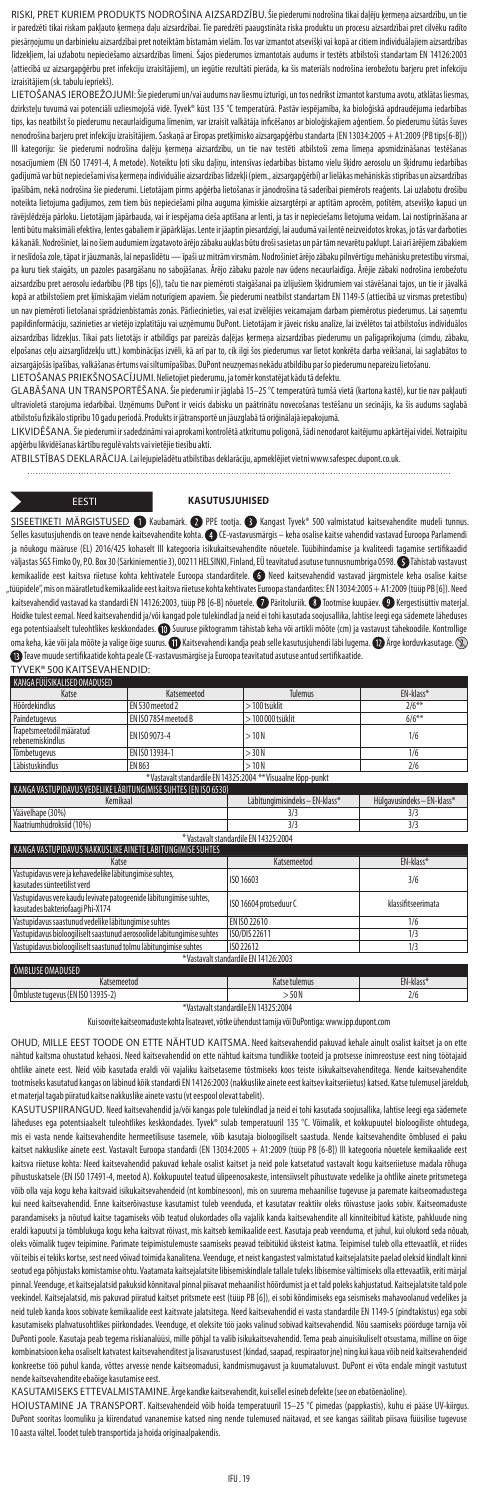JÄÄTMETE KÕRVALDAMINE. Need kaitsevahendid võib põletada või matta seaduslikule prügimäele ilma, et see kahjustaks keskkon Saastunud riietuse kõrvaldamist reguleeritakse riiklike või kohalike õigusaktidega.

VASTAVUSDEKLARATSIOON. Vastavusdeklaratsiooni saate alla laadida aadressilt www.safespec.dupont.co.uk.

### TÜRKÇE **KULLANIM TALIMATLARI**

İÇ ETIKET İŞARETLERI 1 Ticari Marka. 2 KKD üreticisi. 1 Tyvek® 500 kumaştan yapılmış aksesuarlar için model tanıtımı. Kulla talimatlarında, bu aksesuarlara ilişkin bilgi verilmektedir. CE işareti - Kısmi Vücut (PB) aksesuarları, AB mevzuatının (AB) 2016/425 sayılı Tüzüğündeki kategori III - kişisel koruyucu donanımlara ilişkin gereksinimlere uygundur. Tip inceleme ve kalite güvenlik sertifikaları, Avrupa Birliği Komisyonu'nun 0598 numaralı onayıyla, SGS Fimko Oy, P.O. Box 30 (Särkiniementie 3), 00211 HELSINKI, Finland tarafından düzenlenmiştir. Kimyasal koruyucu giysilere ilişkin Avrupa standartlarına uygunluğu gösterir. Bu aksesuarlarla elde edilen, kimyasallara karşı koruyucu giysilere ilişkin Avrupa standartları tarafından tanımlanmış kısmi vücut koruma "tipleri": EN 13034:2005 + A1:2009 (Tip PB [6]). Buaksesuarlar ayrıca, EN 14126:2003 Tip PB [6-B] gereksinimlerini de karşılamaktadır. Menşe ülke. Üretim tarihi. Yanıcı malzeme. Ateşten uzak tutun. Bu aksesuarlar ve/veya kumaşlar, aleve dayanıklı değildir. Isı, çıplak alev, kıvılcım veya potansiyel olarak yanıcı ortamlar etrafında kullanılmamalıdır.<br>❶ Resimli boyut şeması, vücut veya parça ölçülerini (cm) ve harf kodu doğru boyutu seçin. �� Kullanacak kişi, bu kullanım talimatlarını okumalıdır. �� Tekrar kullanmayın. ② �� CE işareti ve Avrupa onaylı kuruluştan bağımsız diğer sertifikasyon bilgileri.

### TYVEK® 500 AKSESUARLARI:

| KUMASIN FIZIKSEL OZELLIKLERI |                      |                 |                   |
|------------------------------|----------------------|-----------------|-------------------|
| Test                         | Test vöntemi         | Sonuc           | <b>EN Sinifi*</b> |
| Asınma direnci               | FN 530 Yöntem 2      | $>100$ devir    | $2/6***$          |
| Esnek catlama direnci        | EN ISO 7854 Yöntem B | $>100000$ devir | $6/6**$           |
| Trapez vırtılma direnci      | FN ISO 9073-4        | >10N            | 1/6               |
| Cekme direnci                | FN ISO 13934-1       | > 30 N          | 1/6               |
| Delinme direnci              | EN 863               | >10N            | 2/6               |
|                              |                      |                 |                   |

| * EN 14325:2004'e göre ** Görsel bitis noktası                     |                                  |  |  |  |
|--------------------------------------------------------------------|----------------------------------|--|--|--|
| SIVI PENETRASYONUNA KARSI KUMAS DİRENCİ (EN ISO 6530)              |                                  |  |  |  |
| Penetrasvon endeksi - EN Sınıfı*                                   | Gecirgenlik endeksi - EN Sınıfı* |  |  |  |
| 3/3                                                                | 3/3                              |  |  |  |
| 3/3                                                                | 3/3                              |  |  |  |
| * EN 14325:2004'e göre                                             |                                  |  |  |  |
| HASTALIK BULASTIRICI MADDELERİN PENETRASYONUNA KARŞI KUMAŞ DİRENCİ |                                  |  |  |  |
| Test vöntemi                                                       | EN Sınıfı*                       |  |  |  |
| ISO 16603                                                          | 3/6                              |  |  |  |
| ISO 16604 Prosedür C                                               | sınıflandırma yok                |  |  |  |
| FN ISO 22610                                                       | 1/6                              |  |  |  |
| ISO/DIS 22611                                                      | 1/3                              |  |  |  |
| ISO 22612                                                          | 1/3                              |  |  |  |
| * EN 14126:2003'e aöre                                             |                                  |  |  |  |
| DİKİŞ ÖZELLİKLERİ                                                  |                                  |  |  |  |
| <b>Test sonucu</b>                                                 | EN Sınıfı*                       |  |  |  |
|                                                                    |                                  |  |  |  |

Dikiş dayanıklılığı (EN ISO 13935-2) > 50 N 2/6 \*EN 14325:2004'e göre

Bariyer performansı hakkında daha fazla bilgi için tedarikçiniz ile veya şu adresten DuPont ile iletişime geçin: www.ipp.dupont.com

ÜRÜNÜN KORUMA SAĞLAMASININ AMAÇLANDIĞI RİSKLER: Bu aksesuarlar, yalnızca kısmi vücut koruması sağlar ve vücu riske maruz kalan bu kısımlarını koruma amaçlıdır. Bu tulumlar, hassas ürünlerin ve işlemlerin insan kontaminasyonundan korunmasına yardımcı olmak ve çalışanları bazı tehlikeli maddelerden korumak için tasarlanmıştır. Ayrı olarak veya ihtiyaç duyulan koruma seviyesini artırmak için diğer Kişisel Koruyucu Donanımlar ile birlikte kullanılabilirler. Bu aksesuarlar için kullanılan kumaş, EN 14126:2003'e (hastalık bulaştıran maddelere karşı .<br>ruyucu giysi) göre test edilmiştir ve hastalık bulaştıran maddelere karşı sınırlı bir bariyer sağladığı sonucuna varılmıştır (bkz. yukarıdaki tablo).

KULLANIM SINIRLAMALARI: Bu aksesuarlar ve/veya kumaş, aleve dayanıklı değildir. Isı, çıplak alev, kıvılcım veya potansiyel olarak yanıcı ortamlar etrafında kullanılmamalıdır. Tyvek®, 135°C'de erir. Biyolojik tehlikelere ekspozür türü, bu aksesuarların sızdırmazlık seviyesine .<br>uygun değilse, kullanıcı biyo-kontaminasyona maruz kalabilir. Bu aksesuarların dikişleri, hastalık bulaştırıcı maddelere karşı bir bariyer sağlamaz Kimyasallara karşı koruyucu giysiler Kategori III için Avrupa standartlarına (EN 13034:2005 + A1:2009 (Tip PB[6-B]) göre: Bu aksesuarlar, kısmi vücut koruması sağlar ve tam takım düşük düzeyli sprey testine (EN ISO 17491-4, Yöntem A) göre test edilmemiştir. Çok küçük belirli partiküllere, yoğun sıvı spreylere ve tehlikeli madde sıçramalarına ekspozür, bu aksesuarların sunduğu mekanik güçten ve bariyer özelliklerinden daha fazlasına sahip tam vücut kişisel koruyucu donanım (ör. tulum) gerektirebilir. Kullanıcı, kullanımdan önce tulum özelliklerine uygun bir reaksiyon maddesi bulundurmalıdır. Belirli uygulamalarda daha iyi bir koruma için, altta manşetleri, ayak bilekleri bölgesi, ayrı kapüşonu ve fermuar kapağı bantlanmış olarak kimyasallara karşı koruyucu tam takım tulumlar gerekecektir. Kullanıcı, uygulamada gerekmesi durumunda sıkı bantlama yapılabileceğini doğrulamalıdır. Bantlamada en iyi sonuç için, bant parçaları üstü üste binmelidir. Bant uygulandığı sırada, kumaşta veya bantta kanal işlevi gösterebilecek kırışıklıklar bulunmamasına özen gösterilmelidir. Bot üstü galoşların bu kumaşlardan üretilmiş olan bağcıklarının güvenle bağlandığından ve takılıp düşme tehlikesi teşkil etmediğinden emin olun. Bot üstü galoşlardaki kayma engelleyici tabanlara rağmen, özellikle kaygan yüzeylerde kaymaktan kaçınmaya özen gösterilmelidir. Bot üstü galoşların üzerinde yürünecek yüzey için uygun mekanik direnci sağladığından ve tabanın hasarlı olmadığından emin olun. Bot üstü galoşların tabanı sıvı geçirir. Sprey biçimde sınırlı koruma sunan (Tip PB [6]) bot üstü galoşlar, su birikintilerinde yürümeye veya durmaya uygun değildir ve kimyasal maddelere dayanıklı, uygun ayak giyecekleri ile birlikte giyilmelidir. Bu aksesuarlar, EN 1149-5 standardıyla (yüzey direnci) uyumlu değildir ve patlayıcı ortamlarda kullanılmaya uygun değildir. Lütfen işiniz için uygun aksesuarları seçtiğinizden emin olun. Tavsiye için lütfen tedarikçinizle veya DuPont'la iletişime geçin. Kullanıcı, KKD seçerken temel alabileceği bir risk analizi gerçekleştirmelidir. Kısmi vücut için seçtiği koruyucu aksesuarlar vardımcı donanım<br>donanımı vb.) kombinasyonunun doğru olduğuna ve bu aksesuarların koruma performansları, giyim rahatlıkları ve .<br>nun doğru olduğuna ve bu aksesuarların koruma performansları, giyim rahatlıkları veya ısıl gerilimleri açısından belirli bir iş için ne kadar süre giyilebileceğine yalnızca kullanıcının kendisi karar verecektir. DuPont, bu aksesuarların uygun olmayan kullanımlarına ilişkin hiçbir sorumluluk kabul etmez.

KULLANIMA HAZIRLIK: Beklenmedik bir hasar durumunda, aksesuarı giymeyin.

SAKLAMA VE NAKLİYAT: Bu aksesuarlar, UV ışığı ekspozürü bulunmayan karanlık bir ortamda (karton kutu) 15°C ve 25 °C arasındaki sıcaklıklarda muhafaza edilebilir. DuPont, doğal ve hızlandırılmış yaşlanma testleri gerçekleştirmiş, bu kumaşın yeterli fiziksel dayanıklılık özelliklerini 10 yıl boyunca koruduğu sonucuna varmıştır. Ürün, orijinal ambalajında taşınmalı ve saklanmalıdır.

İMHA ETME: Bu aksesuarlar, kontrol altındaki bir arazide çevreye zarar gelmeyecek bir şekilde yakılabilir. Kontamine tulumların imha edilme işlemi, ulusal veya yerel yasalarla düzenlenir. UYGUNLUK BEYANI: Uygunluk beyanı şu adresten indirilebilir: www.safespec.dupont.co.uk.

 $\cdots$ 

### ΕΛΛΗΝΙΚΑ **ΟΔΗΓΊΕΣ ΧΡΗΣΗΣ**

ΣΥΜΒΟΛΑ ΕΣΩΤΕΡΙΚΗΣ ΕΤΙΚΕΤΑΣ ۞ Εμπορικό Σήμα. ۞ Κατασκευαστής ΜΑΠ. ۞ Στοιχεία μοντέλου για αξεσουάρ που<br>κατασκευάζονται από ύφασμα Tyvek® 500. Οι παρούσες οδηγίες χρήσης παρέχουν πληροφορίες για τα συγκεκριμένα αξεσουάρ. ۞ 500. Οι παρούσες οδηγίες χρήσης παρέχουν πληροφορίες για τα συγκεκριμένα αξεσουάρ. <br/> Σήμανση CE - Τα αξεσουάρ προστασίας μερών του σώματος πληρούν τις απαιτήσεις για τον ατομικό προστατευτικό εξοπλισμό κατηγορίας III, σύμφωνα με την<br>ευρωπαϊκή νομοθεσία, πιο συγκεκριμένα με τον Κανονισμό (EE) 2016/425. Τα πιστοποι από την SGS Fimko Oy, P.O. Box 30 (Särkiniementie 3), 00211 HELSINKI, Finland, με αριθμό κοινοποιημένου οργανισμού της ΕΕ 0598. <sup>6</sup> Υποδεικνύει συμμόρφωση με τα ευρωπαϊκά πρότυπα για το ρουχισμό προστασίας από χημικές ουσίες. ۞ «Τύποι» προστασίας μερών του σώματος ποι επιτυγχάνονται από τα αξεσουάρ, όπως καθορίζονται από τα ευρωπαϊκά πρότυπα για το ρουχισμό προστασίας από χημικές ουσίες: EN 13034:2005<br>+ A1:2009 (Τύπος PB [6]). Τα συγκεκριμένα αξεσουάρ πληρούν επίσης τις απαιτήσεις του προέλευσης. Έτος κατασκευής. Εύφλεκτο υλικό. Μην πλησιάζετε σε φλόγα. Τα συγκεκριμένα αξεσουάρ ή και υφάσματα δεν είναι πυρίμαχα και δεν θα πρέπει να χρησιμοποιούνται κοντά σε πηγές θερμότητας, γυμνή φλόγα, σπινθήρες ή σε εν δυνάμει εύφλεκτο περιβάλλον. Το εικονόγραμμα προσδιορισμού μεγέθους υποδεικνύει τις διαστάσεις σώματος ή είδους (cm) και την αντιστοίχιση με τον κωδικό με χαρακτήρες. Ελέγξτε τις διαστάσεις του σώματος, του χεριού ή του ποδιού σας και επιλέξτε το κατάλληλο μέγεθος. Το άτομο που φοράει τα αξεσουάρ θα πρέπει να διαβάσει τις παρούσες οδηγίες χρήσης. �� Μην επαναχρησιμοποιείτε το προϊόν. ۞ �� Πληροφορίες σχετικά με άλλα πιστοποιητικά ανεξαρτήτως της σήμανσης CE και του ευρωπαϊκού κοινοποιημένου οργανισμού.

ΑΞΕΣΟΥΑΡ TYVEK® 500:

| ΟΥΣΙΚΕΣ ΙΛΙΟΤΗΤΕΣ ΥΦΑΣΜΑΤΟΣ                             |                       |                   |               |
|---------------------------------------------------------|-----------------------|-------------------|---------------|
| <b>Докши</b>                                            | Μέθοδος δοκιμής       | Αποτέλεσμα        | Κατηγορία ΕΝ* |
| Αντοχή σε τριβή                                         | ΕΝ 530 Μέθοδος 2      | $>100$ κύκλοι     | $2/6***$      |
| Αντίσταση στη δημιουργία ρωγμών<br>κατά την κάμψη       | ΕΝ ISO 7854 Μέθοδος Β | $>100.000$ κύκλοι | $6/6**$       |
| Αντίσταση σε τραπεζοειδή διάτμηση                       | FN ISO 9073-4         | >10N              | 1/6           |
| Τάση εφελκυσμού                                         | FN ISO 13934-1        | >30N              | 1/6           |
| Αντοχή σε διάτρηση                                      | EN 863                | >10N              | 2/6           |
| * Κατά το Πρότυπο EN 14325:2004 ** Οπτικό τελικό σημείο |                       |                   |               |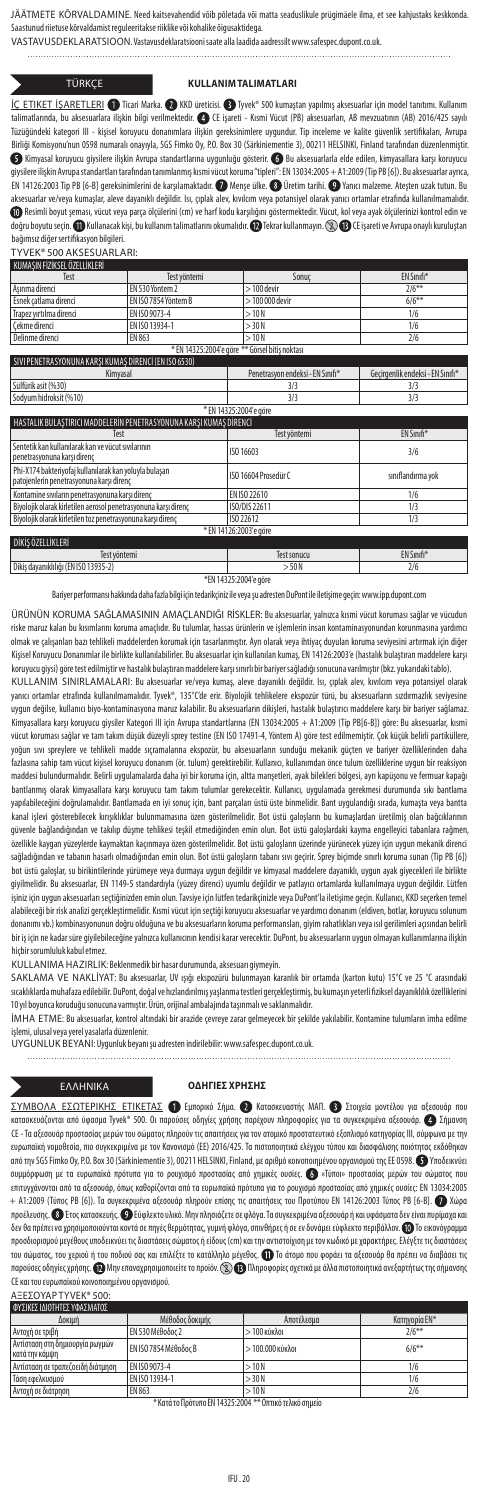| ΑΝΤΙΣΤΑΣΗ ΥΦΑΣΜΑΤΟΣ ΣΤΗ ΔΙΑΠΕΡΑΤΟΤΗΤΑ ΑΠΟ ΥΓΡΑ (ΕΝ ISO 6530)<br>Χημική ουσία                   | Δείκτης διαπερατότητας - Κατηγορία ΕΝ* | Δείκτης απωθητικότητας -<br>Κατηγορία ΕΝ* |  |  |  |
|------------------------------------------------------------------------------------------------|----------------------------------------|-------------------------------------------|--|--|--|
| Θειικό οξύ (30%)                                                                               | 3/3                                    | 3/3                                       |  |  |  |
| Υδροξείδιο του νατρίου (10%)                                                                   | 3/3                                    | 3/3                                       |  |  |  |
|                                                                                                | * Κατά το Πρότυπο ΕΝ 14325:2004        |                                           |  |  |  |
| ΓΑΣΗ ΥΦΑΣΜΑΤΟΣ ΣΤΗ ΔΙΕΙΣΔΥΣΗ ΜΟΛΥΣΜΑΤΙΚΩΝ ΠΑΡΑΓΟΝΤΩΝ                                           |                                        |                                           |  |  |  |
| Δοκιμή                                                                                         | Μέθοδος δοκιμής                        | Κατηγορία ΕΝ*                             |  |  |  |
| Αντίσταση στη διείσδυση αίματος και σωματικών υγρών με χρήση<br>συνθετικού αίματος             | ISO 16603                              | 3/6                                       |  |  |  |
| Αντίσταση στη διείσδυση αιματογενώς μεταδιδόμενων παθογόνων<br>με χρήση βακτηριοφάγου Phi-X174 | 150 16604 Διαδικασία Ο                 | καμία ταξινόμηση                          |  |  |  |
| Αντίσταση στη διείσδυση μολυσμένων υγρών                                                       | FN ISO 22610                           | 1/6                                       |  |  |  |
| Αντίσταση στη διείσδυση βιολογικά μολυσμένων αερολυμάτων                                       | ISO/DIS 22611                          | 1/3                                       |  |  |  |
| Αντίσταση στη διείσδυση βιολογικά μολυσμένης σκόνης                                            | ISO 22612                              | 1/3                                       |  |  |  |
| * Κατά το Πρότυπο ΕΝ 14126:2003                                                                |                                        |                                           |  |  |  |
| ΙΔΙΟΤΗΤΕΣ ΡΑΦΗΣ                                                                                |                                        |                                           |  |  |  |
| Μέθοδος δοκιμής                                                                                | Αποτέλεσμα δοκιμής                     | Κατηγορία ΕΝ*                             |  |  |  |
| Αντοχή ραφής (EN ISO 13935-2)                                                                  | >50N                                   | 2/6                                       |  |  |  |
|                                                                                                | *Κατά το Ποότυπο FN 14325:2004         |                                           |  |  |  |

Για περισσότερες πληροφορίες σχετικά με την απόδοση φραγμού, επικοινωνήστε με τον προμηθευτή σας ή με την DuPont: www.ipp.dupont.com

ΤΟ ΠΡΟΪΟΝ ΕΧΕΙ ΣΧΕΔΙΑΣΤΕΙ ΓΙΑ ΝΑ ΠΑΡΕΧΕΙ ΠΡΟΣΤΑΣΙΑ ΑΠΟ ΤΟΥΣ ΕΞΗΣ ΚΙΝΔΥΝΟΥΣ: Τα συγκεκριμένα αξεσουάρ προστατεύουν μόνο μέρη του σώματος και προορίζονται για την προστασία μερών του σώματος που εκτίθενται σε κίνδυνο. Έχουν σχεδιαστεί για να προστατεύουν ευαίσθητα προϊόντα και διαδικασίες από τη μόλυνση που προέρχεται από ανθρώπινες δραστηριότητες και να παρέχουν στους εργαζόμενους προστασία από επικίνδυνες ουσίες. Μπορούν να χρησιμοποιηθούν μεμονωμένα ή σε συνδυασμό με άλλα Μέσα Ατομικής Προστασίας, προκειμένου να αυξηθεί το απαιτούμενο επίπεδο προστασίας. Το ύφασμα που χρησιμοποιείται στα συγκεκριμένα αξεσουάρ έχει ελεγχθεί κατά το Πρότυπο EN 14126:2003 (προστατευτικός ρουχισμός κατά μολυσματικών παραγόντων) και, σύμφωνα με τα αποτελέσματα, το υλικό διαθέτει .<br>περισμένες μονωτικές ιδιότητες έναντι μολυσματικ

ΠΕΡΙΟΡΙΣΜΟΙ ΧΡΗΣΗΣ: Τα συγκεκριμένα αξεσουάρ ή και υφάσματα δεν είναι πυρίμαχα και δεν θα πρέπει να χρησιμοποιούνται κοντά σε<br>πηγές θερμότητας, γυμνή φλόγα, σπινθήρες ή σε εν δυνάμει εύφλεκτο περιβάλλον. Το Tyvek® τήκεται σε βιολογικούς κινδύνους να μην ανταποκρίνεται στο επίπεδο στεγανότητας των αξεσουάρ, με αποτέλεσμα να μολυνθεί βιολογικά ο χρήστης. Οιραμμένες ραφές των συγκεκριμένων αξεσουάρ δεν διαθέτουν μονωτικές ιδιότητες έναντι μολυσματικών παραγόντων. Κατά το ευρωπαϊκό Πρότυπο (EN 13034:2005 + A1:2009, Τύπος PB [6-B]) για το ρουχισμό προστασίας από χημικές ουσίες Κατηγορίας III: Τα συγκεκριμένα αξεσουάρ προστατεύουν μέρη του σώματος και δεν έχουν ελεγχθεί σύμφωνα με τη δοκιμή ψεκασμού χαμηλού επιπέδου για ολόκληρες φόρμες (EN ISO 17491-4, Μέθοδος Α). Η έκθεση σε συγκεκριμένα πολύ λεπτά σωματίδια, έντονους ψεκασμούς υγρών και διαβροχή από επικίνδυνες ουσίες ενδέχεται να καθιστά απαραίτητα τα μέσα ατομικής προστασίας ολόκληρου του σώματος (π.χ. φόρμα εργασίας), μεγαλύτερης μηχανικής αντοχής και καλύτερων μονωτικών ιδιοτήτων από αυτές που παρέχουν τα συγκεκριμένα αξεσουάρ. Ο χρήστης θα πρέπει να εξασφαλίζει κατάλληλη συμβατότητα αντιδραστηρίου και ενδύματος πριν από τη χρήση. Για να βελτιωθεί η προστασία σε ορισμένες εφαρμογές, είναι απαραίτητη η χρήση φορμών χημικής προστασίας από κάτω, με επίδεση κολλητικής ταινίας στις μανσέτες, τους αστραγάλους, την ξεχωριστή κουκούλα και το κάλυμμα φερμουάρ. Ο χρήστης θα πρέπει να βεβαιωθεί ότι είναι δυνατή η σταθερή επίδεση κολλητικής ταινίας σε περίπτωση που απαιτείται από την εφαρμογή. Για καλύτερη επίδεση, τα κομμάτια της ταινίας θα πρέπει να αλληλοεπικαλύπτονται. Κατά την εφαρμογή της ταινίας, θα πρέπει να επιδεικνύεται προσοχή ώστε να μην δημιουργηθούν ζάρες στο ύφασμα ή στην ταινία, καθώς θα μπορούσαν να ενεργήσουν ως δίαυλοι. Βεβαιωθείτε ότι οι δέστρες της καλύπτρας μπότας, οι οποίες κατασκευάζονται από τα συγκεκριμένα υφάσματα, είναι σφιχτά δεμένες και δεν συνιστούν κίνδυνο πτώσης. Παρά την αντοχή της σόλας της καλύπτρας μπότας στην ολίσθηση, θα πρέπει να επιδεικνύεται προσοχή ώστε να αποφευχθεί η ολίσθηση, ιδιαίτερα σε βρεγμένες επιφάνειες. Βεβαιωθείτε ότι η καλύπτρα μπότας παρέχει επαρκή μηχανική αντοχή για την επιφάνεια πάνω στην οποία περπατάτε και ότι η σόλα δεν έχει φθαρεί. Η σόλα της καλύπτρας μπότας δεν είναι υδατοστεγής. Η καλύπτρα μπότας, η οποία προσφέρει περιορισμένη προστασία σε ψεκασμό (Τύπος PB [6]), είναι ακατάλληλη για περπάτημα ή στάση σε σημεία όπου έχουν διαρρεύσει υγρά και θα πρέπει να φοριέται σε συνδυασμό με κατάλληλα υποδήματα ανθεκτικά στις χημικές ουσίες. Τα συγκεκριμένα αξεσουάρ δεν συμμορφώνονται με το Πρότυπο EN 1149-5 (επιφανειακή αντίσταση) και δεν ενδείκνυνται για χρήση σε εκρηκτικές ζώνες. Βεβαιωθείτε ότι έχετε επιλέξει τα κατάλληλα αξεσουάρ για την εργασία σας. Για συμβουλές, επικοινωνήστε με τον προμηθευτή σας ή με την DuPont. Ο χρήστης πρέπει να διενεργήσει μια ανάλυση βάσει της οποίας θα επιλέξει ΜΑΠ. Ο χρήστης είναι ο μόνος υπεύθυνος να κρίνει το σωστό συνδυασμό αξεσουάρ προστασίας μερών του σώματος και βοηθητικού εξοπλισμού (γάντια, μπότες, εξοπλισμός αναπνευστικής προστασίας κ.λπ.), καθώς και το χρόνο για τον οποίο μπορούν να φορεθούν τα αξεσουάρ για μια συγκεκριμένη εργασία, ανάλογα με την προστατευτική τους απόδοση,<br>την άνεση που παρέχουν και την καταπόνηση που προκαλούν στο χρήστη λόγω θερμότητας. .<br>κατάλληλη χρήση των συγκεκριμένων αξεσουάρ.

ΠΡΟΕΤΟΙΜΑΣΙΑ ΓΙΑ ΧΡΗΣΗ: Στην απίθανη περίπτωση που το αξεσουάρ παρουσιάζει κάποιο ελάττωμα, μην το φορέσετε.

ΑΠΟΘΗΚΕΥΣΗ ΚΑΙ ΜΕΤΑΦΟΡΑ: Τα συγκεκριμένα αξεσουάρ μπορούν να φυλαχθούν σε θερμοκρασία μεταξύ 15°C και 25°C σε σκοτεινό μέρος (χαρτοκιβώτιο) χωρίς έκθεση σε υπεριώδη (UV) ακτινοβολία. Η DuPont έχει εκτελέσει δοκιμές φυσικής και επιταχυνόμενης γήρανσης και, σύμφωνα με τα αποτελέσματα, το συγκεκριμένο ύφασμα διατηρεί τη φυσική του αντοχή για διάστημα 10 ετών. Το προϊόν θα πρέπει να μεταφέρεται και να φυλάσσεται στην αρχική του συσκευασία.

ΔΙΑΘΕΣΗ: Τα συγκεκριμένα αξεσουάρ μπορούν να αποτεφρωθούν ή να ταφούν σε ελεγχόμενο χώρο ταφής απορριμμάτων, χωρίς να προκληθεί βλάβη στο περιβάλλον. Οι διαδικασίες διάθεσης μολυσμένων ενδυμάτων διέπονται από την εθνική ή τοπική νομοθεσία.

ΔΗΛΩΣΗ ΣΥΜΜΟΡΦΩΣΗΣ: Μπορείτε να κάνετε λήψη της δήλωσης συμμόρφωσης από την παρακάτω διεύθυνση: www.safespec.dupont.co.uk.

### HRVATSKI **UPUTE ZA UPOTREBU**

UNUTARNJE OZNAKE i sa zaštitnim znakom. **O** Proizvođač zaštitne opreme. **O** Identifikacija modela za dodatnu opremu od tkan Tyvek® 500. U ovim uputama za upotrebu navedene su informacije o ovoj dodatnoj opremi. CE oznaka – dodatna oprema za djelomično prekrivanje (PB) u skladu s uvjetima III. kategorije osobne zaštitne opreme utvrđenima u Uredbi (EU) 2016/425. Potvrde o vrsti ispitivanja i osiguranju kvalitete izdaje tvrtka SGS Fimko Oy, P.O. Box 30 (Särkiniementie 3), 00211 HELSINKI, Finland, uz broj 0598 prijavljenog tijela EZ-a. Označuju usklađenost s europskom normom za kemijsku zaštitnu odjeću. **O** "Vrste" zaštite dijelova tijela koje omogućuje ova dodatna oprema u skladu s europskim normama za kemijsku zaštitnu odjeću: EN 13034:2005 + A1:2009 (Vrsta PB [6]). Ova dodatna oprema ispunjava i uvjete norme EN 14126:2003, vrsta PB [6-B].  $\hat{\bm{O}}$  Zemlja podrijetla.  $\bm{\odot}$  Datum proizvodnje.  $\bm{\odot}$  Zapaljivi materijal. Čuvati dalje od vatre. Ova dodana opren tkanine nisu otporni na plamen te se ne smiju nositi u blizini izvora topline, otvorenog plamena, iskri ili potencijalno zapaljivog okruženja. 1 Na piktogramu s veličinama navode se tjelesne mjere ili mjere artikla (cm) i povezanost s kodom u obliku slova. Izmjerite svoje tijelo, ruku ili nogu i daberite ispravnu veličinu. **OD** Osoba koja nosi opremu treba pročitati upute za upotrebu. **D** Nije namijenjeno za ponovnu upotrebu. (2) Informacije s drugih potvrda koje su neovisne o CE oznakama i europskom prijavljenom tijelu.

DODATNA OPREMA TYVEK® 500: FIZIKALNA SVOJSTVA TKANINE

| Ispitivanje                                                                                   | <b>Rezultat</b><br>Način ispitivanja |                                                 | EN razred*                                   |
|-----------------------------------------------------------------------------------------------|--------------------------------------|-------------------------------------------------|----------------------------------------------|
| Otpornost na habanie                                                                          | EN 530, način 2                      | > 100 ciklusa                                   | $7/6***$                                     |
| Otpornost na savijanje                                                                        | EN ISO 7854, način B                 | > 100 000 ciklusa                               | $6/6***$                                     |
| Trapezoidna otpornost                                                                         | FN ISO 9073-4                        | >10N                                            | 1/6                                          |
| Vlačna čvrstoća                                                                               | EN ISO 13934-1                       | > 30 N                                          | 1/6                                          |
| Otpornost na probijanje                                                                       | EN 863                               | >10N                                            | 2/6                                          |
|                                                                                               |                                      | * Prema EN 14325:2004 ** Vizualna krajnja točka |                                              |
| OTPORNOST TKANINE NA PRODIRANJE TEKUĆINA (EN ISO 6530)                                        |                                      |                                                 |                                              |
| Kemijska                                                                                      |                                      | Indeks prodiranja - EN razred*                  | Indeks repelentnih svojstava –<br>EN razred* |
| Sumporna kiselina (30 %)                                                                      |                                      | 3/3                                             | 3/3                                          |
| Natrijev hidroksid (10 %)                                                                     |                                      | 3/3                                             | 3/3                                          |
|                                                                                               |                                      | * U skladu s normom EN 14325:2004               |                                              |
| OTPORNOST TKANINE NA PRODIRANJE INFEKTIVNIH SREDSTAVA                                         |                                      |                                                 |                                              |
| Ispitivanje                                                                                   |                                      | Način ispitivanja                               | EN razred*                                   |
| Otpornost na prodiranje u krv i tjelesne tekućine pomoću sintetičke krvi                      |                                      | ISO 16603                                       | 3/6                                          |
| Otpornost na prodiranje uzročnika bolesti prenosivih krvlju uporabom<br>Phi-X174 bakteriofaga |                                      | ISO 16604, postupak C                           | bez klasifikacije                            |
| Otpornost na prodiranje zagađenih tekućina                                                    |                                      | EN ISO 22610                                    | 1/6                                          |
| Otpornost na prodiranie biološki zaraženih aerosola                                           |                                      | ISO/DIS 22611                                   | 1/3                                          |
| Otpornost na prodiranje biološki zaražene prašine                                             |                                      | ISO 22612                                       | 1/3                                          |
|                                                                                               |                                      |                                                 |                                              |
|                                                                                               |                                      | * U skladu s normom EN 14126:2003               |                                              |
| SVOJSTVA ŠAVA                                                                                 |                                      |                                                 |                                              |
| Način ispitivanja<br>Čvrstoća šava (EN ISO 13935-2)                                           |                                      | Rezultat ispitivanja                            | EN razred*                                   |

\* U skladu s normom EN 14325:2004

Za dodatne informacije o pregradnim svojstvima, obratite se svojem dobavljaču ili DuPontu: www.ipp.dupont.com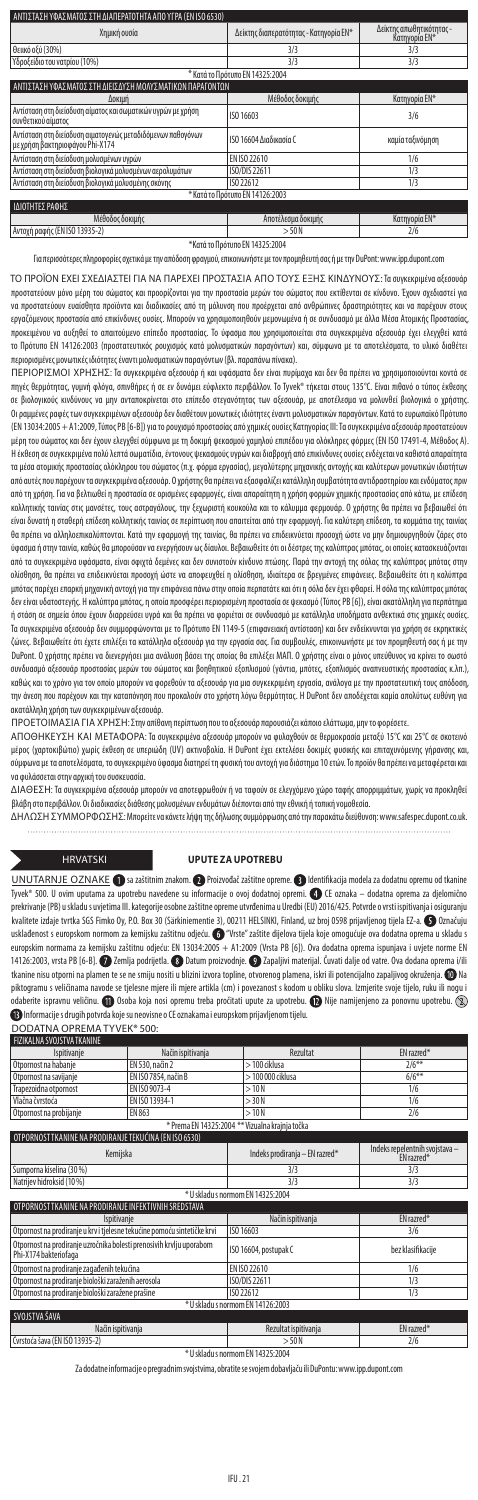RIZICI ZA KOJE JE PROIZVOD DIZAJNIRAN: Ova dodatna oprema pruža samo djelomičnu zaštitu tijeka i namjena joj je da zaštiti dijelova tijela izložene riziku. Oprema je dizajnirana da zaštiti osjetljive proizvode i procese od zagađenja izazvanih ljudskim faktorom te da zaštiti radnike od opasnih tvari. Može se koristiti zasebno ili u kombinaciji s drugom osobnom zaštitnom opremom kako bi se povećala razina potrebne zaštite. Tkanina upotrijebljena za ovu dodatnu opremu ispitana je u skladu s normom EN 14126:2003 (odjeća za zaštitu od infektivnih sredstava). Zaključeno je da aterijal predstavlja ograničenu barijeru za infektivna sredstva (vidjeti prethodnu tablicu).

OGRANIČENJA UPOTREBE: Ova dodana oprema i/ili tkanina nisu otporni na plamen te se ne smiju nositi u blizini izvora topline, otvorenog plamena, iskri ili potencijalno zapaljivog okruženja. Tyvek® se topi pri 135 °C. Moguće je da vrsta izloženosti biološkim opasnostima koja se ne podudara s razinom zategnutosti dodatne opreme može dovesti do biološkog zagađenja korisnika. Zašiveni šavovi ove dodatne opreme ne predstavljaju barijeru za infektivna sredstva niti za prodiranje tekućina. U skladu s europskim standardom (EN 13034:2005 + A1:2009 (vrsta PB[6-B]) za zaštitnu kemijsku odjeću kategorije III: ova dodatna oprema nudi djelomičnu zaštitu tijela i nije prošla ispitivanje prskanjem niske razine za cijelo odijelo (EN ISO 17491-4, način A). Izlaganje određenim vrlo finim česticama, intenzivnom prskanju tekućina i opasnim tvarima može zahtijevati nošenje zaštitne opreme za cijelo tijelo (npr. kombinezona) veće mehaničke čvrstoće i boljih pregradnih svojstava od onih koje nudi ova dodatna oprema. Korisnik prije upotrebe mora osigurati odgovarajući reagens za kompatibilnost odjevnog predmeta. Radi veće zaštite i ostvarivanja potrebne .<br>zaštite u određenim primjenama, potrebno je ispod nositi cijelo zaštitno odijelo s omotanim manžetama, donjim dijelom nogavica, zasebnor kapuljačom i patentnim zatvaračem s preklopom. Korisnik treba provjeriti je li omotavanje trakom moguće u slučaju primjene za koju se to zahtijeva. Za najbolje rezultate lijepljenja trake dijelovi trake trebaju se preklapati. Traka se treba omotati uz poseban oprez tako da nema nabora u tkanini ili na traci jer ti nabori mogu djelovati kao kanali. Provjerite da su vezice zaštitnih navlaka čizama od ove tkanine čvrsto zavezane i ne postoji rizik od saplitanja o njih. Usprkos potplatu s retardantom za klizanje na zaštitnim navlakama čizama, treba pripaziti da ne dođe do klizanja na mokrim površinama. Provjerite da navlake pružaju odgovarajući mehanički otpor na površini po kojoj će se hodati te da potplat nije oštećen. Potplat navlaka čizama ne zadržava tekućinu. Navlake pružaju ograničenu zaštitu od prskanja (vrsta PB [6]), nisu prikladne za hodanje ili stajanje u lokvama i moraju se nositi u kombinaciji s odgovarajućim cipelama otpornim na kemikalije. Ova dodatna oprema ne ispunjava zahtjeve norme EN 1149-5 (površinska otpornost) i nije prikladna za korištenje u eksplozivnom okruženju. Provjerite jeste li odabrali dodatnu opremu prikladnu za svoj posao. Za savjet se obratite svojem dobavljaču ili tvrtki DuPont. Korisnik je dužan sam napraviti analizu rizika na kojoj će temeljiti svoj odabir zaštitne opreme. Korisnik je dužan samostalno prosuditi koja mu kombinacija djelomične zaštitne opreme za tijelo i dodatne opreme (rukavice, čizme, respiratorna zaštitna oprema, itd.) odgovara, kao i koliko se dugo ta dodatna oprema može nositi na određenom poslu u skladu s njezinim zaštitnim performansama, habanjem i otpornosti na toplinu. Tvrtka DuPont ne preuzima nikakvu odgovornost za neispravnu upotrebu ove dodatne opreme. PRIPREMA ZA UPOTREBU: U slučaju oštećenja, koje je malo vjerojatno, ne odijevajte dodatnu opremu.

POHRANA I PRIJEVOZ: Ova se dodatna oprema može odlagati na temperaturi od 15 do 25 °C na tamnom mjestu (kartonska kutija) bez izloženosti UV svjetlu. Tvrtka DuPont provela je ispitivanja prirodnog i ubrzanog starenja. Zaključeno je da ova tkanina zadržava odgovarajuću fizikalnu čvrstoću tijekom razdoblja od 10 godina. Proizvod se prevozi i pohranjuje u izvornoj ambalaži.

ODLAGANJE: Kombinezoni će se spaliti ili zakopati na kontroliranom odlagalištu bez utjecaja na okoliš. Zbrinjavanje zagađenih odjevnih . . . . . .<br>dmeta regulirano je nacionalnim ili lokalnim propisima.

IZJAVA O USKLAĐENOSTI: Izjava o usklađenosti može se preuzeti na adresi: www.safespec.dupont.co.uk.

SRPSKI **UPUTSTVO ZA UPOTREBU**

<u>OZNAKE UNUTAR ETIKETE</u> ● Robna marka ● Proizvođač LZO. ● Identifikacija modela dodatne opreme– Tyvek® 500 tkanina.<br>Ovo uputstvozaupotrebu pružainformacije ododatnoj opremi. ● CE oznaka–dodatna oprema za delove tela (D III lične zaštitne opreme, prema Evropskoj legislative, Propis (EU) 2016/425. Ispitivanje tipa i sertifikati o kvalitetu su izdati od strane SGS Fimko Oy, P.O. Box 30 (Särkiniementie 3), 00211 HELSINKI, Finland, identifikovanog preko Notifikacionog tela EZ br. 0598.  $\bigcirc$  Ukazuje na usklađenost sa Evropskim standardima za hemijsku zaštitnu odeću. CO "Tipovi" zaštite delova tela koje pruža ova dodatna oprema definisani su evropskim standardima za<br>hemijski zaštitnu odeću EN 13034:2005 + A1:2009 (Tip DT [6]). Ova dodatna oprema Zemlja porekla. Datum proizvodnje. Zapaljivi materijal. Čuvajte dalje od vatre. Ovo odelu iili tkanina nisu otporni na toplotu i ne treba ih nositi blizu izvora toplote, otvorenog plamena, varnica ili u potencijalno zapaljivim okruženjima. @ Piktogrami za veličine upućuju mere tela ili<br>artikla (cm) kao i njihovu korelaciju sa slovnim oznakama. Proverite mere da pročita ova uputstva za upotrebu. @ Nemojte ponovno koristiti. © @ Drugi sertifikat(i) nezavisni od CE oznake i Evropskog notifikacionog tela. TYVEK® 500 DODATNA OPREMA:

| FIZIČKA SVOJSTVA TKANINE                           |                     |                   |           |  |  |
|----------------------------------------------------|---------------------|-------------------|-----------|--|--|
| Test                                               | Metod testirania    | Rezultat          | FN klasa* |  |  |
| Otpornost na abraziju                              | EN 530 Metod 2      | > 100 ciklusa     | $2/6***$  |  |  |
| Otpornost na pucanje prilikom savijanja            | FN ISO 7854 Metod B | $>100000$ ciklusa | $6/6**$   |  |  |
| Otpornost na trapezioidno kidanje                  | FN ISO 9073-4       | >10N              | 1/6       |  |  |
| Jačina zatezanja                                   | FN ISO 13934-1      | > 30 N            | 1/6       |  |  |
| Otpornost na proboj                                | EN 863              | >10N              | 2/6       |  |  |
| *Prema EN 14325:2004 ** Vizuelna krainia tačka     |                     |                   |           |  |  |
| OTPORNOST TKANINE NA PROBOJ TEČNOSTI (EN ISO 6530) |                     |                   |           |  |  |

| Hemijsko sredstvo                                                                   | Indeks proboja – EN Klasa* | Indeks odboinosti – EN klasa* |  |  |
|-------------------------------------------------------------------------------------|----------------------------|-------------------------------|--|--|
| Sumporna kiselina (30%)                                                             | 3/3                        | 3/3                           |  |  |
| Natriium hidroksid (10%)                                                            | 3/3                        | 3/3                           |  |  |
|                                                                                     | *Prema EN 14325:2004       |                               |  |  |
| OTPORNOST TKANINE NA PROBOJ INFEKTIVNIH AGENASA                                     |                            |                               |  |  |
| Test                                                                                | Metod testirania           | EN klasa*                     |  |  |
| Otpornost na proboj krvi i telesnih tečnosti pomoću sintetičke krvi                 | ISO 16603                  | 3/6                           |  |  |
| Otpornost na proboj patogena koji se prenose krvlju pomoću<br>bakteriofaga Phi-X174 | ISO 16604. Procedura C     | Nema klasifikacije            |  |  |
| Otpornost na proboj kontamiranih tečnosti                                           | FN ISO 22610               | 1/6                           |  |  |
| Otpornost na proboj biološki kontaminiranih aerosola                                | ISO/DIS 22611              | 1/3                           |  |  |
| Otpornost na proboj biološki kontaminirane prašine                                  | ISO 22612                  | 1/3                           |  |  |
| *Prema EN 14126:2003                                                                |                            |                               |  |  |
| OSOBINE ŠAVOVA                                                                      |                            |                               |  |  |
| Metoda ispitivanja                                                                  | rezultat                   | EN klasa*                     |  |  |
| Jačina šavova (ENISO 13935-2)                                                       | >50N                       | 2/6                           |  |  |

\*u skladu sa EN 14325:2004 Za više informacija o performansi barijere, molimo da se obratite svom dobavljaču ili DuPont: www.ipp.dupont.com

RIZICI PROTIV KOJIH JE OVAJ PROIZVOD DIZAJNIRAN DA PRUŽA ZAŠTITU: Ova dodatna oprema pruža samo delimičnu zaštitu tela i namenjena je zaštiti tih delova tela od izlaganja riziku. Dizajnirana je da pomogne u zaštiti osetljivih proizvoda i procesa od kontaminacije od strane ljudi, kao I da štiti radnike od opasnih supstanci Može se koristiti odvojeno ili u kombinaciji sa drugom Ličnom Zaštitnom Opremom, kako bi se podigao nivo zaštite koji je potreban. Tkanine korišćene za ovu dodatnu opremu su testirane u skladu sa EN 14126:2003 (Zaštitna odeća protiv infektivnih agenasa) uz zaključak da materijal pruža ograničenu barijeru od infektivnih agenasa (vidi gornju tabelu).

OGRANIČENJA U UPOTREBI: Ova dodatna oprema i/ili tkanine nisu otporni na plamen i ne bi trebalo da se koriste blizu toplote, otvorenog plamena, varnica ili u potencijalno zapaljivim okruženjima. Tyvek® se topi na 135°C. Moguće je da tip izlaganja bio hazardima koji ne odgovara čvrstoći nivoa ove dodatne opreme izazove kontaminaciju nosioca. Zašiveni šavovi ove dodatne opreme ne pružaju barijeru infektivnim agensima. Prema evropskom standardu (EN 13034:2005 + A1:2009 (Tip DT[6-B]) za hemijsku zaštitnu odeću kategorije III: ova dodatna oprema pruža delimičnu<br>zaštitu tela i testirana je u skladu sa celim kompletom testiranja sprejem niskog niv česticama, intenzivnim tečnim sprejevima i prskanjima opasnih supstanci može zahtevati ličnu zaštitnu opremu za celo telo (npr. kombinezon) veće mehaničke snage i svojstva barijere od onih koje ovaj dodatna oprema pruža. Korisnik mora obezbediti odgovarajući reagens za kompatibilnost odela pre upotrebe. Za poboljšanu zaštitu i radi postizanja navedene zaštite prilikom izvesnih primena, biće potrebno oblaganje trakom manžetni, članaka, zatvarača i kapuljače. Korisnik će verifikovati da je čvrsto oblaganje trakom moguće u slučaju da primena to zahteva. Za postizanje najboljih rezultata prilikom oblaganja trakom, delovi trake treba da se preklapaju. Posebnu pažnju obratiti da se, prilikom oblaganja trakom, ne stvaraju nikakvi nabori jer oni mogu služiti kao kanali. Postarati se da se trake na nazuvcima čizama, koji su napraljeni od ovih tkanina budu posebno vezani i da ne predstavljaju opasnost od saplitanja. Uprkos đonu otpornom na klizanje na nazuvcima preko čizama, treba obratiti pažnju da se izbegne klizanje, naročito na vlažnim površinama. Pobrinite se da nazuvci preko čizama pružaju odgovarajući mehanički otpor površini po kojoj se hoda, te da đon nije oštećen. Đon na nazuvcima propušta tečnost. Nazuvci, koji pružaju ograničenu zaštitu u obliku spreja (Tip DT [6]) nisu pogodni za hodanje ili stajanje na mestima izlivanja tečnosti i moraju se nositi u vezi sa odgovarajućom hemijski otpornom obućom. Ova dodatna oprema nije u skladu sa standardom EN 1149-5 (površinska otpornost) I nije pogodna za korišćenje u eksplozivnim sredinama. Molimo vas da se uverite da ste odabrali dodatnu opremu koja odgovara vašem poslu. Za savet, molimo vas da se obratite svom dobavljaču ili DuPont. Korisnik će izvršiti analizu rizika na osnovu koje će zasnovati svoj izbor LZO. On će biti jedini sudija za ispravnu kombinaciju kombinezona za zaštitu celog tela i pomoćne opreme (rukavice, čizme, zaštitna oprema za respiratorni sistem, itd.) i koliko dugo se ova dodatna oprema može nosit na određenom poslu u odnosu na njene zaštitne performanse, udobnost nošenja ili uticaj toplote. DuPont neće prihvatiti nikakvu odgovornost za nepravilnu upotrebu ove dodatne opreme. PRIPREMA ZA UPOTREBU: U malo verovatnom slučaju da je neispravan, nemojte nositi kombinezon.

SKLADIŠTENJE I TRANSPORT: Ova dodatna oprema se može čuvati na temperaturi između 15 i 25°C na tamnom mestu (kartonska kutija) bez izlaganja UV zracima. DuPont je izvršio testove prirodnog i ubrzanog starenja sa zaključkom da ova tkanina zadržava adekvatnu fizičku snagu tokom perioda od 10 godina. Antistatička svojstva mogu vremenom da se smanje. Korisnik mora biti siguran da je performansa rasipanja dovoljna za egovu primenu. Proizvod će se transportovati i čuvati u svom originalnom pakovanju.

ODLAGANJE: Ovaj kombinezon se može spaliti ili zakopati u kontrolisanom tlu bez oštećenja životne sredine. Odlaganje kontaminiranog odela je nacionalnim ili lokalnim zakonima

DEKLARACIJA O USAGLAŠENOSTI: Deklaracija o usaglašenosti se može skinuti sa: www.safespec.dupont.co.uk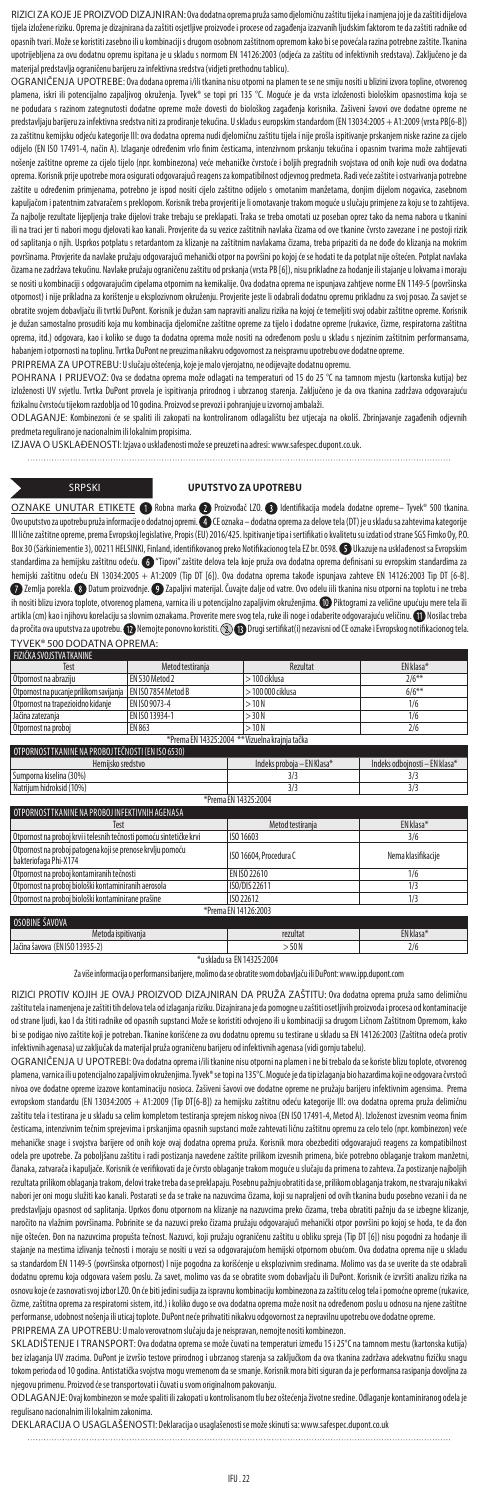Eurasian Conformity (EAC) - Complies with Technical Regulations of the Customs Union TR TS 019/2011. Евразийское соответствие (EAC) - Соответствует Техническому регламенту Таможенного союза ТР ТС 019/2011. **Защитная Одежда**



### РУССКИЙ **ИНСТРУКЦИЯ ПО ПРИМЕНЕНИЮ**

<u>ОБОЗНАЧЕНИЯ НА ВНУТРЕННЕЙ ЭТИКЕТКЕ</u> ● Товарный знак. ● Производитель СИЗ. ● Обозначение<br>модели: СИЗ из материала Tyvek® 500. В данной инструкции по применению представлена информация о СИЗ. ● Маркировка СЕ: СИЗ енению представлена информация о СИЗ. **ФО** Маркировка CE: СИЗ для защиты отдельных частей тела соответствует требованиям к средствам индивидуальной защиты категории III Регламента (EU) 2016/425 Европейского Парламента и Совета Европейского Союза. Свидетельство об испытании типа и свидетельство подтверждения качества, выданные организацией SGS Fimko Oy, P.O. Box 30 (Särkiniementie 3), 00211 HELSINKI, Finland (Соединенное Королевство), которой уполномоченным органом Европейской комиссии присвоен номер 0598. Подтверждение соответствия требованиям европейских стандартов в отношении костюмов химической защиты. ● Данные СИЗ обеспечивают частичную защиту тела в<br>соответствии с требованиями европейских стандартов в отношении костюмов химической зашиты: EN 13034:2005 + соответствии с требованиями европейских стандартов в отношении костюмов хи [6]). Также они соответствует требованиям стандарта EN 14126:2003 по типу PB [6-B]. ۞ Страна-производитель. ۞ Дата изготовления.<br>● Легковоспламеняющийся матеоиал. Беречь от огня. СИЗ данного типа и (или) матеоиалы не явля О Легковоспламеняющийся материал. Беречь от огня. СИЗ данного типа и (или) материалы не являются огнесто использоваться вблизи источника тепла, открытого огня, искр или в среде, где существует риск воспламенения. На графическом изображении размеров указываются измерения тела или размеры СИЗ в сантиметрах и их соответствующие буквенные обозначения.<br>Снимите с себя мерки, измерьте длину стопы или руки и выберите правильный размер. ¶ Пользователь до настоящей инструкцией по применению. **• Н**е использовать повторно. <sup>•</sup> • Информация о сертификации помимо маркировки CE .<br>ого органа сертификации ЕС.

### СИЗ TYVEK® 500

| ФИЗИЧЕСКИЕ СВОЙСТВА МАТЕРИАЛА                                                                                               |                              |                                                                   |                                                    |  |
|-----------------------------------------------------------------------------------------------------------------------------|------------------------------|-------------------------------------------------------------------|----------------------------------------------------|--|
| Испытание                                                                                                                   | Метод испытания<br>Результат |                                                                   | Класс по EN*                                       |  |
| Стойкость к истиранию                                                                                                       | EN 530 (метод 2)             | $>100$ циклов                                                     | $2/6**$                                            |  |
| Стойкость к образованию трещин<br>при многократном изгибе                                                                   | EN ISO 7854 (метод В)        | $>100000$ циклов                                                  | $6/6***$                                           |  |
| Прочность на трапецеидальный<br>разрыв                                                                                      | FN ISO 9073-4                | >10H                                                              | 1/6                                                |  |
| Прочность на разрыв при<br>растяжении                                                                                       | FN ISO 13934-1               | $>30$ H                                                           | 1/6                                                |  |
| Устойчивость к проколу                                                                                                      | FN 863                       | >10H                                                              | 2/6                                                |  |
|                                                                                                                             |                              | * В соответствии со стандартом EN 14325:2004 ** Видимый результат |                                                    |  |
| УСТОЙЧИВОСТЬ МАТЕРИАЛА К ПРОСАЧИВАНИЮ ЖИДКОСТЕЙ (EN ISO 6530)                                                               |                              |                                                                   |                                                    |  |
| Химическое соединение                                                                                                       |                              | Показатель просачивания - класс<br>по FN*                         | Показатель отталкивающих<br>свойств — класс по EN* |  |
| Серная кислота (30 %)                                                                                                       |                              | 3/3                                                               | 3/3                                                |  |
| Гидроксид натрия (10 %)                                                                                                     |                              | 3/3                                                               | 3/3                                                |  |
|                                                                                                                             |                              | * В соответствии со стандартом EN 14325:2004                      |                                                    |  |
| УСТОЙЧИВОСТЬ МАТЕРИАЛА К ПРОНИКНОВЕНИЮ ВОЗБУДИТЕЛЕЙ ИНФЕКЦИЙ                                                                |                              |                                                                   |                                                    |  |
| Испытание                                                                                                                   |                              | <b>Методиспытания</b>                                             | Класс по EN*                                       |  |
| Устойчивость к проникновению крови и биологических<br>жидкостей (с использованием синтетической крови)                      |                              | ISO 16603                                                         | 3/6                                                |  |
| Устойчивость к просачиванию патогенных микроорганизмов,<br>передающихся через кровь, с применением бактериофага<br>Phi-X174 |                              | ISO 16604 (процедура С)                                           | нет                                                |  |
| Устойчивость к просачиванию загрязненных жидкостей                                                                          |                              | FN ISO 22610                                                      | 1/6                                                |  |
| Устойчивость к проникновению биологически зараженных<br>распыляемых веществ                                                 |                              | ISO/DIS 22611                                                     | 1/3                                                |  |
| Устойчивость к проникновению биологически зараженной пыли                                                                   |                              | ISO 22612<br>1/3                                                  |                                                    |  |
|                                                                                                                             |                              | * В соответствии со стандартом EN 14126:2003                      |                                                    |  |
| СВОЙСТВА ШВОВ                                                                                                               |                              |                                                                   |                                                    |  |
| <b>Метод испытания</b>                                                                                                      |                              | Результат                                                         | Класс по EN*                                       |  |
| Прочность швов (EN ISO 13935-2)                                                                                             |                              | $>50$ H<br>2/6                                                    |                                                    |  |
|                                                                                                                             |                              | * В соответствии со стандартом EN 14325:2004                      |                                                    |  |

лтельную информацию о степени барьерной защиты можно получить у поставщика или в компании DuPont: www.ipp.dupont.com

СФЕРА ПРИМЕНЕНИЯ. Данные СИЗ предназначены для обеспечения защиты отдельных частей тела от определенных рисков. Они предназначены для защиты пользователя от некоторых опасных веществ, продуктов и процессов — от загрязнения при кте с людьми. Эти и другие средства индивидуальной защиты могут использоваться вместе или по отдельности в зависимости от требуемого уровня защиты. Материал, используемый для изготовления СИЗ, прошел испытания по стандарту EN 14126:2003 (одежда для защиты от инфекционных веществ). Полученные результаты позволяют сделать вывод, что материал обеспечивает<br>ограниченную барьерную защиту от возбудителей инфекций (см. таблицу выше). ограниченную барьерную защиту от возбудителей инфекций (см. таблицу выше).

ОГРАНИЧЕНИЯ ПО ПРИМЕНЕНИЮ. СИЗ данного типа и (или) материал не являются огнестойкими и не должны использоваться вблизи источника тепла, открытого огня, искр или в среде, где существует риск воспламенения. Сам материал Tyvek® плавится при температуре 135 °C. Нахождение в условиях биологического риска, не соответствующих уровню непроницаемости СИЗ,<br>может привести к биологическому заражению пользователя. Прошитые швы этих СИЗ не обеспечивают защ может привести к биологическому заражению пользователя. Прошитые швы этих СИЗ не обеспечива инфекционных агентов. В соответствии с требованиями европейского стандарта (EN 13034:2005 + A1:2009; тип PB [6-B]) в отношении костюмов химической защиты категории III СИЗ обеспечивают защиту отдельных частей тела. Испытание обрызгиванием в целом (EN ISO 17491-4, метод A) не проводилось. Воздействие определенных особо мелких частиц или интенсивное воздействие распыляемых или разбрызгиваемых опасных жидких веществ может потребовать применения средств индивидуальной защиты, .<br>обеспечивающих полную защиту тела (например, комбинезоны) с более высоким уровнем механической прочности и барьерной защиты, чем у предлагаемых СИЗ. Перед применением пользователь должен удостовериться, что СИЗ могут быть использован защиты от конкретного реагента. Для повышения степени защиты (для некоторых видов применения) необходимо герметизировать манжеты рукавов и штанин находящегося под СИЗ комбинезона, а также отдельного капюшона и молнии при помощи клейкой нты. Пользователь должен убедиться, что при необходимости (в зависимости от типа работ) возможна их плотная герметиза клейкой лентой. Для оптимальной герметизации используйте короткие отрезки клейкой ленты (около 10 см) и наклеивайте их внахлест. При использовании клейкой ленты позаботьтесь о том, чтобы ни на материале, ни на ленте не образовались складки, .<br>эк как через них могут проникать различные вещества. Убедитесь, что тесемки на высоких бахилах, изготовленных из да материалов, надежно завязаны. В противном случае пользователь может споткнуться и упасть. Несмотря на противоскользящую подошву высоких бахил, пользователь должен соблюдать осторожность, особенно при ходьбе по мокрой поверхности. В противном случае он может поскользнуться. Убедитесь в отличном сцеплении высоких бахил с поверхностью, по которой вы ходите, а также .<br>остоверьтесь, что подошва не повреждена. Через подошву высоких бахил может просачиваться жидкость. Высокие бахилы не обладают достаточным уровнем защиты при распылении жидкости (тип PB [6]), поэтому в них запрещается ходить по поверхности сразбрызганной жидкостью или стоять в местах ее скопления. Их следует носить вместе с обувью, стойкой к воздействию химических реагентов. Данные СИЗ не соответствуют требованиям к поверхностному сопротивлению по стандарту EN 1149-5 и не предназначены для применения во взрывоопасных зонах. Убедитесь, что характеристики указанных СИЗ соответствуют защитным требования За консультациями обращайтесь к поставщику или в компанию DuPont. Пользователь должен оценить степени риска и выбрать соответствующее СИЗ. Пользователь должен самостоятельно принять решение о правильности сочетания частично защищающего тело СИЗ и вспомогательных средств защиты (перчаток, ботинок, респиратора и др.), а также о продолжительности использования одних и тех же СИЗ для конкретной работы с учетом их защитных характеристик, удобства носки и тепловой нагрузки. Компания<br>DuPont не несет ответственности за неправильное применение СИЗ. .<br>uPont не несет ответственности за неправил

ПОДГОТОВКА К ПРИМЕНЕНИЮ. Перед началом эксплуатации провести осмотр на предмет повреждений. В случае вения дефектов (что маловероятно) не используйте СИЗ.

ХРАНЕНИЕ И ТРАНСПОРТИРОВКА. СИЗ могут храниться при температуре 15–25°C в темном месте (например, картонной коробке), защищенном от попадания ультрафиолетовых лучей. Проведенные компанией DuPont испытания на естественный и ускоренный износ показали, что материал может сохранять свои физические свойства на протяжении 10 лет. Транспортировка и ие изделия должны осуществляться в оригинальной упаковке.

УТИЛИЗАЦИЯ. СИЗ могут быть утилизированы путем сжигания или захоронения на контролируемых полигонах без ущерба для окружающей среды. Утилизация зараженной одежды регулируется национальным или местным законодательством.

ДЕКЛАРАЦИЯ О СООТВЕТСТВИИ. Декларацию о соответствии можно загрузить на странице www.safespec.dupont.co.uk.